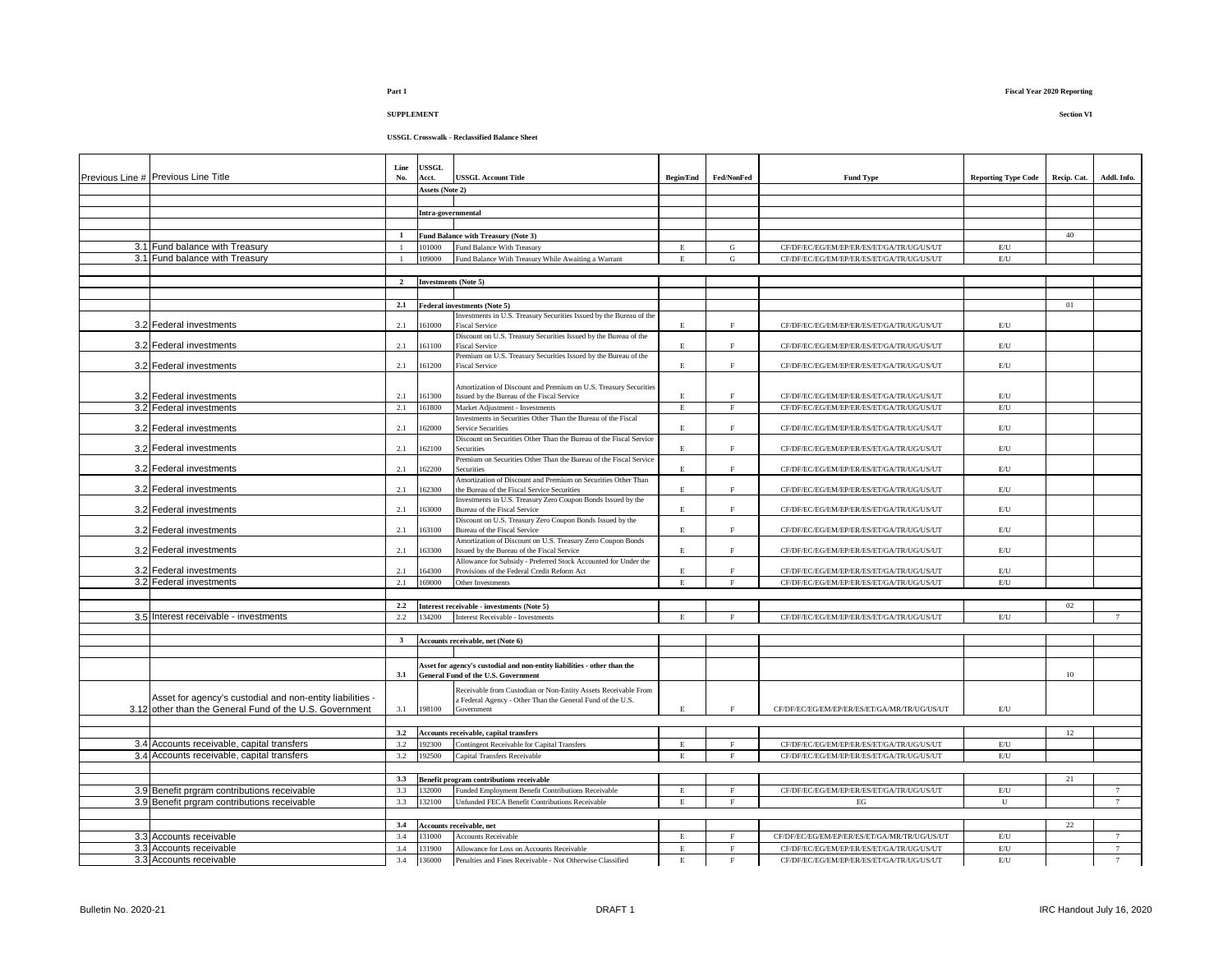**SUPPLEMENT Section VI**

|                                                              | Line             | <b>JSSGL</b>                |                                                                                          |                            |                        |                                                                                     |                                |             |                 |
|--------------------------------------------------------------|------------------|-----------------------------|------------------------------------------------------------------------------------------|----------------------------|------------------------|-------------------------------------------------------------------------------------|--------------------------------|-------------|-----------------|
| Previous Line # Previous Line Title                          | No.              | Acct.                       | <b>JSSGL Account Title</b>                                                               | <b>Begin/End</b>           | Fed/NonFed             | <b>Fund Type</b>                                                                    | <b>Reporting Type Code</b>     | Recip. Cat. | Addl. Info.     |
| 3.3 Accounts receivable                                      | 3.4              | 36700                       | Allowance for Loss on Penalties and Fines Receivable - Not<br>Otherwise Classified       | E                          | $\rm F$                | CF/DF/EC/EG/EM/EP/ER/ES/ET/GA/TR/UG/US/UT                                           | E/U                            |             | $\tau$          |
| 3.3 Accounts receivable                                      | 3.4              | 37000                       | Administrative Fees Receivable - Not Otherwise Classified                                | E.                         | $\mathbf F$            | CF/DF/EC/EG/EM/EP/ER/ES/ET/GA/TR/UG/US/UT                                           | $\mathrm{E}/\mathrm{U}$        |             | $\overline{7}$  |
|                                                              |                  |                             | Allowance for Loss on Administrative Fees Receivable - Not                               |                            |                        |                                                                                     |                                |             |                 |
| 3.3 Accounts receivable                                      | 3.4              | 37700                       | Otherwise Classified                                                                     | E                          | $\mathbf F$            | CF/DF/EC/EG/EM/EP/ER/ES/ET/GA/TR/UG/US/UT                                           | E/U                            |             | $\tau$          |
| 3.3 Accounts receivable                                      | 3.4              | 199000                      | Other Assets                                                                             | $\mathbf E$                | $\rm F$                | CF/DF/EC/EG/EM/EP/ER/ES/ET/TR/UG/US/UT                                              | E/U                            |             | 7               |
|                                                              |                  |                             |                                                                                          |                            |                        |                                                                                     |                                |             |                 |
|                                                              | 3.5              | <b>Transfers receivable</b> |                                                                                          |                            | $\mathbf{F}$           |                                                                                     |                                | 27          |                 |
| 3.8 Transfers receivable                                     | 3.5              | 33000                       | Receivable for Transfers of Currently Invested Balances                                  | E.                         |                        | CF/DF/EC/EG/EM/EP/ER/ES/ET/GA/TR/UG/US/UT                                           | E/U                            |             | $7\overline{ }$ |
| 3.8 Transfers receivable<br>3.8 Transfers receivable         | 3.5<br>3.5       | 33500<br>39000              | <b>Expenditure Transfers Receivable</b><br>Appropriated Dedicated Collections Receivable | $\mathbf E$<br>E.          | $\mathbf F$<br>$\rm F$ | CF/DF/EC/EG/EM/EP/ER/ES/ET/GA/TR/UG/US/UT<br>ES/ET/US/UT                            | E/U<br>E/U                     |             | 7               |
|                                                              |                  |                             |                                                                                          |                            |                        |                                                                                     |                                |             |                 |
|                                                              | $\overline{4}$   | <b>Loans receivable</b>     |                                                                                          |                            |                        |                                                                                     |                                |             |                 |
|                                                              |                  |                             |                                                                                          |                            |                        |                                                                                     |                                |             |                 |
|                                                              | 4.1              |                             | Interest receivable - loans and not otherwise classified                                 |                            |                        |                                                                                     |                                | 04          |                 |
|                                                              |                  |                             |                                                                                          |                            |                        |                                                                                     |                                |             |                 |
| 3.6 Interest receivable - loans and not otherwise classified | 4.1              | 34000                       | Interest Receivable - Not Otherwise Classified                                           | E.                         | $\rm F$                | CF/DF/EC/EG/EM/EP/ER/ES/ET/TR/UG/US/UT                                              | $\mathrm{E}/\mathrm{U}$        |             | $7\overline{ }$ |
|                                                              |                  |                             |                                                                                          |                            |                        |                                                                                     |                                |             |                 |
| 3.6 Interest receivable - loans and not otherwise classified | 4.1              | 134100                      | Interest Receivable - Loans                                                              | E                          | $\rm F$                | CF/DF/EC/EG/EM/EP/ER/ES/ET/GA/TR/UG/US/UT                                           | E/U                            |             | $7\phantom{.0}$ |
|                                                              |                  |                             |                                                                                          |                            |                        |                                                                                     |                                |             |                 |
| 3.7 Loans receivable                                         | 4.2<br>4.2       | Loans receivable<br>35000   | Loans Receivable                                                                         |                            | F                      | CF/DF/EC/EG/EM/EP/ER/ES/ET/GA/MR/TR/UG/US/UT                                        | $\mathrm{E}/\mathrm{U}$        | 17          |                 |
|                                                              |                  |                             |                                                                                          | E                          |                        |                                                                                     |                                |             | $7\phantom{.0}$ |
| 3.7 Loans receivable                                         | 4.2              | 35100                       | Capitalized Loan Interest Receivable - Non-Credit Reform                                 | E.                         | $\rm F$                | CF/DF/EC/EG/EM/EP/ER/ES/ET/GA/MR/TR/UG/US/UT                                        | E/U                            |             | $\overline{7}$  |
| 3.7 Loans receivable                                         | 4.2              | 136100                      | Penalties and Fines Receivable - Loans                                                   | $\mathbf E$                | $\mathbf F$            | CF/DF/EC/EG/EM/EP/ER/ES/ET/GA/TR/UG/US/UT                                           | E/U                            |             | $7\phantom{.0}$ |
| 3.7 Loans receivable                                         | 4.2              | 37100                       | Administrative Fees Receivable - Loans                                                   | $\mathbf E$                | $\mathbf F$            | CF/DF/EC/EG/EM/EP/ER/ES/ET/GA/TR/UG/US/UT                                           | E/U                            |             | $\tau$          |
|                                                              |                  |                             |                                                                                          |                            |                        |                                                                                     |                                |             |                 |
|                                                              | 5                |                             | Other Assets (Note 12)                                                                   |                            |                        |                                                                                     |                                |             |                 |
|                                                              |                  |                             |                                                                                          |                            |                        |                                                                                     |                                |             |                 |
|                                                              | 5.1              |                             | Advances to others and prepayments                                                       |                            |                        |                                                                                     |                                | 23          |                 |
| 3.10 Advances to others and prepayments                      | 5.1              | 141000                      | Advances and Prepayments                                                                 | $\mathbf E$                | $\mathbf{F}$           | CF/DF/EC/EG/EM/EP/ER/ES/ET/GA/TR/UG/US/UT                                           | $\mathrm{E}/\mathrm{U}$        |             | 7               |
|                                                              |                  |                             |                                                                                          |                            |                        |                                                                                     |                                |             |                 |
|                                                              | 5.2<br>5.2       | Other assets                |                                                                                          |                            |                        |                                                                                     |                                | 30          |                 |
| 3.13 Other assets<br>3.13 Other assets                       | 5.2              | 92100<br>99000              | Receivable From Appropriations<br>Other Assets                                           | $\mathbf E$<br>$\mathbf E$ | ${\bf G}$<br>${\bf G}$ | CF/EC/EG/EM/EP/ER/ES/ET/GA/TR/UG/US/UT<br>CF/DF/EC/EG/EM/EP/ER/ES/ET/GA/TR/UG/US/UT | E/U<br>$\mathrm{E}/\mathrm{U}$ |             |                 |
| 3.13 Other assets                                            | 5.2              | 199000                      | Other Assets                                                                             | $\mathbf E$                | $\mathbf F$            | GA                                                                                  | E/U                            |             |                 |
|                                                              |                  |                             |                                                                                          |                            |                        |                                                                                     |                                |             |                 |
|                                                              | 5.3              |                             | Asset for agency's custodial and non-entity liabilities                                  |                            |                        |                                                                                     |                                | 46          |                 |
|                                                              |                  |                             | Asset for Agency's Custodial and Non-Entity Liabilities - General                        |                            |                        |                                                                                     |                                |             |                 |
| 3.11 Asset for agency's custodial and non-entity liabilities | 5.3              | 198000                      | Fund of the U.S. Government                                                              | $\mathbf E$                | $\mathbf{F}$           | $_{\mathrm{GA}}$                                                                    | U                              |             |                 |
|                                                              |                  |                             |                                                                                          |                            |                        |                                                                                     |                                |             |                 |
| 3.14 Total federal assets                                    | $\boldsymbol{6}$ |                             | <b>Total Intra-governmental</b>                                                          |                            |                        |                                                                                     |                                |             |                 |
|                                                              |                  |                             |                                                                                          |                            |                        |                                                                                     |                                |             |                 |
|                                                              |                  |                             | This line is calculated. Equals sum of lines 1 through 5.                                |                            |                        |                                                                                     |                                |             |                 |
|                                                              |                  | With the public             |                                                                                          |                            |                        |                                                                                     |                                |             |                 |
|                                                              |                  |                             |                                                                                          |                            |                        |                                                                                     |                                |             |                 |
|                                                              | $\overline{7}$   |                             | Cash and other monetary assets (Note 4)                                                  |                            |                        |                                                                                     |                                |             |                 |
| 2.1 Cash and other monetary assets                           |                  | 10100                       | General Fund of the U.S. Government's Operating Cash                                     | $\mathbf E$                | $_{\rm N}$             | GA/MR                                                                               | ${\bf U}$                      |             |                 |
| 2.1 Cash and other monetary assets                           | $\overline{7}$   | 10300                       | <b>Restricted Operating Cash</b>                                                         | E                          | $_{\rm N}$             | GA/MR                                                                               | ${\bf U}$                      |             |                 |
| 2.1 Cash and other monetary assets                           | $\overline{7}$   | 10900                       | <b>Checks Outstanding</b>                                                                | $\mathbf E$                | $_{\rm N}$             | GA/MR                                                                               | $\mathbf{U}$                   |             |                 |
| 2.1 Cash and other monetary assets                           | $\overline{7}$   | 111000                      | Undeposited Collections                                                                  | $\mathbf E$                | $_{\rm N}$             | CF/DF/EC/EG/EM/EP/ER/ES/ET/GA/MR/TR/UG/US/UT                                        | E/U                            |             |                 |
| 2.1 Cash and other monetary assets                           | $\overline{7}$   | 12000                       | <b>Imprest Funds</b>                                                                     | $\mathbf E$                | $_{\rm N}$             | CF/DF/EC/EG/EM/EP/ER/ES/ET/GA/TR/UG/US/UT                                           | E/U                            |             |                 |
| 2.1 Cash and other monetary assets                           |                  | 12500                       | U.S. Debit Card Funds                                                                    | $\mathbf E$                | $_{\rm N}$             | CF/DF/EC/EG/EM/EP/ER/ES/ET/GA/TR/UG/US/UT                                           | E/U                            |             |                 |
| 2.1 Cash and other monetary assets                           | $\overline{7}$   | 13000                       | Funds Held Outside of Treasury - Budgetary                                               | E                          | $_{\rm N}$             | CF/DF/EC/EG/EM/EP/ER/ES/ET/GA/TR/UG/US/UT                                           | $\mathrm{E}/\mathrm{U}$        |             |                 |
| 2.1 Cash and other monetary assets                           |                  | 13500                       | Funds Held Outside of Treasury - Non-Budgetary                                           | $\mathbf E$                | $_{\rm N}$             | DF                                                                                  | E/U                            |             |                 |
| 2.1 Cash and other monetary assets                           |                  | 14500                       | Cash Held by U.S. Disbursing Officers Outside the Treasury's<br>General Account          | E.                         | N                      | GA/MR                                                                               | U                              |             |                 |
| 2.1 Cash and other monetary assets                           | $\overline{7}$   | 119000                      | Other Cash                                                                               | $\mathbf E$                | $_{\rm N}$             | CF/DF/EC/EG/EM/EP/ER/ES/ET/GA/MR/TR/UG/US/UT                                        | E/U                            |             |                 |
|                                                              |                  |                             |                                                                                          |                            |                        |                                                                                     |                                |             |                 |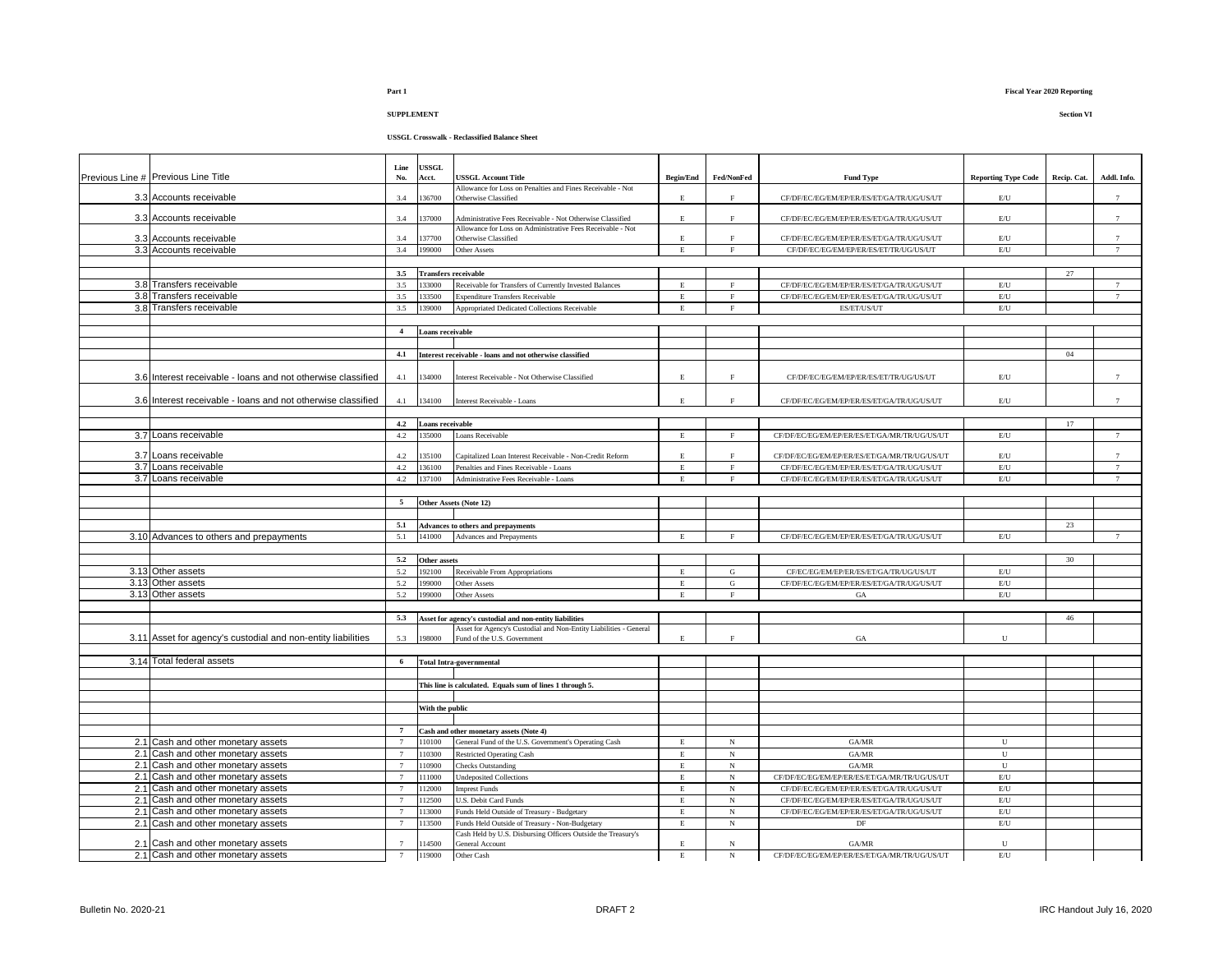# **USSGL Crosswalk - Reclassified Balance Sheet**

|                                                                                  | Line                  | <b>USSGL</b>     |                                                                                                      |                  |                 |                                                                                        |                                |             |             |
|----------------------------------------------------------------------------------|-----------------------|------------------|------------------------------------------------------------------------------------------------------|------------------|-----------------|----------------------------------------------------------------------------------------|--------------------------------|-------------|-------------|
| Previous Line # Previous Line Title                                              | No.                   | Acct.            | <b>USSGL Account Title</b>                                                                           | <b>Begin/End</b> | Fed/NonFed      | <b>Fund Type</b>                                                                       | <b>Reporting Type Code</b>     | Recip. Cat. | Addl. Info. |
| 2.1 Cash and other monetary assets                                               |                       | 119090           | Other Cash - International Monetary Fund                                                             | F                |                 | EG                                                                                     | $_{\rm II}$                    |             |             |
| 2.1 Cash and other monetary assets                                               | $\overline{7}$        | 119305           | International Monetary Fund - Letter of Credit                                                       | $\mathbf E$      |                 | $\operatorname{EG}$                                                                    | U                              |             |             |
| 2.1 Cash and other monetary assets                                               |                       | 119306           | nternational Monetary Fund - Receivable/Payable Currency<br>Valuation Adjustment                     | E                |                 | $_{\rm EG}$                                                                            | U                              |             |             |
|                                                                                  |                       |                  |                                                                                                      |                  |                 |                                                                                        |                                |             |             |
| 2.1 Cash and other monetary assets<br>2.1 Cash and other monetary assets         |                       | 19307<br>19309   | International Monetary Fund - Dollar Deposits With the IMF                                           | E.<br>E          |                 | $_{\rm EG}$<br>$\operatorname{EG}$                                                     | U<br>${\bf U}$                 |             |             |
| 2.1 Cash and other monetary assets                                               |                       | 119333           | International Monetary Fund - Currency Holdings<br>International Monetary Fund - Reserve Position    | E                |                 | EG                                                                                     | U                              |             |             |
|                                                                                  |                       |                  | Exchange Stabilization Fund (ESF) Assets - Holdings of Special                                       |                  |                 |                                                                                        |                                |             |             |
| 2.1 Cash and other monetary assets                                               | $\overline{7}$        | 119400           | Drawing Rights (SDR)                                                                                 | E                | N               | CF/DF/EC/EG/EM/EP/ER/ES/ET/GA/TR/UG/US/UT                                              | E/U                            |             |             |
| 2.1 Cash and other monetary assets                                               | $\overline{7}$        | 119500           | Other Monetary Assets                                                                                | $\mathbf E$      | $_{\rm N}$      | CF/DF/EC/EG/EM/EP/ER/ES/ET/GA/MR/TR/UG/US/UT                                           | $\mathrm{E}/\mathrm{U}$        |             |             |
| 2.1 Cash and other monetary assets                                               | $\overline{7}$        | 120000           | <b>Poreign Currency</b>                                                                              | E                | $_{\rm N}$      | CF/DF/EC/EG/EM/EP/ER/ES/ET/GA/MR/TR/UG/US/UT                                           | $\mathrm{E}/\mathrm{U}$        |             |             |
| 2.1 Cash and other monetary assets                                               | $\overline{7}$        | 120500           | <b>Poreign Currency Denominated Equivalent Assets</b>                                                | $\mathbf E$      | $_{\rm N}$      | EP                                                                                     | $\mathbf E$                    |             |             |
| 2.1 Cash and other monetary assets                                               | $\overline{7}$        | 120900           | <b>Uninvested Foreign Currency</b>                                                                   | E                | $_{\rm N}$      | EP                                                                                     | E                              |             |             |
| 2.1 Cash and other monetary assets                                               |                       | 34400            | Interest Receivable on Special Drawing Rights (SDR)                                                  | E                | $_{\rm N}$      | $\rm EP$                                                                               | $\mathbf E$                    |             |             |
|                                                                                  |                       |                  |                                                                                                      |                  |                 |                                                                                        |                                |             |             |
| 2.1 Cash and other monetary assets                                               |                       | 38400            | Interest Receivable - Foreign Currency Denominated Assets                                            | E                | N               | EP                                                                                     | E.                             |             |             |
| 2.1 Cash and other monetary assets                                               | $\overline{7}$        | 153100           | <b>Seized Monetary Instruments</b>                                                                   | E                | $_{\rm N}$      | CF/DF/EC/EG/EM/EP/ER/ES/ET/GA/TR/UG/US/UT                                              | $E$ U                          |             |             |
| 2.1 Cash and other monetary assets                                               |                       | 153200           | Seized Cash Deposited                                                                                | E                | N               | DF                                                                                     | $E$ U                          |             |             |
|                                                                                  |                       |                  |                                                                                                      |                  |                 |                                                                                        |                                |             |             |
|                                                                                  | 8                     |                  | Accounts receivable, net (Note 6)                                                                    |                  |                 |                                                                                        |                                |             |             |
| 2.2 Accounts and taxes receivable, net                                           | $\mathbf{8}$          | 131000           | <b>Accounts Receivable</b>                                                                           | Е                | $_{\rm N}$      | CF/DF/EC/EG/EM/EP/ER/ES/ET/GA/MR/TR/UG/US/UT                                           | $\mathrm{E} / \mathrm{U}$      |             |             |
| 2.2 Accounts and taxes receivable, net                                           | 8                     | 131900<br>132000 | Allowance for Loss on Accounts Receivable                                                            | $\mathbf E$      | N<br>$_{\rm N}$ | CF/DF/EC/EG/EM/EP/ER/ES/ET/GA/TR/UG/US/UT<br>CF/DF/EC/EG/EM/EP/ER/ES/ET/GA/TR/UG/US/UT | $\mathrm{E}/\mathrm{U}$<br>E/U |             |             |
| 2.2 Accounts and taxes receivable, net<br>2.2 Accounts and taxes receivable, net | 8<br>8                | 132100           | Funded Employment Benefit Contributions Receivable<br>Unfunded FECA Benefit Contributions Receivable | E<br>E.          | $_{\rm N}$      | EG                                                                                     | $\overline{\mathbf{U}}$        |             |             |
| 2.2 Accounts and taxes receivable, net                                           | -8                    | 132500           | <b>Taxes Receivable</b>                                                                              | E                | $_{\rm N}$      | CF/DF/EC/EG/EM/EP/ER/ES/ET/GA/TR/UG/US/UT                                              | $E$ U                          |             |             |
| 2.2 Accounts and taxes receivable, net                                           |                       | 132900           | Allowance for Loss on Taxes Receivable                                                               | E                | N               | CF/DF/EC/EG/EM/EP/ER/ES/ET/GA/TR/UG/US/UT                                              | E/U                            |             |             |
| 2.2 Accounts and taxes receivable, net                                           | -8                    | 134000           | Interest Receivable - Not Otherwise Classified                                                       | E                | N               | CF/DF/EC/EG/EM/EP/ER/ES/ET/TR/UG/US/UT                                                 | $\mathrm{E}/\mathrm{U}$        |             |             |
| 2.2 Accounts and taxes receivable, net                                           | $\mathbf{8}$          | 134300           | <b>Interest Receivable - Taxes</b>                                                                   | E.               | $_{\rm N}$      | CF/DF/EC/EG/EM/EP/ER/ES/ET/GA/TR/UG/US/UT                                              | $\mathrm{E}/\mathrm{U}$        |             |             |
|                                                                                  |                       |                  | Allowance for Loss on Interest Receivable - Not Otherwise                                            |                  |                 |                                                                                        |                                |             |             |
| 2.2 Accounts and taxes receivable, net                                           | $\mathbf{\hat{x}}$    | 34700            | Classified                                                                                           | E                | N               | CF/DF/EC/EG/EM/EP/ER/ES/ET/GA/TR/UG/US/UT                                              | $E$ U                          |             |             |
| 2.2 Accounts and taxes receivable, net                                           | 8                     | 134800           | Allowance for Loss on Interest Receivable - Taxes                                                    | $\mathbf E$      | N               | CF/DF/EC/EG/EM/EP/ER/ES/ET/GA/TR/UG/US/UT                                              | E/U                            |             |             |
| 2.2 Accounts and taxes receivable, net                                           | 8                     | 36000            | Penalties and Fines Receivable - Not Otherwise Classified                                            | E                | N               | CF/DF/EC/EG/EM/EP/ER/ES/ET/GA/TR/UG/US/UT                                              | E/U                            |             |             |
| 2.2 Accounts and taxes receivable, net                                           | 8                     | 36300            | Penalties and Fines Receivable - Taxes                                                               | E                | N               | CF/DF/EC/EG/EM/EP/ER/ES/ET/GA/TR/UG/US/UT                                              | $\mathrm{E}/\mathrm{U}$        |             |             |
|                                                                                  |                       |                  | Allowance for Loss on Penalties and Fines Receivable - Not                                           |                  |                 |                                                                                        |                                |             |             |
| 2.2 Accounts and taxes receivable, net                                           | $\mathbf{\hat{x}}$    | 36700            | Otherwise Classified                                                                                 | E                | N               | CF/DF/EC/EG/EM/EP/ER/ES/ET/GA/TR/UG/US/UT                                              | E/U                            |             |             |
| 2.2 Accounts and taxes receivable, net                                           | $\mathbf{\hat{z}}$    | 36800            | Allowance for Loss on Penalties and Fines Receivable - Taxes                                         | $\mathbf E$      | $_{\rm N}$      | CF/DF/EC/EG/EM/EP/ER/ES/ET/GA/TR/UG/US/UT                                              | $\mathrm{E}/\mathrm{U}$        |             |             |
|                                                                                  |                       |                  |                                                                                                      |                  |                 |                                                                                        |                                |             |             |
| 2.2 Accounts and taxes receivable, net                                           | 8                     | 37000            | Administrative Fees Receivable - Not Otherwise Classified                                            | E                | N               | CF/DF/EC/EG/EM/EP/ER/ES/ET/GA/TR/UG/US/UT                                              | E/U                            |             |             |
| 2.2 Accounts and taxes receivable, net                                           | 8                     | 37300            | Administrative Fees Receivable - Taxes                                                               | $\mathbf E$      | N               | CF/DF/EC/EG/EM/EP/ER/ES/ET/GA/TR/UG/US/UT                                              | $\mathrm{E}/\mathrm{U}$        |             |             |
|                                                                                  |                       |                  | Allowance for Loss on Administrative Fees Receivable - Not                                           |                  |                 |                                                                                        |                                |             |             |
| 2.2 Accounts and taxes receivable, net                                           |                       | 37700            | Otherwise Classified                                                                                 | E.               | N               | CF/DF/EC/EG/EM/EP/ER/ES/ET/GA/TR/UG/US/UT                                              | E/U                            |             |             |
|                                                                                  | $\mathbf{\mathbf{8}}$ | 137800           |                                                                                                      |                  | N               |                                                                                        | $\mathrm{E}\mathrm{U}$         |             |             |
| 2.2 Accounts and taxes receivable, net                                           |                       |                  | Allowance for Loss on Administrative Fees Receivable - Taxes                                         | E                |                 | CF/DF/EC/EG/EM/EP/ER/ES/ET/GA/TR/UG/US/UT                                              |                                |             |             |
|                                                                                  | 9                     |                  | Direct loan and loan guarantees receivable, net (Note 8)                                             |                  |                 |                                                                                        |                                |             |             |
| 2.3 Loans receivable, net                                                        | Q                     | 134100           | Interest Receivable - Loans                                                                          | $\mathbf E$      | $_{\rm N}$      | CF/DF/EC/EG/EM/EP/ER/ES/ET/GA/TR/UG/US/UT                                              | E/U                            |             |             |
| 2.3 Loans receivable, net                                                        | 9                     | 134500           | Allowance for Loss on Interest Receivable - Loans                                                    | E                | N               | CF/DF/EC/EG/EM/EP/ER/ES/ET/GA/TR/UG/US/UT                                              | E/U                            |             |             |
| 2.3 Loans receivable, net                                                        | $\overline{9}$        | 135000           | oans Receivable                                                                                      | E                | $_{\rm N}$      | CF/DF/EC/EG/EM/EP/ER/ES/ET/GA/MR/TR/UG/US/UT                                           | $\mathrm{E}/\mathrm{U}$        |             |             |
| 2.3 Loans receivable, net                                                        | -9                    | 135090           | Loans Receivable - International Monetary Fund                                                       | E                |                 | EG                                                                                     | ${\bf U}$                      |             |             |
| 2.3 Loans receivable, net                                                        | $\mathbf{Q}$          | 135900           | Allowance for Loss on Loans Receivable                                                               | E.               | N               | CF/DF/EC/EG/EM/EP/ER/ES/ET/GA/TR/UG/US/UT                                              | $\mathrm{E}/\mathrm{U}$        |             |             |
|                                                                                  |                       |                  | Allowance for Loss on Loans Receivable - International Monetary                                      |                  |                 |                                                                                        |                                |             |             |
| 2.3 Loans receivable, net                                                        |                       | 35990            | <b>Fund</b>                                                                                          | E.               |                 | EG                                                                                     | $\mathbf{U}$                   |             |             |
| 2.3 Loans receivable, net                                                        | $\overline{9}$        | 136100           | Penalties and Fines Receivable - Loans                                                               | E                | N               | CF/DF/EC/EG/EM/EP/ER/ES/ET/GA/TR/UG/US/UT                                              | E/U                            |             |             |
|                                                                                  |                       |                  |                                                                                                      |                  |                 |                                                                                        |                                |             |             |
| 2.3 Loans receivable, net                                                        | Q                     | 36500            | Allowance for Loss on Penalties and Fines Receivable - Loans                                         | E.               | N               | CF/DF/EC/EG/EM/EP/ER/ES/ET/GA/TR/UG/US/UT                                              | $\mathrm{E}\mathrm{U}$         |             |             |
| 2.3 Loans receivable, net                                                        | 9                     | 137100           | Administrative Fees Receivable - Loans                                                               | E                | N               | CF/DF/EC/EG/EM/EP/ER/ES/ET/GA/TR/UG/US/UT                                              | $\mathrm{E}/\mathrm{U}$        |             |             |
| 2.3 Loans receivable, net                                                        | $\mathbf{Q}$          | 137500           | Allowance for Loss on Administrative Fees Receivable - Loans                                         | E                | N               | CF/DF/EC/EG/EM/EP/ER/ES/ET/GA/TR/UG/US/UT                                              | $E$ U                          |             |             |
| 2.3 Loans receivable, net                                                        | 9                     | 138000           | Loans Receivable - Troubled Assets Relief Program                                                    | E                | $_{\rm N}$      | CF/DF/EC/EG/EM/EP/ER/ES/ET/GA/TR/UG/US/UT                                              | E/U                            |             |             |
|                                                                                  |                       |                  |                                                                                                      |                  |                 |                                                                                        |                                |             |             |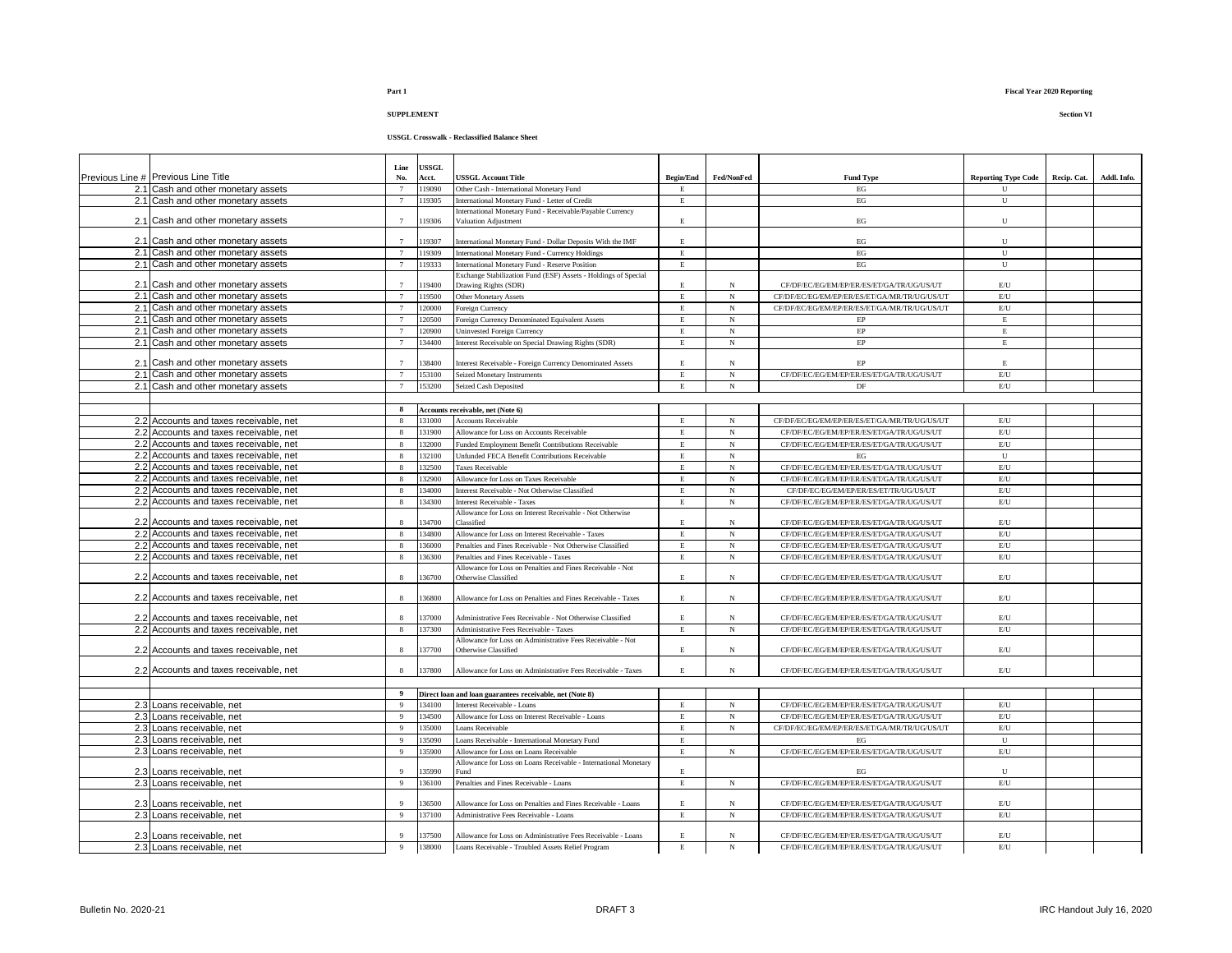|                                           |                | <b>USSGL</b> |                                                                                                                |                  |            |                                           |                            |             |             |
|-------------------------------------------|----------------|--------------|----------------------------------------------------------------------------------------------------------------|------------------|------------|-------------------------------------------|----------------------------|-------------|-------------|
| Previous Line # Previous Line Title       | Line<br>No.    | Acct.        | <b>USSGL Account Title</b>                                                                                     | <b>Begin/End</b> | Fed/NonFed | <b>Fund Type</b>                          | <b>Reporting Type Code</b> | Recip. Cat. | Addl. Info. |
| 2.3 Loans receivable, net                 | Q              | 38100        | nterest Receivable - Loans - Troubled Assets Relief Program                                                    | E                | N          | CF/DF/EC/EG/EM/EP/ER/ES/ET/GA/TR/UG/US/UT | E/U                        |             |             |
| 2.3 Loans receivable, net                 | $\Omega$       | 38500        | Allowance for Loss on Interest Receivable - Loans - Troubled<br><b>Assets Relief Program</b>                   | E.               | $_{\rm N}$ | CF/DF/EC/EG/EM/EP/ER/ES/ET/GA/TR/UG/US/UT | E/U                        |             |             |
|                                           |                |              |                                                                                                                |                  |            |                                           |                            |             |             |
| 2.3 Loans receivable, net                 | -9             | 38900        | Allowance for Subsidy - Loans - Troubled Assets Relief Program                                                 | E                | $_{\rm N}$ | CF/DF/EC/EG/EM/EP/ER/ES/ET/GA/TR/UG/US/UT | $\mathrm{E} / \mathrm{U}$  |             |             |
| 2.3 Loans receivable, net                 | $\overline{9}$ | 39900        | Allowance for Subsidy                                                                                          | $\mathbf E$      | $_{\rm N}$ | CF/DF/EC/EG/EM/EP/ER/ES/ET/GA/TR/UG/US/UT | $\mathrm{E}/\mathrm{U}$    |             |             |
| 2.3 Loans receivable, net                 | $\overline{9}$ | 55100        | Foreclosed Property                                                                                            | $\mathbf E$      | $_{\rm N}$ | CF/DF/EC/EG/EM/EP/ER/ES/ET/GA/TR/UG/US/UT | $\mathrm{E}/\mathrm{U}$    |             |             |
| 2.3 Loans receivable, net                 | $\mathbf{Q}$   | 55900        | Foreclosed Property - Allowance                                                                                | $\mathbf E$      | $_{\rm N}$ | CF/DF/EC/EG/EM/EP/ER/ES/ET/GA/TR/UG/US/UT | $\mathrm{E}/\mathrm{U}$    |             |             |
| 2.3 Loans receivable, net                 |                | 64200        | Preferred Stock Accounted for Under the Provisions of the Federal<br>Credit Reform Act                         | E.               | N          | CF/DF/EC/EG/EM/EP/ER/ES/ET/GA/TR/UG/US/UT | E/U                        |             |             |
| 2.3 Loans receivable, net                 | 9              | 164300       | Allowance for Subsidy - Preferred Stock Accounted for Under the<br>Provisions of the Federal Credit Reform Act | E                | $_{\rm N}$ | CF/DF/EC/EG/EM/EP/ER/ES/ET/GA/TR/UG/US/UT | E/U                        |             |             |
|                                           |                |              | Common Stock Accounted for Under the Provisions of the Federal                                                 |                  |            |                                           |                            |             |             |
| 2.3 Loans receivable, net                 | $\Omega$       | 64400        | Credit Reform Act                                                                                              | E                | $_{\rm N}$ | CF/DF/EC/EG/EM/EP/ER/ES/ET/GA/TR/UG/US/UT | E/U                        |             |             |
| 2.3 Loans receivable, net                 |                | 64500        | Allowance for Subsidy - Common Stock Accounted for Under the<br>Provisions of the Federal Credit Reform Act    | E                | N          | CF/DF/EC/EG/EM/EP/ER/ES/ET/GA/TR/UG/US/UT | E/U                        |             |             |
|                                           |                |              | Discount on Securities Account for Under the Provisions of the                                                 |                  |            |                                           |                            |             |             |
| 2.3 Loans receivable, net                 | $\mathbf Q$    | 64600        | Federal Credit Reform Act                                                                                      | E                | $_{\rm N}$ | CF/DF/EC/EG/EM/EP/ER/ES/ET/GA/TR/UG/US/UT | $\mathrm{E}/\mathrm{U}$    |             |             |
|                                           | $\mathbf{Q}$   |              | Premium on Securities Accounted for Under the Provisions of the                                                |                  |            |                                           |                            |             |             |
| 2.3 Loans receivable, net                 |                | 164700       | Federal Credit Reform Act                                                                                      | $\mathbf E$      | $_{\rm N}$ | CF/DF/EC/EG/EM/EP/ER/ES/ET/GA/TR/UG/US/UT | $\mathrm{E} / \mathrm{U}$  |             |             |
|                                           |                |              |                                                                                                                |                  |            |                                           |                            |             |             |
| 2.4 Inventories and related property, net | 10<br>10       | 151100       | Inventory and related property, net (Note 9)<br>Operating Materials and Supplies Held for Use                  | $\mathbf E$      |            | CF/DF/EC/EG/EM/EP/ER/ES/ET/GA/TR/UG/US/UT | $\mathrm{E}/\mathrm{U}$    |             |             |
|                                           |                |              |                                                                                                                |                  |            |                                           |                            |             |             |
| 2.4 Inventories and related property, net | $10\,$         | 151200       | Operating Materials and Supplies Held in Reserve for Future Use                                                | $\mathbf E$      |            | CF/DF/EC/EG/EM/EP/ER/ES/ET/GA/TR/UG/US/UT | $\mathrm{E}/\mathrm{U}$    |             |             |
| 2.4 Inventories and related property, net | 10             | 151300       | Operating Materials and Supplies - Excess, Obsolete, and<br>Unserviceable                                      | $\mathbf E$      |            | CF/DF/EC/EG/EM/EP/ER/ES/ET/GA/TR/UG/US/UT | E/U                        |             |             |
| 2.4 Inventories and related property, net | 10             | 151400       | Operating Materials and Supplies Held for Repair                                                               | $\rm E$          |            | CF/DF/EC/EG/EM/EP/ER/ES/ET/GA/TR/UG/US/UT | $E$ U                      |             |             |
| 2.4 Inventories and related property, net | 10             | 151600       | Operating Materials and Supplies in Development                                                                | E                |            | EG/ER/ET                                  | E/U                        |             |             |
| 2.4 Inventories and related property, net | 10             | 151900       | Operating Materials and Supplies - Allowance                                                                   | $\mathbf E$      |            | CF/DF/EC/EG/EM/EP/ER/ES/ET/GA/TR/UG/US/UT | $\mathrm{E}/\mathrm{U}$    |             |             |
| 2.4 Inventories and related property, net | 10             | 152100       | <b>Inventory Purchased for Resale</b>                                                                          | $\mathbf E$      |            | CF/DF/EC/EG/EM/EP/ER/ES/ET/GA/TR/UG/US/UT | $\mathrm{E}/\mathrm{U}$    |             |             |
| 2.4 Inventories and related property, net | 10             | 152200       | Inventory Held in Reserve for Future Sale                                                                      | $\mathbf E$      |            | CF/DF/EC/EG/EM/EP/ER/ES/ET/GA/TR/UG/US/UT | $\mathrm{E}/\mathrm{U}$    |             |             |
| 2.4 Inventories and related property, net | 10             | 152300       | Inventory Held for Repair                                                                                      | $\mathbf E$      |            | CF/DF/EC/EG/EM/EP/ER/ES/ET/GA/TR/UG/US/UT | E/U                        |             |             |
| 2.4 Inventories and related property, net | 10             | 152400       | nventory - Excess, Obsolete, and Unserviceable                                                                 | $\mathbf E$      |            | CF/DF/EC/EG/EM/EP/ER/ES/ET/GA/TR/UG/US/UT | E/U                        |             |             |
| 2.4 Inventories and related property, net | $10\,$         | 152500       | <b>Inventory - Raw Materials</b>                                                                               | $\mathbf E$      |            | CF/DF/EC/EG/EM/EP/ER/ES/ET/GA/TR/UG/US/UT | $\mathrm{E}/\mathrm{U}$    |             |             |
| 2.4 Inventories and related property, net | 10             | 152600       | Inventory - Work-in-Process                                                                                    | E                |            | CF/DF/EC/EG/EM/EP/ER/ES/ET/GA/TR/UG/US/UT | $\mathrm{E}/\mathrm{U}$    |             |             |
| 2.4 Inventories and related property, net | 10             | 52700        | Inventory - Finished Goods                                                                                     | $\mathbf E$      |            | CF/DF/EC/EG/EM/EP/ER/ES/ET/GA/TR/UG/US/UT | $\mathrm{E}/\mathrm{U}$    |             |             |
| 2.4 Inventories and related property, net | $10\,$         | 52900        | nventory - Allowance                                                                                           | $\mathbf E$      |            | CF/DF/EC/EG/EM/EP/ER/ES/ET/GA/TR/UG/US/UT | $\mathrm{E}/\mathrm{U}$    |             |             |
| 2.4 Inventories and related property, net | 10             | 54100        | Forfeited Property Held for Sale                                                                               | $\mathbf E$      | $_{\rm N}$ | CF/DF/EC/EG/EM/EP/ER/ES/ET/GA/TR/UG/US/UT | $\mathrm{E}/\mathrm{U}$    |             |             |
| 2.4 Inventories and related property, net | 10             | 154200       | Forfeited Property Held for Donation or Use                                                                    | $\mathbf E$      | N          | CF/DF/EC/EG/EM/EP/ER/ES/ET/GA/TR/UG/US/UT | $\mathrm{E}/\mathrm{U}$    |             |             |
| 2.4 Inventories and related property, net | 10             | 54900        | Forfeited Property - Allowance                                                                                 | $\,$ E           | $_{\rm N}$ | CF/DF/EC/EG/EM/EP/ER/ES/ET/GA/TR/UG/US/UT | $\mathrm{E}/\mathrm{U}$    |             |             |
|                                           |                |              | Commodities Held Under Price Support and Stabilization Support                                                 |                  |            |                                           |                            |             |             |
| 2.4 Inventories and related property, net | 10             | 56100        | Programs                                                                                                       | E                | $_{\rm N}$ | CF/DF/EC/EG/EM/EP/ER/ES/ET/GA/TR/UG/US/UT | E/U                        |             |             |
| 2.4 Inventories and related property, net | 10             | 56900        | Commodities - Allowance                                                                                        | $\mathbf E$      | $_{\rm N}$ | CF/DF/EC/EG/EM/EP/ER/ES/ET/GA/TR/UG/US/UT | $\mathrm{E}/\mathrm{U}$    |             |             |
| 2.4 Inventories and related property, net | 10             | 57100        | Stockpile Materials Held in Reserve                                                                            | $\overline{E}$   | $_{\rm N}$ | CF/DF/EC/EG/EM/EP/ER/ES/ET/GA/TR/UG/US/UT | $\mathrm{E}/\mathrm{U}$    |             |             |
| 2.4 Inventories and related property, net | 10             | 57200        | Stockpile Materials Held for Sale                                                                              | E                | $_{\rm N}$ | CF/DF/EC/EG/EM/EP/ER/ES/ET/GA/TR/UG/US/UT | $\mathrm{E}/\mathrm{U}$    |             |             |
| 2.4 Inventories and related property, net | 10             | 59100        | Other Related Property                                                                                         | $\,$ E           | $_{\rm N}$ | CF/DF/EC/EG/EM/EP/ER/ES/ET/GA/TR/UG/US/UT | $\mathrm{E}/\mathrm{U}$    |             |             |
| 2.4 Inventories and related property, net | 10             | 59900        | Other Related Property - Allowance                                                                             | E                | $_{\rm N}$ | CF/DF/EC/EG/EM/EP/ER/ES/ET/GA/TR/UG/US/UT | $\mathrm{E}/\mathrm{U}$    |             |             |
|                                           |                |              |                                                                                                                |                  |            |                                           |                            |             |             |
|                                           | 11             |              | General property, plant, and equipment, net (Note 10)                                                          |                  |            |                                           |                            |             |             |
| 2.5 Property, Plant and Equipment, net    | 11             | 171100       | Land and Land Rights                                                                                           | $\mathbf E$      |            | CF/DF/EC/EG/EM/EP/ER/ES/ET/GA/TR/UG/US/UT | $\mathrm{E}/\mathrm{U}$    |             |             |
| 2.5 Property, Plant and Equipment, net    | 11             | 171200       | Improvements to Land                                                                                           | $\,$ E           |            | CF/DF/EC/EG/EM/EP/ER/ES/ET/GA/TR/UG/US/UT | E/U                        |             |             |
| 2.5 Property, Plant and Equipment, net    | 11             | 171900       | Accumulated Depreciation on Improvements to Land                                                               | E                |            | CF/DF/EC/EG/EM/EP/ER/ES/ET/GA/TR/UG/US/UT | $\mathrm{E}/\mathrm{U}$    |             |             |
| 2.5 Property, Plant and Equipment, net    | 11             | 72000        | Construction-in-Progress                                                                                       | $\mathbf E$      |            | CF/DF/EC/EG/EM/EP/ER/ES/ET/GA/TR/UG/US/UT | $\mathrm{E}/\mathrm{U}$    |             |             |
| 2.5 Property, Plant and Equipment, net    | 11             | 73000        | Buildings, Improvements, and Renovations                                                                       | $\mathbf E$      |            | CF/DF/EC/EG/EM/EP/ER/ES/ET/GA/TR/UG/US/UT | $\mathrm{E}/\mathrm{U}$    |             |             |
|                                           |                |              | Accumulated Depreciation on Buildings, Improvements, and                                                       |                  |            |                                           |                            |             |             |
| 2.5 Property, Plant and Equipment, net    | 11             | 173900       | Renovations                                                                                                    | $\mathbf E$      |            | CF/DF/EC/EG/EM/EP/ER/ES/ET/GA/TR/UG/US/UT | $\mathrm{E}/\mathrm{U}$    |             |             |
| 2.5 Property, Plant and Equipment, net    | 11             | 174000       | Other Structures and Facilities                                                                                | $\mathbf E$      |            | CF/DF/EC/EG/EM/EP/ER/ES/ET/GA/TR/UG/US/UT | $\mathrm{E}/\mathrm{U}$    |             |             |
|                                           |                |              |                                                                                                                |                  |            |                                           |                            |             |             |
| 2.5 Property, Plant and Equipment, net    | 11             | 174900       | Accumulated Depreciation on Other Structures and Facilities                                                    | E                |            | CF/DF/EC/EG/EM/EP/ER/ES/ET/GA/TR/UG/US/UT | $\mathrm{E} / \mathrm{U}$  |             |             |
| 2.5 Property, Plant and Equipment, net    | 11             | 175000       | Equipment                                                                                                      | $\mathbf E$      |            | CF/DF/EC/EG/EM/EP/ER/ES/ET/GA/TR/UG/US/UT | E/U                        |             |             |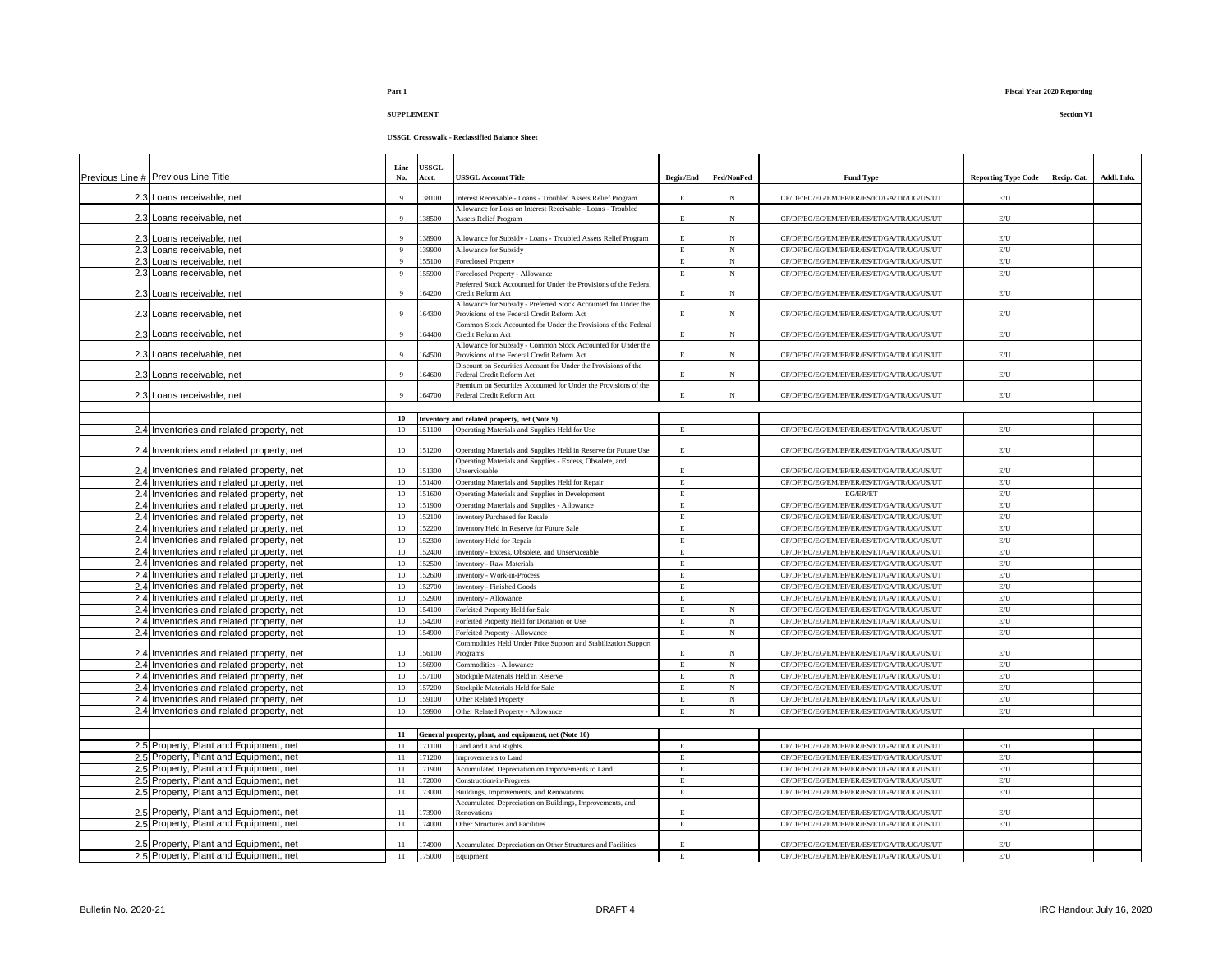# **USSGL Crosswalk - Reclassified Balance Sheet**

| Previous Line # Previous Line Title                                               | Line<br>No. | USSGL<br>Acct.        | <b>ISSGL Account Title</b>                                                               | <b>Begin/End</b> | Fed/NonFed                | <b>Fund Type</b>                                | <b>Reporting Type Code</b> | Recip. Cat. | Addl. Info.             |
|-----------------------------------------------------------------------------------|-------------|-----------------------|------------------------------------------------------------------------------------------|------------------|---------------------------|-------------------------------------------------|----------------------------|-------------|-------------------------|
| 2.5 Property, Plant and Equipment, net                                            | 11          | 175900                | <b>Accumulated Depreciation on Equipment</b>                                             | $\mathbf{E}$     |                           | CF/DF/EC/EG/EM/EP/ER/ES/ET/GA/TR/UG/US/UT       | E/U                        |             |                         |
| 2.5 Property, Plant and Equipment, net                                            | 11          | 181000                | <b>Assets Under Capital Lease</b>                                                        | $\mathbf E$      |                           | CF/DF/EC/EG/EM/EP/ER/ES/ET/GA/TR/UG/US/UT       | E/U                        |             |                         |
| 2.5 Property, Plant and Equipment, net                                            | 11          | 181900                | <b>Accumulated Depreciation on Assets Under Capital Lease</b>                            | E                |                           | CF/DF/EC/EG/EM/EP/ER/ES/ET/GA/TR/UG/US/UT       | E/U                        |             |                         |
| 2.5 Property, Plant and Equipment, net                                            | 11          | 182000                | easehold Improvements                                                                    | $\mathbf E$      |                           | CF/DF/EC/EG/EM/EP/ER/ES/ET/GA/TR/UG/US/UT       | E/U                        |             |                         |
| 2.5 Property, Plant and Equipment, net                                            | 11          | 182900                | <b>Accumulated Amortization on Leasehold Improvements</b>                                | $\mathbf E$      |                           | CF/DF/EC/EG/EM/EP/ER/ES/ET/GA/TR/UG/US/UT       | $\mathrm{E}/\mathrm{U}$    |             |                         |
| 2.5 Property, Plant and Equipment, net                                            | 11          | 183000                | Internal-Use Software                                                                    | $\mathbf E$      |                           | CF/DF/EC/EG/EM/EP/ER/ES/ET/GA/TR/UG/US/UT       | E/U                        |             |                         |
| 2.5 Property, Plant and Equipment, net                                            | 11          | 183200                | nternal-Use Software in Development                                                      | E                |                           | CF/DF/EC/EG/EM/EP/ER/ES/ET/GA/TR/UG/US/UT       | E/U                        |             |                         |
| 2.5 Property, Plant and Equipment, net                                            | 11          | 183900                | <b>Accumulated Amortization on Internal-Use Software</b>                                 | $\mathbf E$      |                           | CF/DF/EC/EG/EM/EP/ER/ES/ET/GA/TR/UG/US/UT       | E/U                        |             |                         |
| 2.5 Property, Plant and Equipment, net                                            | 11          | 184000                | Other Natural Resources                                                                  | E                |                           | CF/DF/EC/EG/EM/EP/ER/ES/ET/GA/TR/UG/US/UT       | E/U                        |             |                         |
| 2.5 Property, Plant and Equipment, net                                            | 11          | 184900                | Allowance for Depletion                                                                  | $\mathbf E$      |                           | CF/DF/EC/EG/EM/EP/ER/ES/ET/GA/TR/UG/US/UT       | $\mathrm{E}/\mathrm{U}$    |             |                         |
| 2.5 Property, Plant and Equipment, net                                            | 11          | 189000                | Other General Property, Plant, and Equipment                                             | E                |                           | CF/DF/EC/EG/EM/EP/ER/ES/ET/GA/TR/UG/US/UT       | $\mathrm{E}/\mathrm{U}$    |             |                         |
|                                                                                   |             |                       | Accumulated Depreciation on Other General Property, Plant, and                           |                  |                           |                                                 |                            |             |                         |
| 2.5 Property, Plant and Equipment, net                                            | 11          | 189900                | Equipment                                                                                | E                |                           | CF/DF/EC/EG/EM/EP/ER/ES/ET/GA/TR/UG/US/UT       | E/U                        |             |                         |
|                                                                                   |             |                       |                                                                                          |                  |                           |                                                 |                            |             |                         |
|                                                                                   | 12          |                       | Securities and investments (Note 5)                                                      |                  |                           |                                                 |                            |             |                         |
| 2.6 Debt and equity securities                                                    | 12          | 134200                | nterest Receivable - Investments                                                         | $\,$ E           | $_{\rm N}$                | CF/DF/EC/EG/EM/EP/ER/ES/ET/GA/TR/UG/US/UT       | $\mathrm{E}/\mathrm{U}$    |             |                         |
| 2.6 Debt and equity securities                                                    | 12          | 134600                | Allowance for Loss on Interest Receivable - Investments                                  | E                | N                         | CF/DF/EC/EG/EM/EP/ER/ES/ET/GA/TR/UG/US/UT       | $\mathrm{E}/\mathrm{U}$    |             |                         |
|                                                                                   |             |                       | Investments in U.S. Treasury Securities Issued by the Bureau of the                      |                  |                           |                                                 |                            |             |                         |
| 2.6 Debt and equity securities                                                    | 12          | 61000                 | Fiscal Service                                                                           | E                | $_{\rm N}$                | CF/DF/EC/EG/EM/EP/ER/ES/ET/GA/TR/UG/US/UT       | $\mathrm{E}/\mathrm{U}$    |             |                         |
| 2.6 Debt and equity securities                                                    | 12          | 161100                | Discount on U.S. Treasury Securities Issued by the Bureau of the<br>iscal Service        | E                | $_{\rm N}$                | CF/DF/EC/EG/EM/EP/ER/ES/ET/GA/TR/UG/US/UT       | $\mathrm{E} / \mathrm{U}$  |             |                         |
|                                                                                   |             |                       | Premium on U.S. Treasury Securities Issued by the Bureau of the                          |                  |                           |                                                 |                            |             |                         |
| 2.6 Debt and equity securities                                                    | 12          | 161200                | Fiscal Service                                                                           | E.               | $_{\rm N}$                | CF/DF/EC/EG/EM/EP/ER/ES/ET/GA/TR/UG/US/UT       | $\mathrm{E}/\mathrm{U}$    |             |                         |
|                                                                                   |             |                       |                                                                                          |                  |                           |                                                 |                            |             |                         |
|                                                                                   |             |                       | Amortization of Discount and Premium on U.S. Treasury Securities                         |                  |                           |                                                 |                            |             |                         |
| 2.6 Debt and equity securities                                                    | 12          | 161300                | ssued by the Bureau of the Fiscal Service                                                | $\mathbf E$      | $_{\rm N}$                | CF/DF/EC/EG/EM/EP/ER/ES/ET/GA/TR/UG/US/UT       | E/U                        |             |                         |
| 2.6 Debt and equity securities                                                    | 12          | 161800                | Market Adiustment - Investments                                                          | $\mathbf E$      | $\mathrm{E/N}$            | CF/DF/EC/EG/EM/EP/ER/ES/ET/GA/TR/UG/US/UT       | E/U                        |             |                         |
|                                                                                   |             |                       | Investments in Securities Other Than the Bureau of the Fiscal                            |                  |                           |                                                 |                            |             |                         |
| 2.6 Debt and equity securities                                                    | 12          | 162000                | Service Securities<br>Discount on Securities Other Than the Bureau of the Fiscal Service | E.               | $\mathrm{E/N}$            | CF/DF/EC/EG/EM/EP/ER/ES/ET/GA/TR/UG/US/UT       | E/U                        |             | $\mathcal{R}$           |
| 2.6 Debt and equity securities                                                    | 12          | 162100                | Securities                                                                               | $\mathbf{E}$     | $_{\rm N}$                | CF/DF/EC/EG/EM/EP/ER/ES/ET/GA/TR/UG/US/UT       | E/U                        |             | $\overline{3}$          |
|                                                                                   |             |                       | remium on Securities Other Than the Bureau of the Fiscal Service                         |                  |                           |                                                 |                            |             |                         |
| 2.6 Debt and equity securities                                                    | 12          | 162200                | Securities                                                                               | E                | $_{\rm N}$                | CF/DF/EC/EG/EM/EP/ER/ES/ET/GA/TR/UG/US/UT       | $\mathrm{E} / \mathrm{U}$  |             | $\mathbf{3}$            |
|                                                                                   |             |                       | Amortization of Discount and Premium on Securities Other Than                            |                  |                           |                                                 |                            |             |                         |
| 2.6 Debt and equity securities                                                    | 12          | 162300                | the Bureau of the Fiscal Service Securities                                              | $\mathbf E$      | N                         | CF/DF/EC/EG/EM/EP/ER/ES/ET/GA/TR/UG/US/UT       | $\mathrm{E} / \mathrm{U}$  |             | $\overline{3}$          |
| 2.6 Debt and equity securities                                                    | 12          | 167000                | oreign Investments                                                                       | E                | $_{\rm N}$                | EP                                              | Ē                          |             |                         |
| 2.6 Debt and equity securities                                                    | 12          | 167100                | Discount on Foreign Investments                                                          | E                | $_{\rm N}$                | $\rm EP$                                        | E                          |             |                         |
| 2.6 Debt and equity securities                                                    | 12          | 167200                | Premium on Foreign Investments                                                           | $\mathbf E$      | $_{\rm N}$                | $\rm EP$                                        | E                          |             |                         |
|                                                                                   |             |                       |                                                                                          | E.               |                           |                                                 | E.                         |             |                         |
| 2.6 Debt and equity securities<br>2.6 Debt and equity securities                  | 12<br>12    | 67900<br>169000       | Foreign Exchange Rate Revalue Adiustments - Investments<br>Other Investments             | $\mathbf E$      | $\mathbf N$<br>$_{\rm N}$ | EP<br>CF/DF/EC/EG/EM/EP/ER/ES/ET/GA/TR/UG/US/UT | E/U                        |             |                         |
|                                                                                   |             |                       |                                                                                          |                  |                           |                                                 |                            |             | $\overline{\mathbf{3}}$ |
|                                                                                   |             |                       |                                                                                          |                  |                           |                                                 |                            |             |                         |
|                                                                                   | 13          |                       | Investments in government-sponsored enterprises (for use by Treasury                     |                  |                           |                                                 |                            |             |                         |
|                                                                                   |             | only)                 |                                                                                          |                  |                           |                                                 |                            |             |                         |
| Investments in government-sponsored enterprises (for<br>2.7 use by Treasury only) | 13          | 165000                | Preferred Stock in Federal Government Sponsored Enterprise                               | $\mathbf E$      | $_{\rm N}$                | CF/DF/EC/EG/EM/EP/ER/ES/ET/GA/TR/UG/US/UT       | $\mathrm{E}/\mathrm{U}$    |             |                         |
| Investments in government-sponsored enterprises (for                              |             |                       |                                                                                          |                  |                           |                                                 |                            |             |                         |
| 2.7 use by Treasury only)                                                         | 13          | 165100                | Market Adjustment - Senior Preferred Stock in Federal Government<br>Sponsored Enterprise | $\mathbf{E}$     | $_{\rm N}$                | CF/DF/EC/EG/EM/EP/ER/ES/ET/GA/TR/UG/US/UT       | $E$ U                      |             |                         |
| Investments in government-sponsored enterprises (for                              |             |                       |                                                                                          |                  |                           |                                                 |                            |             |                         |
|                                                                                   | 13          | 165200                | Common Stock Warrants in Federal Government Sponsored<br>Enterprise                      | $\mathbf E$      | $_{\rm N}$                | CF/DF/EC/EG/EM/EP/ER/ES/ET/GA/TR/UG/US/UT       | E/U                        |             |                         |
| 2.7 use by Treasury only)<br>Investments in government-sponsored enterprises (for |             |                       |                                                                                          |                  |                           |                                                 |                            |             |                         |
|                                                                                   |             | 165300                | Market Adjustment - Common Stock Warrants in Federal                                     | E.               | N                         |                                                 | E/U                        |             |                         |
| 2.7 use by Treasury only)                                                         | 13          |                       | Government Sponsored Enterprise                                                          |                  |                           | CF/DF/EC/EG/EM/EP/ER/ES/ET/GA/TR/UG/US/UT       |                            |             |                         |
|                                                                                   | 14          |                       |                                                                                          |                  |                           |                                                 |                            |             |                         |
| 2.8 Other assets                                                                  | 14          | 141000                | Other assets (Note 12)                                                                   | E                | $_{\rm N}$                | CF/DF/EC/EG/EM/EP/ER/ES/ET/GA/TR/UG/US/UT       | E/U                        |             |                         |
| 2.8 Other assets                                                                  | 14          | 199000                | <b>Advances and Prepayments</b><br>Other Assets                                          | E                | N                         | CF/DF/EC/EG/EM/EP/ER/ES/ET/GA/TR/UG/US/UT       | E/U                        |             | $\overline{4}$          |
|                                                                                   |             |                       | General Property, Plant, and Equipment Permanently Removed but                           |                  |                           |                                                 |                            |             |                         |
| 2.8 Other assets                                                                  | 14          | 199500                | <b>Not Yet Disposed</b>                                                                  | E.               | $_{\rm N}$                | CF/DF/EC/EG/EM/EP/ER/ES/ET/GA/TR/UG/US/UT       | $\mathrm{E}/\mathrm{U}$    |             |                         |
|                                                                                   |             |                       |                                                                                          |                  |                           |                                                 |                            |             |                         |
| 2.9 Total non-federal assets                                                      | 15          | Total with the public |                                                                                          |                  |                           |                                                 |                            |             |                         |
|                                                                                   |             |                       |                                                                                          |                  |                           |                                                 |                            |             |                         |
|                                                                                   |             |                       |                                                                                          |                  |                           |                                                 |                            |             |                         |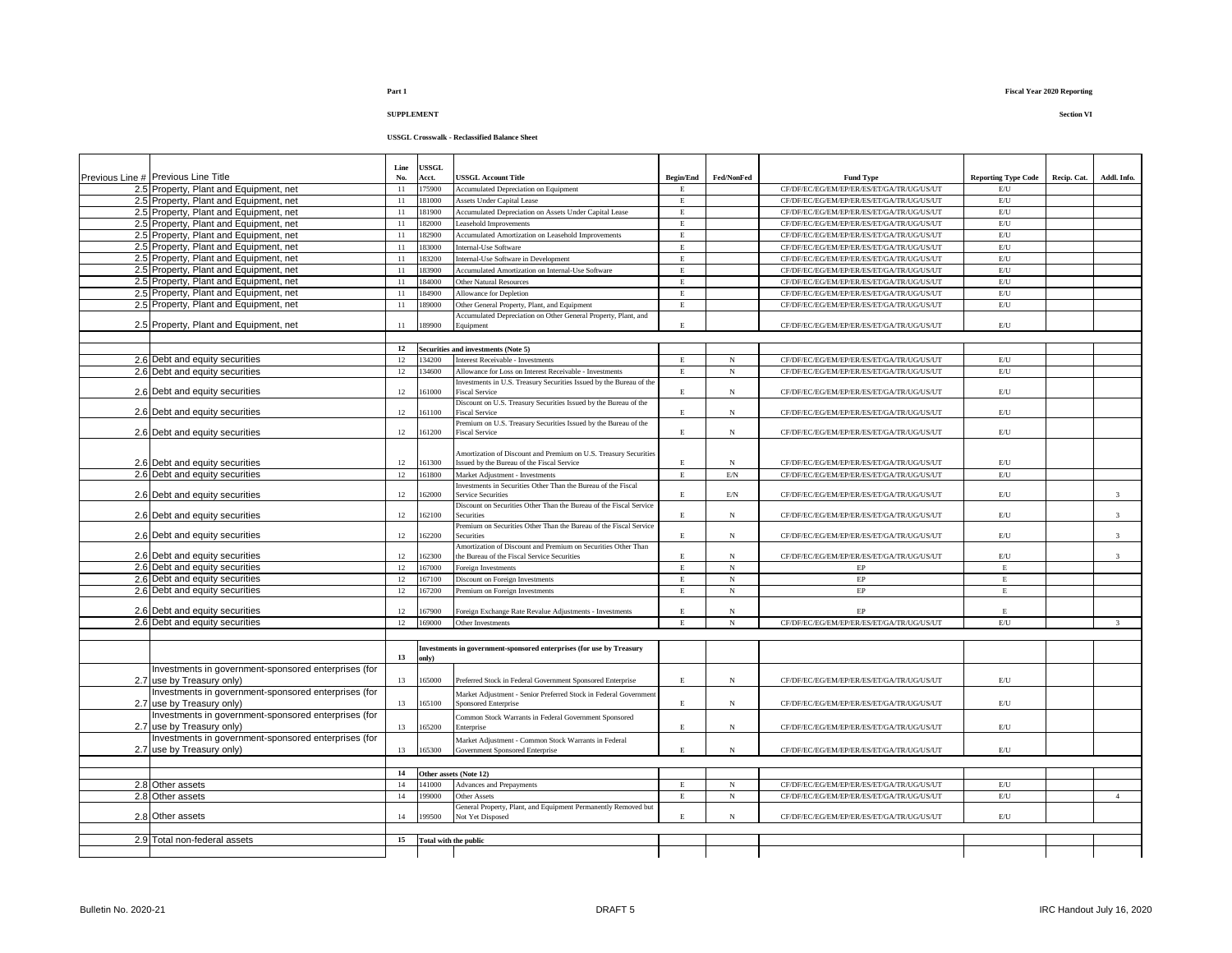# **USSGL Crosswalk - Reclassified Balance Sheet**

| Previous Line # Previous Line Title           | Line<br>No. | <b>USSGL</b><br>Acct.        | <b>USSGL Account Title</b>                                                                                         | <b>Begin/End</b> | Fed/NonFed   | <b>Fund Type</b>                             | <b>Reporting Type Code</b> | Recip. Cat. | Addl. Info.     |
|-----------------------------------------------|-------------|------------------------------|--------------------------------------------------------------------------------------------------------------------|------------------|--------------|----------------------------------------------|----------------------------|-------------|-----------------|
|                                               |             |                              | This line is calculated. Equals the sum of lines 7 through 14.                                                     |                  |              |                                              |                            |             |                 |
|                                               |             |                              |                                                                                                                    |                  |              |                                              |                            |             |                 |
|                                               |             |                              |                                                                                                                    |                  |              |                                              |                            |             |                 |
| 4 Total assets                                | 16          | <b>Total assets</b>          |                                                                                                                    |                  |              |                                              |                            |             |                 |
|                                               |             |                              |                                                                                                                    |                  |              |                                              |                            |             |                 |
|                                               |             |                              | This line is calculated. Equals the sum of lines 6 and 15.                                                         |                  |              |                                              |                            |             |                 |
|                                               |             |                              |                                                                                                                    |                  |              |                                              |                            |             |                 |
|                                               | 17          |                              | Stewardship PP&E (Note 11)                                                                                         |                  |              |                                              |                            |             |                 |
|                                               |             |                              |                                                                                                                    |                  |              |                                              |                            |             |                 |
|                                               |             | <b>Liabilities (Note 13)</b> |                                                                                                                    |                  |              |                                              |                            |             |                 |
|                                               |             |                              |                                                                                                                    |                  |              |                                              |                            |             |                 |
|                                               |             | Intra-governmental           |                                                                                                                    |                  |              |                                              |                            |             |                 |
|                                               |             |                              |                                                                                                                    |                  |              |                                              |                            |             |                 |
|                                               | 18          |                              | <b>Liability for Fund Balance with Treasury</b>                                                                    |                  |              |                                              |                            | 40          |                 |
| 7.13 Liability for Fund Balance with Treasury | 18          | 201000                       | Liability for Fund Balance With Treasury                                                                           | E                | F            | <b>GA</b>                                    | U                          |             |                 |
| 7.13 Liability for Fund Balance with Treasury | 18          | 209010                       | Liability for Fund Balance While Awaiting a Warrant                                                                | E                | $\mathbf F$  | GA                                           | ${\bf U}$                  |             |                 |
|                                               |             |                              |                                                                                                                    |                  |              |                                              |                            |             |                 |
|                                               | 19          |                              |                                                                                                                    |                  |              |                                              |                            |             |                 |
|                                               |             | <b>Accounts payable</b>      |                                                                                                                    |                  |              |                                              |                            |             |                 |
|                                               |             |                              |                                                                                                                    |                  |              |                                              |                            |             |                 |
|                                               | 19.1        |                              | Accounts payable, capital transfers                                                                                |                  |              |                                              |                            | 12          |                 |
| 7.2 Accounts payable, capital transfers       | 19.1        | 292300                       | Contingent Liability for Capital Transfers                                                                         | E                | $\rm F$      | CF/DF/EC/EG/EM/EP/ER/ES/ET/GA/TR/UG/US/UT    | E/U                        |             |                 |
| 7.2 Accounts payable, capital transfers       | 19.1        | 297000                       | <b>Liability for Capital Transfers</b>                                                                             | $\mathbf E$      | $\mathbf F$  | CF/DF/EC/EG/EM/EP/ER/ES/ET/GA/TR/UG/US/UT    | $E$ U                      |             |                 |
|                                               |             |                              |                                                                                                                    |                  |              |                                              |                            |             |                 |
|                                               | 19.2        |                              | Benefit program contributions payable (Note 15)                                                                    |                  |              |                                              |                            | 21          |                 |
| 7.8 Benefit program contributions payable     | 19.2        | 221300                       | Employer Contributions and Payroll Taxes Payable                                                                   | E.               | $\mathbf{F}$ | CF/DF/EC/EG/EM/EP/ER/ES/ET/GA/TR/UG/US/UT    | $\mathrm{E}/\mathrm{U}$    |             |                 |
| 7.8 Benefit program contributions payable     | 19.2        | 221500                       | Other Post Employment Benefits Due and Payable                                                                     | $\mathbf E$      | $\rm F$      | CF/DF/EC/EG/EM/EP/ER/ES/ET/GA/TR/UG/US/UT    | $\mathrm{EU}$              |             |                 |
| 7.8 Benefit program contributions payable     | 19.2        | 222500                       | Unfunded FECA Liability                                                                                            | $\mathbf E$      | $_{\rm F}$   | CF/DF/EC/EG/EM/EP/ER/ES/ET/GA/TR/UG/US/UT    | $\mathrm{E}/\mathrm{U}$    |             |                 |
| 7.8 Benefit program contributions payable     | 19.2        | 229000                       | Other Unfunded Employment Related Liability                                                                        | E                | $_{\rm F}$   | CF/DF/EC/EG/EM/EP/ER/ES/ET/GA/TR/UG/US/UT    | $\mathrm{E}/\mathrm{U}$    |             |                 |
|                                               |             |                              |                                                                                                                    |                  |              |                                              |                            |             |                 |
|                                               |             | 19.3 Accounts payable        |                                                                                                                    |                  |              |                                              |                            | 22          |                 |
| 7.1 Accounts payable                          | 19.3        | 211000                       | <b>Accounts Payable</b>                                                                                            | $\mathbf E$      | $\mathbf F$  | CF/DF/EC/EG/EM/EP/ER/ES/ET/GA/MR/TR/UG/US/UT | $\mathrm{E}/\mathrm{U}$    |             |                 |
| 7.1 Accounts payable                          | 19.3        | 212000                       | Disbursements in Transit                                                                                           | $\mathbf E$      | $\rm F$      | CF/DF/EC/EG/EM/EP/ER/ES/ET/GA/TR/UG/US/UT    | E/U                        |             |                 |
| 7.1 Accounts payable                          | 19.3        | 213000                       | Contract Holdbacks                                                                                                 | $\mathbf E$      | $\rm F$      | CF/DF/EC/EG/EM/EP/ER/ES/ET/GA/TR/UG/US/UT    | E/U                        |             |                 |
| 7.1 Accounts payable                          | 19.3        | 217000                       | Subsidy Payable to the Financing Account                                                                           | E                | $\rm F$      | CF/DF/EC/EG/EM/EP/ER/ES/ET/GA/TR/UG/US/UT    | $\mathrm{E}/\mathrm{U}$    |             |                 |
| 7.1 Accounts payable                          | 19.3        | 219000                       | Other Liabilities With Related Budgetary Obligations                                                               | E                | $\mathbf F$  | CF/DF/EC/EG/EM/EP/ER/ES/ET/GA/TR/UG/US/UT    | $\mathrm{E}/\mathrm{U}$    |             |                 |
| 7.1 Accounts payable                          | 19.3        | 94000                        | Capital Lease Liability                                                                                            | E                | $\mathbf F$  | CF/DF/EC/EG/EM/EP/ER/ES/ET/GA/TR/UG/US/UT    | $\mathrm{E}/\mathrm{U}$    |             |                 |
| 7.1 Accounts payable                          | 19.3        | 96000                        | <b>Accounts Payable From Canceled Appropriations</b>                                                               | E                | $\rm F$      | EC/EG/EM/EP/ER/ES/ET/GA/TR                   | $\mathrm{E}/\mathrm{U}$    |             |                 |
|                                               |             | 299000                       |                                                                                                                    | E                | $\mathbf F$  |                                              |                            |             |                 |
| 7.1 Accounts payable                          | 19.3        |                              | Other Liabilities Without Related Budgetary Obligations                                                            |                  |              | CF/DF/EC/EG/EM/EP/ER/ES/ET/MR/TR/UG/US/UT    | $\mathrm{E}/\mathrm{U}$    |             |                 |
|                                               |             |                              |                                                                                                                    |                  |              |                                              |                            |             |                 |
|                                               | 19.4        | <b>Transfers</b> payable     |                                                                                                                    |                  |              |                                              |                            | 27          |                 |
| 7.7 Transfers payable                         |             | 215000                       | Payable for Transfers of Currently Invested Balances                                                               | E                | $\rm F$      | CF/DF/EC/EG/EM/EP/ER/ES/ET/GA/TR/UG/US/UT    | E/U                        |             | 7               |
| 7.7 Transfers payable                         | 19.4        | 215500                       | Expenditure Transfers Payable                                                                                      | $\mathbf E$      | $\rm F$      | CF/DF/EC/EG/EM/EP/ER/ES/ET/GA/TR/UG/US/UT    | E/U                        |             | $7\overline{ }$ |
| 7.7 Transfers payable                         | 19.4        | 299100                       | Other Liabilities - Reductions                                                                                     | $\mathbf E$      | $\mathbf F$  | EC/EG/EM/EP/ER/ES/ET/TR                      | $\mathrm{E}/\mathrm{U}$    |             |                 |
| 7.7 Transfers payable                         | 19.4        | 299200                       | Appropriated Dedicated Collections Liability                                                                       | E                | $\mathbf F$  | ES/ET/US/UT                                  | $\mathrm{E}/\mathrm{U}$    |             |                 |
|                                               |             |                              |                                                                                                                    |                  |              |                                              |                            |             |                 |
|                                               | 20          |                              | Federal debt and interest payable (Note 14)                                                                        |                  |              |                                              |                            |             |                 |
|                                               |             |                              |                                                                                                                    |                  |              |                                              |                            |             |                 |
|                                               | 20.1        | <b>Federal debt</b>          |                                                                                                                    |                  |              |                                              |                            | 01          |                 |
|                                               |             |                              | Securities Issued by Federal Agencies Under General and Special                                                    |                  |              |                                              |                            |             |                 |
| 7.3 Federal debt                              | 20.1        | 253000                       | Financing Authority                                                                                                | E                | $\rm F$      | CF/DF/EC/EG/EM/EP/ER/ES/ET/GA/TR/UG/US/UT    | $\mathrm{E}/\mathrm{U}$    |             | 7               |
|                                               |             |                              | Discount on Securities Issued by Federal Agencies Under General                                                    |                  |              |                                              |                            |             |                 |
| 7.3 Federal debt                              | 20.1        | 253100                       | and Special Financing Authority                                                                                    | $\mathbf E$      | $\mathbf F$  | CF/DF/EC/EG/EM/EP/ER/ES/ET/GA/TR/UG/US/UT    | $\mathrm{E}/\mathrm{U}$    |             | 7               |
|                                               |             |                              | Premium on Securities Issued by Federal Agencies Under General                                                     |                  |              |                                              |                            |             |                 |
| 7.3 Federal debt                              | 20.1        | 253200                       | and Special Financing Authority                                                                                    | $\mathbf E$      | $\rm F$      | CF/DF/EC/EG/EM/EP/ER/ES/ET/GA/TR/UG/US/UT    | E/U                        |             | $7\phantom{.0}$ |
| 7.3 Federal debt                              | 20.1        | 253300                       | Amortization of Discount on Securities Issued by Federal Agencies<br>Under General and Special Financing Authority | E.               | $\rm F$      | CF/DF/EC/EG/EM/EP/ER/ES/ET/GA/TR/UG/US/UT    | E/U                        |             | $7\phantom{.0}$ |
|                                               |             |                              | Amortization of Premium on Securities Issued by Federal Agencies                                                   |                  |              |                                              |                            |             |                 |
| 7.3 Federal debt                              | 20.1        | 253400                       | Jnder General and Special Financing Authority                                                                      | E                | $\rm F$      | CF/DF/EC/EG/EM/EP/ER/ES/ET/GA/TR/UG/US/UT    | $\mathrm{E}/\mathrm{U}$    |             | $\tau$          |
| 7.3 Federal debt                              | 20.1        | 254000                       | Participation Certificates                                                                                         | $\mathbf E$      | $\rm F$      | CF/DF/EC/EG/EM/EP/ER/ES/ET/GA/TR/UG/US/UT    | $\mathrm{E}/\mathrm{U}$    |             | 7               |
|                                               |             |                              |                                                                                                                    |                  |              |                                              |                            |             |                 |
|                                               |             |                              | 20.2 Interest payable - debt                                                                                       |                  |              |                                              |                            | 02          |                 |
|                                               |             |                              |                                                                                                                    |                  |              |                                              |                            |             |                 |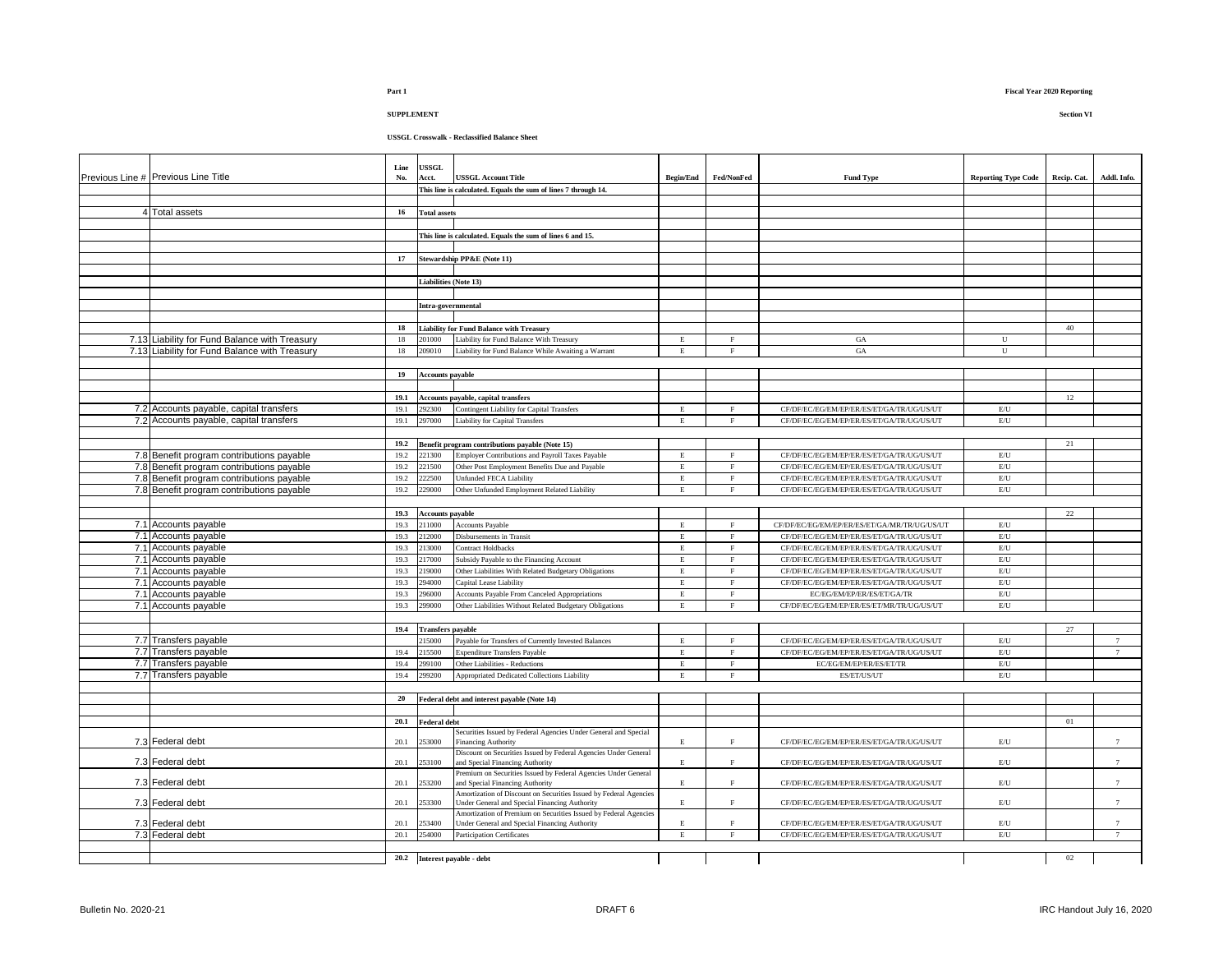# **USSGL Crosswalk - Reclassified Balance Sheet**

| Previous Line # Previous Line Title                       | Line<br>No.  | <b>JSSGL</b><br>Acct.   | <b>USSGL Account Title</b>                                                                                          | <b>Begin/End</b> | Fed/NonFed     | <b>Fund Type</b>                             | <b>Reporting Type Code</b> | Recip. Cat.     | Addl. Info. |
|-----------------------------------------------------------|--------------|-------------------------|---------------------------------------------------------------------------------------------------------------------|------------------|----------------|----------------------------------------------|----------------------------|-----------------|-------------|
| 7.4 Interest payable - debt                               | 20.2         | 214200                  | Accrued Interest Payable - Debt                                                                                     |                  |                | CF/DF/EC/EG/EM/EP/ER/ES/ET/GA/TR/UG/US/UT    | E/U                        |                 |             |
|                                                           |              |                         |                                                                                                                     |                  |                |                                              |                            |                 |             |
|                                                           | 21           |                         | Debt associated with loans (Note 14)                                                                                |                  |                |                                              |                            |                 |             |
|                                                           |              |                         |                                                                                                                     |                  |                |                                              |                            |                 |             |
|                                                           | 21.1         |                         | Interest payable - loans and not otherwise classified                                                               |                  |                |                                              |                            | 04              |             |
| 7.5 Interest payable - loans and not otherwise classified | 21.1         | 214000                  | Accrued Interest Payable - Not Otherwise Classified                                                                 | E                |                | CF/DF/EC/EG/EM/EP/ER/ES/ET/GA/TR/UG/US/UT    | $\mathrm{E}/\mathrm{U}$    |                 |             |
| 7.5 Interest payable - loans and not otherwise classified | 21.1         | 214100                  | Accrued Interest Payable - Loans                                                                                    | E                |                | CF/DF/EC/EG/EM/EP/ER/ES/ET/GA/TR/UG/US/UT    | E/U                        |                 |             |
|                                                           |              |                         |                                                                                                                     |                  |                |                                              |                            |                 |             |
| 7.6 Loans payable                                         | 21.2<br>21.2 | Loans payable<br>251000 | Principal Payable to the Bureau of the Fiscal Service                                                               | $\mathbf E$      | $\rm F$        | CF/DF/EC/EG/EM/EP/ER/ES/ET/GA/TR/UG/US/UT    | $\mathrm{E}/\mathrm{U}$    | 17              |             |
| 7.6 Loans payable                                         | 21.2         | 251100                  | Capitalized Loan Interest Payable - Non-Credit Reform                                                               | $\mathbf E$      | $\mathbf F$    | CF/DF/EC/EG/EM/EP/ER/ES/ET/GA/TR/UG/US/UT    | E/U                        |                 |             |
| 7.6 Loans payable                                         | 21.2         | 252000                  | Principal Payable to the Federal Financing Bank                                                                     | $\mathbf E$      | $\rm F$        | CF/DF/EC/EG/EM/EP/ER/ES/ET/GA/TR/UG/US/UT    | E/U                        |                 |             |
| 7.6 Loans payable                                         | 21.2         | 259000                  | Other Debt                                                                                                          | E                | $\rm F$        | CF/DF/EC/EG/EM/EP/ER/ES/ET/GA/TR/UG/US/UT    | E/U                        |                 |             |
|                                                           |              |                         |                                                                                                                     |                  |                |                                              |                            |                 |             |
|                                                           | $\bf 22$     |                         | Other Liabilities (Notes 15 and 17)                                                                                 |                  |                |                                              |                            |                 |             |
|                                                           |              |                         |                                                                                                                     |                  |                |                                              |                            |                 |             |
|                                                           | 22.1         |                         | Advances from others and deferred credits (Note 17)                                                                 |                  |                |                                              |                            | 23              |             |
| 7.9 Advances from others and deferred credits             | 22.1         | 231000                  | Liability for Advances and Prepayments                                                                              | $\mathbf E$      | F              | CF/DF/EC/EG/EM/EP/ER/ES/ET/GA/TR/UG/US/UT    | $\rm E/U$                  |                 | 7           |
| 7.9 Advances from others and deferred credits             | 22.1         | 232000                  | Other Deferred Revenue                                                                                              | E                | $_{\rm F}$     | CF/DF/EC/EG/EM/EP/ER/ES/ET/GA/TR/UG/US/UT    | $E$ U                      |                 |             |
|                                                           |              |                         |                                                                                                                     |                  |                |                                              |                            |                 |             |
|                                                           | 22.2         |                         | Other liabilities (without reciprocals) (Note 15)                                                                   |                  |                |                                              |                            | 29              |             |
| 7.12 Other liabilities (without reciprocals)              | 22.2         | 221300                  | Employer Contributions and Payroll Taxes Payable                                                                    | E                | Z              | CF/DF/EC/EG/EM/EP/ER/ES/ET/GA/TR/UG/US/UT    | E/U                        |                 |             |
| 7.12 Other liabilities (without reciprocals)              | 22.2         | 222500                  | <b>Unfunded FECA Liability</b>                                                                                      | E                | $\rm{Z}$       | CF/DF/EC/EG/EM/EP/ER/ES/ET/GA/TR/UG/US/UT    | $\rm E/U$                  |                 |             |
| 7.12 Other liabilities (without reciprocals)              | 22.2         | 229000                  | Other Unfunded Employment Related Liability                                                                         | E                | $\rm{Z}$       | CF/DF/EC/EG/EM/EP/ER/ES/ET/GA/TR/UG/US/UT    | $\rm E/U$                  |                 |             |
| 7.12 Other liabilities (without reciprocals)              | 22.2         | 40000                   | Liability for Non-Fiduciary Deposit Funds and Undeposited<br>Collections                                            | E                | Z              | CF/EC/EG/EM/EP/ER/ES/ET/GA/TR/UG/US/UT       | $\mathrm{E}/\mathrm{U}$    |                 |             |
| 7.12 Other liabilities (without reciprocals)              | 22.2         | 241000                  | <b>Liability for Clearing Accounts</b>                                                                              | $\mathbf E$      | z              | CF                                           | E/U                        |                 |             |
| 7.12 Other liabilities (without reciprocals)              | 22.2         | 299000                  | Other Liabilities Without Related Budgetary Obligations                                                             | E                | $\overline{z}$ | CF/DF/EC/EG/EM/EP/ER/ES/ET/GA/MR/TR/UG/US/UT | E/U                        |                 |             |
|                                                           |              |                         |                                                                                                                     |                  |                |                                              |                            |                 |             |
|                                                           | 22.3         |                         | Other liabilities (Note 17)                                                                                         |                  |                |                                              |                            | 30              |             |
| 7.14 Other liabilities                                    | 22.3         | 259000                  | Other Debt                                                                                                          | E                | G              | CF/DF/EC/EG/EM/EP/ER/ES/ET/GA/TR/UG/US/UT    | E/U                        |                 |             |
| 7.14 Other liabilities                                    | 22.3         | 299000                  | Other Liabilities Without Related Budgetary Obligations                                                             | $\mathbf E$      | $\overline{F}$ | GA                                           | E/U                        |                 |             |
| 7.14 Other liabilities                                    | 22.3         | 299000                  | Other Liabilities Without Related Budgetary Obligations                                                             | E                | ${\rm G}$      | CF/DF/EC/EG/EM/EP/ER/ES/ET/MR/TR/UG/US/UT    | E/U                        |                 |             |
| 7.14 Other liabilities                                    | 22.3         | 299100                  | Other Liabilities - Reductions                                                                                      | $\mathbf E$      | $\mathbf F$    | $_{\mathrm{GA}}$                             | $\mathrm{E}/\mathrm{U}$    |                 |             |
| 7.14 Other liabilities                                    | 22.3         | 299100                  | Other Liabilities - Reductions                                                                                      | E                | ${\rm G}$      | EC/EG/EM/EP/ER/ES/ET/TR                      | E/U                        |                 |             |
|                                                           |              |                         |                                                                                                                     |                  |                |                                              |                            |                 |             |
|                                                           |              |                         | Liability to the General Fund of the U.S. Government for custodial and                                              |                  |                |                                              |                            |                 |             |
|                                                           | 22.4         |                         | other non-entity assets (Note 17)                                                                                   |                  |                |                                              |                            | 46              |             |
| Liability to the General Fund of the U.S. Government      |              |                         |                                                                                                                     |                  |                |                                              |                            |                 |             |
| 7.10 for custodial and other non-entity assets            | 22.4         | 298000                  | <b>Custodial Liability</b>                                                                                          | E.               | ${\rm G}$      | CF/DF/EC/EG/EM/EP/ER/ES/ET/GA/MR/TR/UG/US/UT | E/U                        |                 |             |
| Liability to the General Fund of the U.S. Government      |              |                         | Liability for Non-Entity Assets Not Reported on the Statement of                                                    |                  |                |                                              |                            |                 |             |
| 7.10 for custodial and other non-entity assets            |              | 22.4 298500             | <b>Custodial Activity</b>                                                                                           | E                | G              | CF/DF/EC/EG/EM/EP/ER/ES/ET/GA/MR/TR/UG/US/UT | E/U                        |                 |             |
|                                                           |              |                         |                                                                                                                     |                  |                |                                              |                            |                 |             |
|                                                           | 22.5         |                         | Liability to agency other than the General Fund of the U.S. Government for<br>custodial and other non-entity assets |                  |                |                                              |                            | 10 <sup>°</sup> |             |
| Liability to agency other than the General Fund of the    |              |                         |                                                                                                                     |                  |                |                                              |                            |                 |             |
| U.S. Government for custodial and other non-entity        |              |                         |                                                                                                                     |                  |                |                                              |                            |                 |             |
| 7.11 assets                                               | 22.5         | 298000                  | <b>Custodial Liability</b>                                                                                          | $\mathbf E$      | $\mathbf F$    | CF/DF/EC/EG/EM/EP/ER/ES/ET/GA/MR/TR/UG/US/UT | $\rm E/U$                  |                 |             |
| Liability to agency other than the General Fund of the    |              |                         |                                                                                                                     |                  |                |                                              |                            |                 |             |
| U.S. Government for custodial and other non-entity        |              |                         | Liability for Non-Entity Assets Not Reported on the Statement of                                                    |                  |                |                                              |                            |                 |             |
| 7.11 assets                                               | 22.5         | 298500                  | <b>Custodial Activity</b>                                                                                           | E                | $\rm F$        | CF/DF/EC/EG/EM/EP/ER/ES/ET/GA/MR/TR/UG/US/UT | E/U                        |                 |             |
|                                                           |              |                         |                                                                                                                     |                  |                |                                              |                            |                 |             |
| 7.15 Total federal liabilities                            | 23           |                         | <b>Total Intra-governmental</b>                                                                                     |                  |                |                                              |                            |                 |             |
|                                                           |              |                         |                                                                                                                     |                  |                |                                              |                            |                 |             |
|                                                           |              |                         | This line is calculated. Equals the sum of lines 18 through 22.                                                     |                  |                |                                              |                            |                 |             |
|                                                           |              |                         |                                                                                                                     |                  |                |                                              |                            |                 |             |
|                                                           |              | With the public         |                                                                                                                     |                  |                |                                              |                            |                 |             |
|                                                           |              |                         |                                                                                                                     |                  |                |                                              |                            |                 |             |
|                                                           | 24           | <b>Accounts payable</b> |                                                                                                                     |                  |                |                                              |                            |                 |             |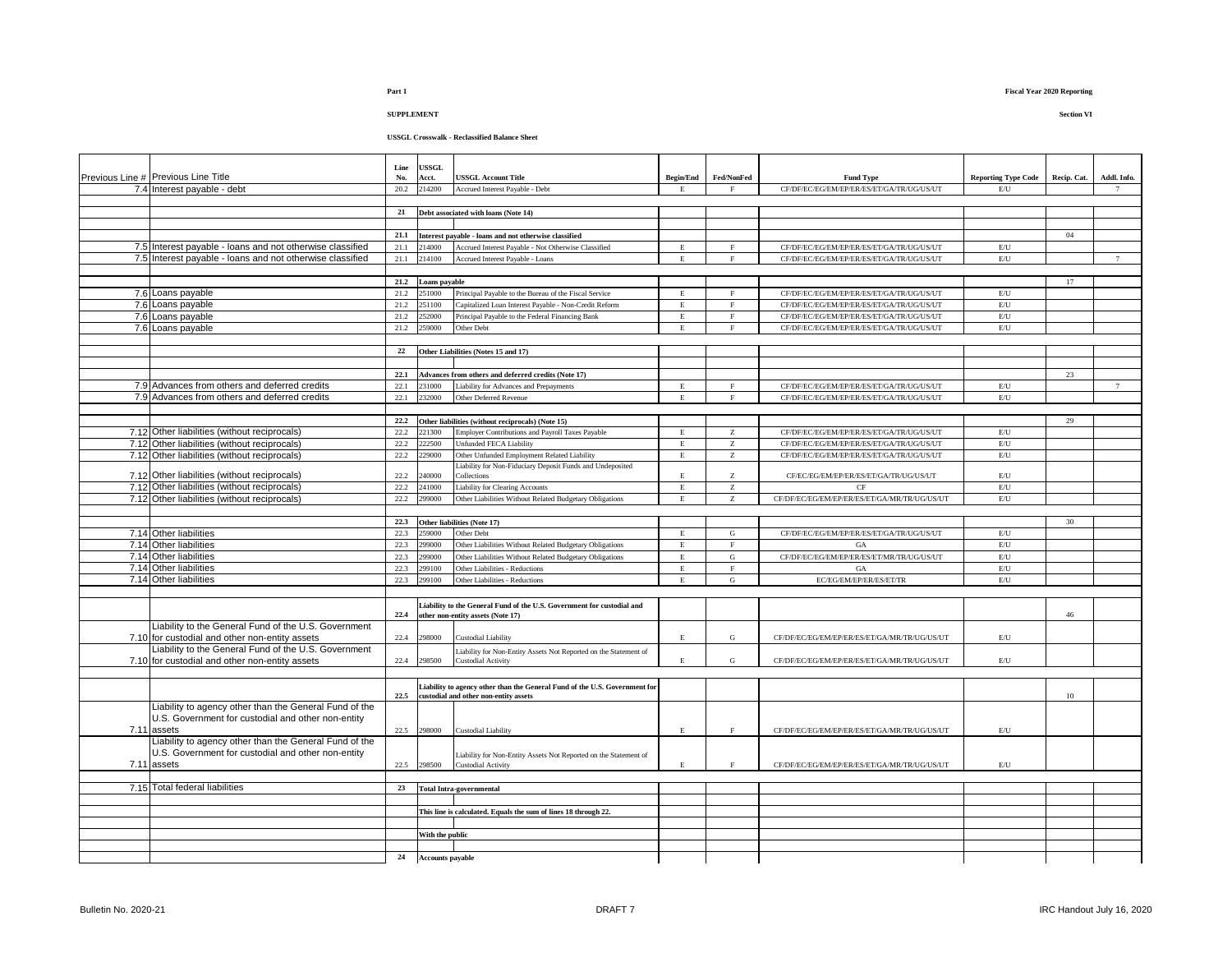# **USSGL Crosswalk - Reclassified Balance Sheet**

|                                                                                                        | Line     | <b>ISSGL</b>    |                                                                                      |                   |                          |                                                                                        |                                  |             |             |
|--------------------------------------------------------------------------------------------------------|----------|-----------------|--------------------------------------------------------------------------------------|-------------------|--------------------------|----------------------------------------------------------------------------------------|----------------------------------|-------------|-------------|
| Previous Line # Previous Line Title                                                                    | No.      | Acct.           | <b>USSGL Account Title</b>                                                           | <b>Begin/End</b>  | Fed/NonFed               | <b>Fund Type</b>                                                                       | <b>Reporting Type Code</b>       | Recip. Cat. | Addl. Info. |
| 6.1 Accounts payable                                                                                   | 24       | 211000          | <b>Accounts Payable</b>                                                              | E                 | N                        | CF/DF/EC/EG/EM/EP/ER/ES/ET/GA/MR/TR/UG/US/UT                                           | $\mathrm{E} / \mathrm{U}$        |             |             |
| 6.1 Accounts payable                                                                                   | 24       | 212000          | Disbursements in Transit                                                             | $\mathbf E$       | $_{\rm N}$               | CF/DF/EC/EG/EM/EP/ER/ES/ET/GA/TR/UG/US/UT                                              | $\mathrm{E}/\mathrm{U}$          |             |             |
| 6.1 Accounts payable                                                                                   | $24\,$   | 14000           | Accrued Interest Payable - Not Otherwise Classified                                  | E.                | $_{\rm N}$               | CF/DF/EC/EG/EM/EP/ER/ES/ET/GA/TR/UG/US/UT                                              | $\mathbf{E}/\mathbf{U}$          |             |             |
| 6.1 Accounts payable                                                                                   | 24       | 96000           | Accounts Payable From Canceled Appropriations                                        | $\mathbf E$       | $_{\rm N}$               | EC/EG/EM/EP/ER/ES/ET/GA/TR                                                             | $\mathbf{E}/\mathbf{U}$          |             |             |
|                                                                                                        | 25       |                 | Federal debt and interest payable (Note 14)                                          |                   |                          |                                                                                        |                                  |             |             |
| Federal debt securities held by the public and accrued                                                 |          |                 |                                                                                      |                   |                          |                                                                                        |                                  |             |             |
| 6.2 interest                                                                                           | $25\,$   | 214100          | Accrued Interest Payable - Loans                                                     | E                 | $_{\rm N}$               | CF/DF/EC/EG/EM/EP/ER/ES/ET/GA/TR/UG/US/UT                                              | E/U                              |             |             |
| Federal debt securities held by the public and accrued                                                 |          |                 |                                                                                      |                   |                          |                                                                                        |                                  |             |             |
| 6.2 interest                                                                                           | 25       | 214200          | Accrued Interest Pavable - Debt                                                      | E.                | N                        | CF/DF/EC/EG/EM/EP/ER/ES/ET/GA/TR/UG/US/UT                                              | E/U                              |             |             |
| Federal debt securities held by the public and accrued                                                 |          |                 | Securities Issued by Federal Agencies Under General and Special                      |                   |                          |                                                                                        |                                  |             |             |
| 6.2 interest                                                                                           | 25       | 253000          | <b>Financing Authority</b>                                                           | E.                | N                        | CF/DF/EC/EG/EM/EP/ER/ES/ET/GA/TR/UG/US/UT                                              | E/U                              |             |             |
| Federal debt securities held by the public and accrued                                                 |          |                 | Discount on Securities Issued by Federal Agencies Under General                      |                   |                          |                                                                                        |                                  |             |             |
| 6.2 interest                                                                                           | 25       | 253100          | and Special Financing Authority                                                      | E                 | $_{\rm N}$               | CF/DF/EC/EG/EM/EP/ER/ES/ET/GA/TR/UG/US/UT                                              | $\mathbf{E}/\mathbf{U}$          |             |             |
| Federal debt securities held by the public and accrued                                                 |          |                 | Premium on Securities Issued by Federal Agencies Under General                       |                   |                          |                                                                                        |                                  |             |             |
| 6.2 interest                                                                                           | 25       | 253200          | and Special Financing Authority                                                      | E                 | $_{\rm N}$               | CF/DF/EC/EG/EM/EP/ER/ES/ET/GA/TR/UG/US/UT                                              | $\mathbf{E}/\mathbf{U}$          |             |             |
| Federal debt securities held by the public and accrued                                                 |          |                 | Amortization of Discount on Securities Issued by Federal Agencies                    |                   |                          |                                                                                        |                                  |             |             |
| 6.2 interest                                                                                           | 25       | 253300          | Under General and Special Financing Authority                                        | E.                | N                        | CF/DF/EC/EG/EM/EP/ER/ES/ET/GA/TR/UG/US/UT                                              | E/U                              |             |             |
| Federal debt securities held by the public and accrued                                                 |          |                 | Amortization of Premium on Securities Issued by Federal Agencies                     |                   |                          |                                                                                        |                                  |             |             |
| 6.2 interest                                                                                           | 25       | 253400          | Under General and Special Financing Authority                                        | E                 | N                        | CF/DF/EC/EG/EM/EP/ER/ES/ET/GA/TR/UG/US/UT                                              | $\mathrm{E} / \mathrm{U}$        |             |             |
| Federal debt securities held by the public and accrued                                                 |          |                 |                                                                                      |                   |                          |                                                                                        |                                  |             |             |
| 6.2 interest<br>6.9 Other liabilities                                                                  | 25<br>25 | 54000<br>259000 | <b>Participation Certificates</b><br>Other Debt                                      | E.<br>$\mathbf E$ | N<br>$_{\rm N}$          | CF/DF/EC/EG/EM/EP/ER/ES/ET/GA/TR/UG/US/UT<br>CF/DF/EC/EG/EM/EP/ER/ES/ET/GA/TR/UG/US/UT | E/U<br>$\mathrm{E}/\mathrm{U}$   |             |             |
|                                                                                                        |          |                 |                                                                                      |                   |                          |                                                                                        |                                  |             |             |
|                                                                                                        | 26       |                 | Federal employee and veteran benefits payable (Note 15)                              |                   |                          |                                                                                        |                                  |             |             |
|                                                                                                        |          |                 | Liability for Employer Benefits and Claims Incurred but Not                          |                   |                          |                                                                                        |                                  |             |             |
| 6.3 Federal employee and veteran benefits payable                                                      | 26       | 219100          | Reported                                                                             | E                 | $_{\rm N}$               | CF/DF/EC/EG/EM/EP/ER/ES/ET/GA/TR/UG/US/UT                                              | $\mathbf{E}/\mathbf{U}$          |             |             |
| 6.3 Federal employee and veteran benefits payable                                                      | 26       | 221300          | Employer Contributions and Payroll Taxes Payable                                     | $\mathbf E$       | $_{\rm N}$               | CF/DF/EC/EG/EM/EP/ER/ES/ET/GA/TR/UG/US/UT                                              | E/U                              |             |             |
| 6.3 Federal employee and veteran benefits payable                                                      | 26       | 221500          | Other Post Employment Benefits Due and Pavable                                       | E                 | $_{\rm N}$               | CF/DF/EC/EG/EM/EP/ER/ES/ET/GA/TR/UG/US/UT                                              | E/U                              |             |             |
| 6.3 Federal employee and veteran benefits payable                                                      | 26       | 221600          | Pension Benefits Due and Payable to Beneficiaries                                    | $\mathbf E$       | $_{\rm N}$               | CF/DF/EC/EG/EM/EP/ER/ES/ET/GA/TR/UG/US/UT                                              | $\mathbf{E}/\mathbf{U}$          |             |             |
| 6.3 Federal employee and veteran benefits payable                                                      | 26       | 221700          | Benefit Premiums Payable to Carriers                                                 | $\mathbf E$       | $_{\rm N}$               | CF/DF/EC/EG/EM/EP/ER/ES/ET/GA/TR/UG/US/UT                                              | $\mathrm{E}/\mathrm{U}$          |             |             |
| 6.3 Federal employee and veteran benefits payable                                                      | 26       | 221800          | Life Insurance Benefits Due and Payable to Beneficiaries                             | $\mathbf E$       | $_{\rm N}$               | CF/DF/EC/EG/EM/EP/ER/ES/ET/GA/TR/UG/US/UT                                              | E/U                              |             |             |
| 6.9 Other liabilities                                                                                  | 26       | 22000           | <b>Unfunded Leave</b>                                                                | E                 | $_{\rm N}$               | CF/DF/EC/EG/EM/EP/ER/ES/ET/GA/TR/UG/US/UT                                              | $\mathrm{E}/\mathrm{U}$          |             |             |
| 6.3 Federal employee and veteran benefits payable                                                      | 26       | 229000          | Other Unfunded Employment Related Liability                                          | $\mathbf E$       | $_{\rm N}$               | CF/DF/EC/EG/EM/EP/ER/ES/ET/GA/TR/UG/US/UT                                              | $\mathrm{E}/\mathrm{U}$          |             |             |
| 6.3 Federal employee and veteran benefits payable                                                      | 26       | 261000          | <b>Actuarial Pension Liability</b>                                                   | E                 | N                        | CF/DF/EC/EG/EM/EP/ER/ES/ET/GA/TR/UG/US/UT                                              | $E$ U                            |             |             |
| 6.3 Federal employee and veteran benefits payable                                                      | 26       | 62000           | Actuarial Health Insurance Liability                                                 | $\mathbf E$       | $_{\rm N}$               | CF/DF/EC/EG/EM/EP/ER/ES/ET/GA/TR/UG/US/UT                                              | E/U                              |             |             |
| 6.3 Federal employee and veteran benefits payable                                                      | 26<br>26 | 63000<br>65000  | <b>Actuarial Life Insurance Liability</b>                                            | E<br>E.           | $_{\rm N}$               | CF/DF/EC/EG/EM/EP/ER/ES/ET/GA/TR/UG/US/UT                                              | $\mathbf{E}/\mathbf{U}$<br>$E$ U |             |             |
| 6.3 Federal employee and veteran benefits payable<br>6.3 Federal employee and veteran benefits payable | 26       | 69000           | <b>Actuarial FECA Liability</b><br>Other Actuarial Liabilities                       | E                 | $_{\rm N}$<br>$_{\rm N}$ | CF/DF/EC/EG/EM/EP/ER/ES/ET/GA/TR/UG/US/UT<br>CF/DF/EC/EG/EM/EP/ER/ES/ET/GA/TR/UG/US/UT | $\mathrm{E}/\mathrm{U}$          |             |             |
|                                                                                                        |          |                 |                                                                                      |                   |                          |                                                                                        |                                  |             |             |
|                                                                                                        | 27       |                 | Environmental and disposal liabilities (Note 16)                                     |                   |                          |                                                                                        |                                  |             |             |
| 6.4 Environmental and disposal liabilities                                                             | 27       | 299500          | <b>Estimated Cleanup Cost Liability</b>                                              | E                 | $_{\rm N}$               | CF/DF/EC/EG/EM/EP/ER/ES/ET/TR/UG/US/UT                                                 | $E$ U                            |             |             |
|                                                                                                        |          |                 |                                                                                      |                   |                          |                                                                                        |                                  |             |             |
|                                                                                                        | 28       |                 | <b>Benefits due and payable</b>                                                      |                   |                          |                                                                                        |                                  |             |             |
| 6.5 Benefits due and payable                                                                           | 28       | 216000          | Entitlement Benefits Due and Payable                                                 | E                 | N                        | CF/DF/EC/EG/EM/EP/ER/ES/ET/GA/TR/UG/US/UT                                              | $\mathrm{E}/\mathrm{U}$          |             |             |
|                                                                                                        |          |                 |                                                                                      |                   |                          |                                                                                        |                                  |             |             |
|                                                                                                        | 29       |                 | oan guarantee liability (Note 8)                                                     |                   |                          |                                                                                        |                                  |             |             |
| 6.6 Loan quarantee liabilities                                                                         | 29       | 218000          | Loan Guarantee Liability                                                             | E                 | $_{\rm N}$               | CF/DF/EC/EG/EM/EP/ER/ES/ET/GA/TR/UG/US/UT                                              | E/U                              |             |             |
|                                                                                                        |          |                 |                                                                                      |                   |                          |                                                                                        |                                  |             |             |
|                                                                                                        |          |                 |                                                                                      |                   |                          |                                                                                        |                                  |             |             |
|                                                                                                        | 30       |                 | iabilities to Government-sponsored enterprises (for use by Treasury only)            |                   |                          |                                                                                        |                                  |             |             |
| Liabilities to Government-sponsored enterprises (for                                                   |          |                 |                                                                                      |                   |                          |                                                                                        |                                  |             |             |
| 6.7 use by Treasury only)                                                                              | 30       | 211200          | Accounts Payable for Federal Government Sponsored Enterprise                         | $\mathbf E$       | $_{\rm N}$               | CF/DF/EC/EG/EM/EP/ER/ES/ET/GA/TR/UG/US/UT                                              | $\mathrm{E}/\mathrm{U}$          |             |             |
| Liabilities to Government-sponsored enterprises (for                                                   |          |                 |                                                                                      | E.                | $_{\rm N}$               |                                                                                        | E/U                              |             |             |
| 6.7 use by Treasury only)                                                                              | 30       | 292200          | Contingent Liabilities - Federal Government Sponsored Enterprise                     |                   |                          | CF/DF/EC/EG/EM/EP/ER/ES/ET/GA/TR/UG/US/UT                                              |                                  |             |             |
|                                                                                                        | 31       |                 |                                                                                      |                   |                          |                                                                                        |                                  |             |             |
| 6.8 Insurance and guarantee program liabilities                                                        | 31       | 220000          | Insurance and guarantee program liabilities<br>Liability for Unpaid Insurance Claims | $\mathbf E$       | N                        | CF/DF/EC/EG/EM/EP/ER/ES/ET/GA/TR/UG/US/UT                                              | $\mathrm{E} / \mathrm{U}$        |             |             |
| 6.8 Insurance and guarantee program liabilities                                                        | 31       | 220500          | Liability for Unearned Insurance Premiums                                            | E.                | $_{\rm N}$               | CF/DF/EC/EG/EM/EP/ER/ES/ET/GA/TR/UG/US/UT                                              | $E$ U                            |             |             |
|                                                                                                        |          |                 |                                                                                      |                   |                          |                                                                                        |                                  |             |             |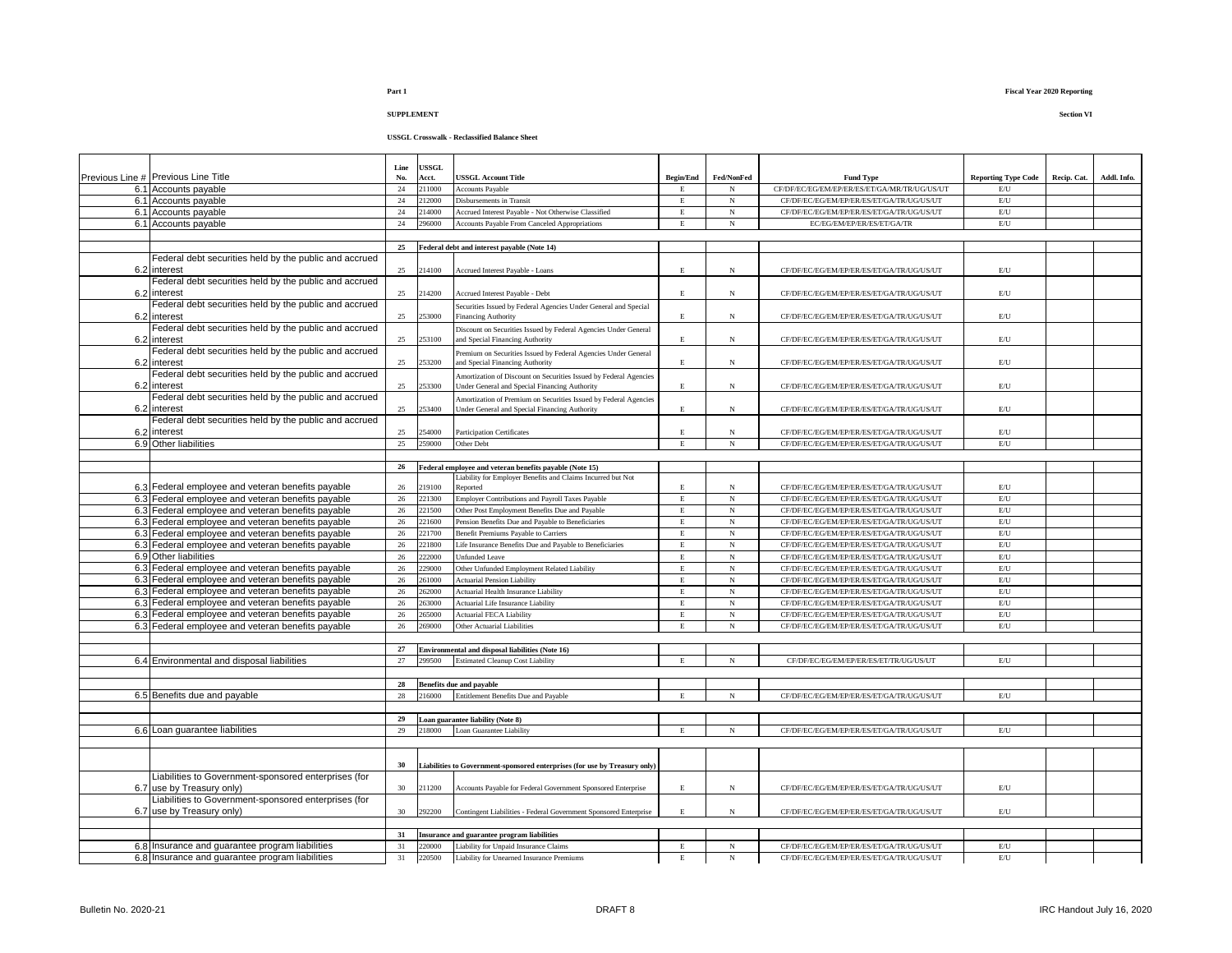# **Part 1 Fiscal Year 2020 Reporting**

# **SUPPLEMENT Section VI**

| Previous Line # Previous Line Title                 | Line<br>No. | <b>ISSGL</b><br>Acct.    | <b>USSGL Account Title</b>                                                       | <b>Begin/End</b> | Fed/NonFed  | <b>Fund Type</b>                             | <b>Reporting Type Code</b> | Recip. Cat. | Addl. Info.    |
|-----------------------------------------------------|-------------|--------------------------|----------------------------------------------------------------------------------|------------------|-------------|----------------------------------------------|----------------------------|-------------|----------------|
| 6.8 Insurance and guarantee program liabilities     | 31          | 266000                   | Actuarial Liabilities for Federal Insurance and Guarantee Programs               | E                | $_{\rm N}$  | CF/DF/EC/EG/EM/EP/ER/ES/ET/GA/TR/UG/US/UT    | $\mathrm{E}\mathrm{U}$     |             |                |
|                                                     |             |                          |                                                                                  |                  |             |                                              |                            |             |                |
|                                                     | 32          |                          | Other liabilities (Notes 17, 18, and 19)                                         |                  |             |                                              |                            |             |                |
| 6.9 Other liabilities                               | 32          | 201000                   | Liability for Fund Balance With Treasury                                         | E                | N           | GA                                           | U                          |             |                |
| 6.9 Other liabilities                               | 32          | 213000                   | <b>Contract Holdbacks</b>                                                        | $\mathbf E$      | $_{\rm N}$  | CF/DF/EC/EG/EM/EP/ER/ES/ET/GA/TR/UG/US/UT    | E/U                        |             |                |
| 6.9 Other liabilities                               | 32          | 219000                   | Other Liabilities With Related Budgetary Obligations                             | $\mathbf E$      | $_{\rm N}$  | CF/DF/EC/EG/EM/EP/ER/ES/ET/GA/TR/UG/US/UT    | E/U                        |             |                |
|                                                     |             |                          | Special Drawing Right (SDR) Certificates Issued to Federal                       |                  |             |                                              |                            |             |                |
| 6.9 Other liabilities                               | 32          | 219200                   | <b>Reserve Banks</b>                                                             | $\mathbf E$      | N           | $\rm EP$                                     | $\mathbf E$                |             |                |
| 6.9 Other liabilities                               | 32          | 219300                   | Allocation of Special Drawing Rights (SDRs)                                      | E                | $_{\rm N}$  | EP                                           | $\mathbf E$                |             |                |
| 6.9 Other liabilities                               | 32          | 221000                   | Accrued Funded Payroll and Leave                                                 | E                | N           | CF/DF/EC/EG/EM/EP/ER/ES/ET/GA/TR/UG/US/UT    | E/U                        |             |                |
| 6.9 Other liabilities                               | 32          | 221100                   | Withholdings Payable                                                             | E                | $_{\rm N}$  | CF/DF/EC/EG/EM/EP/ER/ES/ET/GA/TR/UG/US/UT    | E/U                        |             |                |
| 6.9 Other liabilities                               | 32          | 231000                   | Liability for Advances and Prepayments                                           | E                | $_{\rm N}$  | CF/DF/EC/EG/EM/EP/ER/ES/ET/GA/TR/UG/US/UT    | E/U                        |             |                |
| 6.9 Other liabilities                               | 32          | 232000                   | Other Deferred Revenue                                                           | E                | N           | CF/DF/EC/EG/EM/EP/ER/ES/ET/GA/TR/UG/US/UT    | E/U                        |             |                |
| 6.9 Other liabilities                               | 32          | 240000                   | Liability for Non-Fiduciary Deposit Funds and Undeposited                        | $\mathbf E$      | N           | CF/DF/EC/EG/EM/EP/ER/ES/ET/GA/TR/UG/US/UT    | E/U                        |             |                |
| 6.9 Other liabilities                               | 32          | 241000                   | Collections<br><b>Liability for Clearing Accounts</b>                            | $\mathbf E$      | $_{\rm N}$  | CF                                           | $\mathrm{E}/\mathrm{U}$    |             |                |
|                                                     |             |                          |                                                                                  |                  |             |                                              |                            |             |                |
| 6.9 Other liabilities                               | 32          | 267000                   | Actuarial Liabilities for Treasury-Managed Benefit Programs                      | $\mathbf E$      | N           | CF/DF/EC/EG/EM/EP/ER/ES/ET/GA/TR/UG/US/UT    | $\mathrm{E}/\mathrm{U}$    |             |                |
| 6.9 Other liabilities                               | 32          | 291000                   | Prior Liens Outstanding on Acquired Collateral                                   | $\mathbf E$      | N           | CF/DF/EC/EG/EM/EP/ER/ES/ET/GA/TR/UG/US/UT    | $\mathrm{E}/\mathrm{U}$    |             |                |
| 6.9 Other liabilities                               | 32          | 292000                   | <b>Contingent Liabilities</b>                                                    | E                | N           | CF/DF/EC/EG/EM/EP/ER/ES/ET/GA/TR/UG/US/UT    | E/U                        |             |                |
| 6.9 Other liabilities                               | 32          | 294000                   | Capital Lease Liability                                                          | $\mathbf E$      | $_{\rm N}$  | CF/DF/EC/EG/EM/EP/ER/ES/ET/GA/TR/UG/US/UT    | $\mathrm{E}/\mathrm{U}$    |             |                |
| 6.9 Other liabilities                               | 32          | 298000                   | Custodial Liability                                                              | E                | $_{\rm N}$  | CF/DF/EC/EG/EM/EP/ER/ES/ET/GA/MR/TR/UG/US/UT | E/U                        |             | $\overline{2}$ |
| 6.9 Other liabilities                               | $32\,$      | 299000                   | Other Liabilities Without Related Budgetary Obligations                          | $\mathbf E$      | $_{\rm N}$  | CF/DF/EC/EG/EM/EP/ER/ES/ET/GA/MR/TR/UG/US/UT | E/U                        |             |                |
|                                                     |             |                          |                                                                                  |                  |             |                                              |                            |             |                |
| 6.10 Total non-federal liabilities                  | 33          | Total with the public    |                                                                                  |                  |             |                                              |                            |             |                |
|                                                     |             |                          |                                                                                  |                  |             |                                              |                            |             |                |
|                                                     |             |                          | This line is calculated. Equals sum of lines 24 through 32.                      |                  |             |                                              |                            |             |                |
|                                                     |             |                          |                                                                                  |                  |             |                                              |                            |             |                |
| 8 Total liabilities                                 | 34          | <b>Total liabilities</b> |                                                                                  |                  |             |                                              |                            |             |                |
|                                                     |             |                          |                                                                                  |                  |             |                                              |                            |             |                |
|                                                     |             |                          | This line is calculated. Equals the sum of lines 23 and 33.                      |                  |             |                                              |                            |             |                |
|                                                     |             |                          |                                                                                  |                  |             |                                              |                            |             |                |
|                                                     | 35          |                          | <b>Commitments and Contingencies (Note 19)</b>                                   |                  |             |                                              |                            |             |                |
|                                                     |             |                          |                                                                                  |                  |             |                                              |                            |             |                |
|                                                     |             | Net position             |                                                                                  |                  |             |                                              |                            |             |                |
|                                                     |             |                          |                                                                                  |                  |             |                                              |                            |             |                |
|                                                     |             |                          | <b>Total net position - Funds from Dedicated Collections (Note 20) (Combined</b> |                  |             |                                              |                            |             |                |
|                                                     | 36          | or Consolidated)         |                                                                                  |                  |             |                                              |                            |             |                |
|                                                     |             |                          |                                                                                  |                  |             |                                              |                            |             |                |
|                                                     |             |                          |                                                                                  |                  |             |                                              |                            |             |                |
|                                                     | 36.1        |                          | <b>Unexpended appropriations - Funds from Dedicated Collections</b>              |                  |             |                                              |                            |             |                |
| 9.1 Net Position - funds from dedicated collections | 36.1        | 309000                   | Unexpended Appropriations While Awaiting a Warrant                               | E                | G           | CF/DF/EC/EG/EM/EP/ER/ES/ET/GA/MR/TR/UG/US/UT | E                          |             |                |
| 9.1 Net Position - funds from dedicated collections | 36.1        | 310000                   | Unexpended Appropriations - Cumulative                                           | $\, {\bf B}$     |             | EC/EG/EM/EP/ER/ES/ET/TR                      | $\mathbf E$                |             |                |
| 9.1 Net Position - funds from dedicated collections | 36.1        | 310100                   | Jnexpended Appropriations - Appropriations Received                              | Е                | G           | EC/EG/EM/EP/ER/ES/ET/TR                      | $\mathbf E$                |             |                |
| 9.1 Net Position - funds from dedicated collections | 36.1        | 310200                   | Unexpended Appropriations - Transfers-In                                         | $\mathbf E$      | $\mathbf F$ | EC/EG/EM/EP/ER/ES/ET/TR                      | $\mathbf E$                |             |                |
| 9.1 Net Position - funds from dedicated collections | 36.1        | 10300                    | Unexpended Appropriations - Transfers-Out                                        | E                | $\mathbf F$ | EC/EG/EM/EP/ER/ES/ET/TR                      | $\mathbf E$                |             |                |
|                                                     |             |                          |                                                                                  |                  |             |                                              |                            |             |                |
|                                                     |             |                          | Jnexpended Appropriations - Prior-Period Adjustments Due to                      |                  |             |                                              |                            |             |                |
| 9.1 Net Position - funds from dedicated collections | 36.1        | 310500                   | Corrections of Errors - Years Preceding the Prior-Year                           | $\mathbf E$      | ${\bf G}$   | EC/EG/EM/EP/ER/ES/ET/TR                      | $\mathbf E$                |             |                |
| 9.1 Net Position - funds from dedicated collections | 36.1        | 10600                    | Unexpended Appropriations - Adjustments                                          | $\mathbf E$      | ${\rm G}$   | EC/EG/EM/EP/ER/ES/ET/TR                      | $\mathbf E$                |             |                |
| 9.1 Net Position - funds from dedicated collections | 36.1        | 310700                   | Unexpended Appropriations - Used                                                 | $\mathbf E$      | ${\rm G}$   | EC/EG/EM/EP/ER/ES/ET/TR                      | $\mathbf E$                |             |                |
|                                                     |             |                          | Unexpended Appropriations - Prior-Period Adjustments Due to                      |                  |             |                                              |                            |             |                |
| 9.1 Net Position - funds from dedicated collections | 36.1        | 310800                   | Corrections of Errors                                                            | E.               | G           | EC/EG/EM/EP/ER/ES/ET/TR                      | E                          |             |                |
| 9.1 Net Position - funds from dedicated collections | 36.1        | 10900                    | Unexpended Appropriations - Prior-Period Adjustments Due to                      | E                | G           |                                              | $\mathbf E$                |             |                |
|                                                     |             |                          | Changes in Accounting Principles                                                 |                  |             | EC/EG/EM/EP/ER/ES/ET/TR                      |                            |             |                |
|                                                     |             |                          |                                                                                  |                  |             |                                              |                            |             |                |
|                                                     |             |                          |                                                                                  |                  |             |                                              |                            |             |                |
|                                                     | 36.2        |                          | <b>Cumulative results of operations - Funds from Dedicated Collections</b>       |                  |             |                                              |                            |             |                |
| 9.1 Net Position - funds from dedicated collections | 36.2        |                          | 331000 Cumulative Results of Operations                                          | $\mathbf{B}$     |             | CF/DF/EC/EG/EM/EP/ER/ES/ET/GA/TR/UG/US/UT    | E                          |             |                |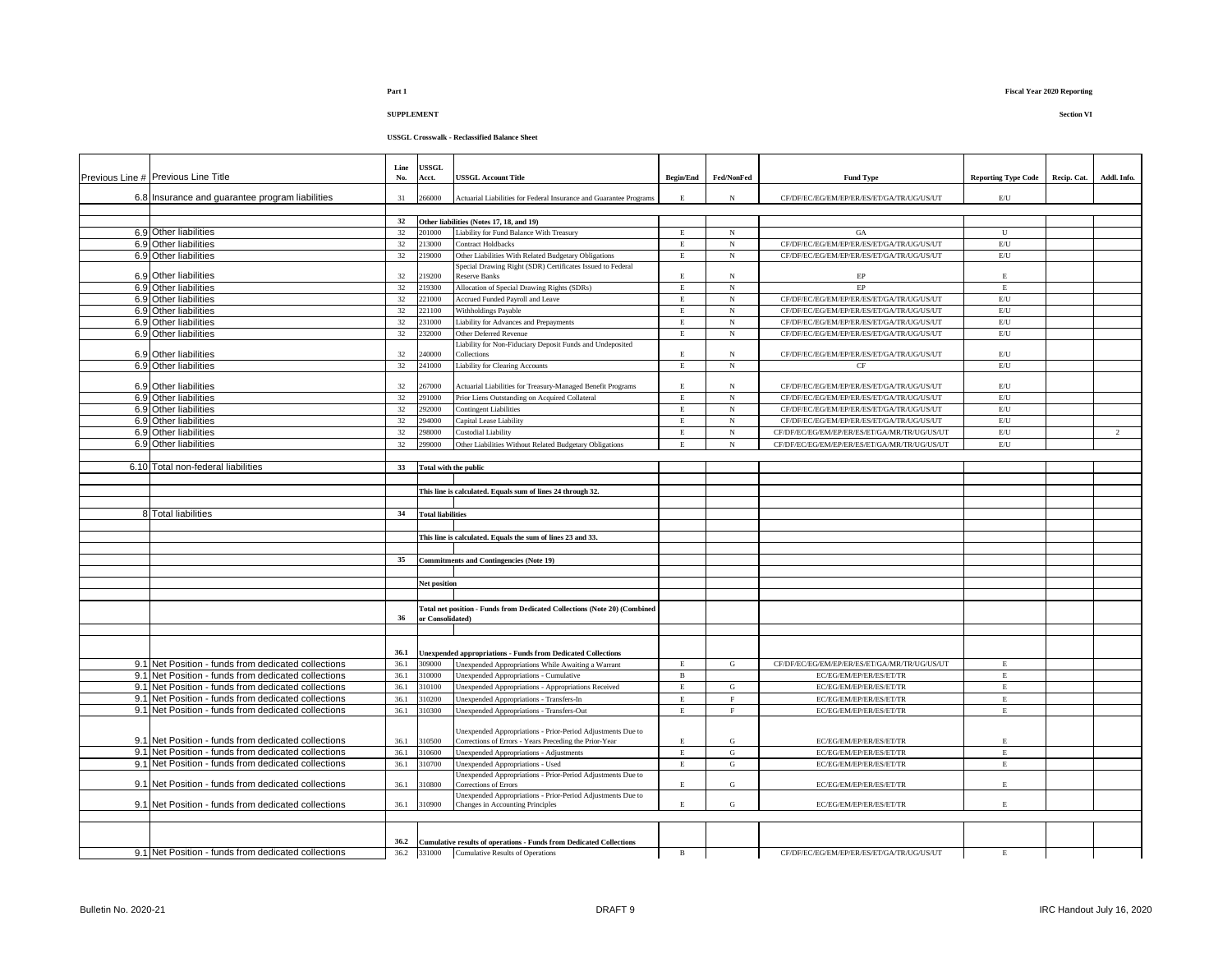# **USSGL Crosswalk - Reclassified Balance Sheet**

|                                                     | Line         | <b>JSSGL</b> |                                                                                                                                |                  |                   |                                                                                        |                            |             |             |
|-----------------------------------------------------|--------------|--------------|--------------------------------------------------------------------------------------------------------------------------------|------------------|-------------------|----------------------------------------------------------------------------------------|----------------------------|-------------|-------------|
| Previous Line # Previous Line Title                 | No.          | Acct.        | <b>ISSGL Account Title</b>                                                                                                     | <b>Begin/End</b> | Fed/NonFed        | <b>Fund Type</b>                                                                       | <b>Reporting Type Code</b> | Recip. Cat. | Addl. Info. |
| 9.1 Net Position - funds from dedicated collections | 36.2         | 510000       | Revenue From Goods Sold                                                                                                        | E.               | F/N               | CF/DF/EC/EG/EM/EP/ER/ES/ET/GA/TR/UG/US/UT                                              | E.                         |             |             |
| 9.1 Net Position - funds from dedicated collections | 36.2         | 510900       | Contra Revenue for Goods Sold                                                                                                  | $\mathbf E$      | F/N               | CF/DF/EC/EG/EM/EP/ER/ES/ET/GA/TR/UG/US/UT                                              | E                          |             |             |
| 9.1 Net Position - funds from dedicated collections | 36.2         | 520000       | Revenue From Services Provided                                                                                                 | $\mathbf E$      | F/N               | CF/DF/EC/EG/EM/EP/ER/ES/ET/GA/TR/UG/US/UT                                              | $\mathbf E$                |             |             |
| 9.1 Net Position - funds from dedicated collections | 36.2         | 520900       | Contra Revenue for Services Provided                                                                                           | $\mathbf E$      | ${\rm F/N}$       | CF/DF/EC/EG/EM/EP/ER/ES/ET/GA/TR/UG/US/UT                                              | E                          |             |             |
| 9.1 Net Position - funds from dedicated collections | 36.2         | 531000       | nterest Revenue - Other                                                                                                        | $\mathbf E$      | ${\rm F/N}$       | CF/DF/EC/EG/EM/EP/ER/ES/ET/GA/MR/TR/UG/US/UT                                           | $\mathbf E$                |             |             |
| 9.1 Net Position - funds from dedicated collections | 36.2         | 531100       | Interest Revenue - Investments                                                                                                 | $\mathbf E$      | ${\rm F/N}$       | CF/DF/EC/EG/EM/EP/ER/ES/ET/GA/TR/UG/US/UT                                              | $\mathbf E$                |             |             |
| 9.1 Net Position - funds from dedicated collections | 36.2         | 531200       | Interest Revenue - Loans Receivable/Uninvested Funds                                                                           | $\mathbf E$      | $\rm F/N$         | CF/DF/EC/EG/EM/EP/ER/ES/ET/GA/TR/UG/US/UT                                              | $\mathbf E$                |             |             |
| 9.1 Net Position - funds from dedicated collections | 36.2         | 31300        | nterest Revenue - Subsidy Amortization                                                                                         | $\mathbf E$      | $_{\rm N}$        | CF/DF/EC/EG/EM/EP/ER/ES/ET/GA/TR/UG/US/UT                                              | E                          |             |             |
|                                                     |              |              | Dividend Income Accounted for Under the Provisions of the Federa                                                               |                  |                   |                                                                                        |                            |             |             |
| 9.1 Net Position - funds from dedicated collections | 36.2         | 31400        | Credit Reform Act                                                                                                              | E                | N                 | CF/DF/EC/EG/EM/EP/ER/ES/ET/GA/TR/UG/US/UT                                              | $\mathbf E$                |             |             |
| 9.1 Net Position - funds from dedicated collections |              | 531500       | Contra Revenue for Dividend Income Accounted for Under the                                                                     |                  | N                 |                                                                                        | $\mathbf E$                |             |             |
|                                                     | 36.2         |              | Provisions of the Federal Credit Reform Act                                                                                    | E<br>$\mathbf E$ | F/N               | CF/DF/EC/EG/EM/EP/ER/ES/ET/GA/TR/UG/US/UT                                              | E                          |             |             |
| 9.1 Net Position - funds from dedicated collections | 36.2         | 531700       | Contra Revenue for Interest Revenue - Loans Receivable                                                                         |                  |                   | CF/DF/EC/EG/EM/EP/ER/ES/ET/GA/TR/UG/US/UT                                              |                            |             |             |
| 9.1 Net Position - funds from dedicated collections | 36.2         | 531800       | Contra Revenue for Interest Revenue - Investments                                                                              | E                | ${\rm F/N}$       | CF/DF/EC/EG/EM/EP/ER/ES/ET/GA/TR/UG/US/UT                                              | E                          |             |             |
| 9.1 Net Position - funds from dedicated collections | 36.2         | 531900       | Contra Revenue for Interest Revenue - Other                                                                                    | $\mathbf E$      | $\rm F/N$         | CF/DF/EC/EG/EM/EP/ER/ES/ET/GA/TR/UG/US/UT                                              | $\mathbf E$                |             |             |
| 9.1 Net Position - funds from dedicated collections | 36.2         | 32000        | Penalties and Fines Revenue                                                                                                    | $\mathbf E$      | N                 | CF/DF/EC/EG/EM/EP/ER/ES/ET/GA/TR/UG/US/UT                                              | $\mathbf E$                |             |             |
| 9.1 Net Position - funds from dedicated collections | 36.2         | 532400       | Contra Revenue for Penalties and Fines                                                                                         | $\mathbf E$      | N                 | CF/DF/EC/EG/EM/EP/ER/ES/ET/GA/TR/UG/US/UT                                              | $\,$ E                     |             |             |
| 9.1 Net Position - funds from dedicated collections | 36.2         | 532500       | <b>Administrative Fees Revenue</b>                                                                                             | E                | $\rm{F/N}$        | CF/DF/EC/EG/EM/EP/ER/ES/ET/GA/TR/UG/US/UT                                              | E                          |             |             |
| 9.1 Net Position - funds from dedicated collections | 36.2         | 32900        | Contra Revenue for Administrative Fees                                                                                         | $\mathbf E$      | ${\rm F/N}$       | CF/DF/EC/EG/EM/EP/ER/ES/ET/GA/TR/UG/US/UT                                              | $\,$ E                     |             |             |
| 9.1 Net Position - funds from dedicated collections | 36.2         | 40000        | Junded Benefit Program Revenue                                                                                                 | E                | ${\rm F/N}$       | CF/DF/EC/EG/EM/EP/ER/ES/ET/GA/TR/UG/US/UT                                              | $\mathbf E$                |             |             |
| 9.1 Net Position - funds from dedicated collections | 36.2         | 540900       | Contra Revenue for Funded Benefit Program Revenue                                                                              | $\mathbf E$      | $\rm{F/N}$        | CF/DF/EC/EG/EM/EP/ER/ES/ET/GA/TR/UG/US/UT                                              | $\mathbf E$                |             |             |
| 9.1 Net Position - funds from dedicated collections | 36.2         | 550000       | Insurance and Guarantee Premium Revenue                                                                                        | E                | N                 | CF/DF/EC/EG/EM/EP/ER/ES/ET/GA/TR/UG/US/UT                                              | E                          |             |             |
| 9.1 Net Position - funds from dedicated collections | 36.2         | 550900       | Contra Revenue for Insurance and Guarantee Premium Revenue                                                                     | E                | N                 | CF/DF/EC/EG/EM/EP/ER/ES/ET/GA/TR/UG/US/UT                                              | $\mathbf E$                |             |             |
| 9.1 Net Position - funds from dedicated collections | 36.2         | 560000       | <b>Donated Revenue - Financial Resources</b>                                                                                   | $\overline{E}$   | $\overline{N}$    | CF/DF/EC/EG/EM/EP/ER/ES/ET/GA/TR/UG/US/UT                                              | $\overline{E}$             |             |             |
| 9.1 Net Position - funds from dedicated collections | 36.2         | 560900       | Contra Revenue for Donations - Financial Resources                                                                             | E                | N                 | CF/DF/EC/EG/EM/EP/ER/ES/ET/GA/TR/UG/US/UT                                              | $\mathbf E$                |             |             |
| 9.1 Net Position - funds from dedicated collections |              | 561000       |                                                                                                                                | $\mathbf E$      | $_{\rm N}$        |                                                                                        | E                          |             |             |
| 9.1 Net Position - funds from dedicated collections | 36.2         | 561900       | Donated Revenue - Non-Financial Resources                                                                                      | E                | N                 | CF/DF/EC/EG/EM/EP/ER/ES/ET/GA/TR/UG/US/UT                                              |                            |             |             |
| 9.1 Net Position - funds from dedicated collections | 36.2<br>36.2 | 64000        | Contra Donated Revenue - Nonfinancial Resources                                                                                | E                | N                 | CF/DF/EC/EG/EM/EP/ER/ES/ET/GA/TR/UG/US/UT                                              | E<br>$\mathbf E$           |             |             |
| 9.1 Net Position - funds from dedicated collections | 36.2         | 64900        | orfeiture Revenue - Cash and Cash Equivalents<br>Contra Forfeiture Revenue - Cash and Cash Equivalents                         | E                | N                 | CF/DF/EC/EG/EM/EP/ER/ES/ET/GA/TR/UG/US/UT<br>CF/DF/EC/EG/EM/EP/ER/ES/ET/GA/TR/UG/US/UT | $\mathbf E$                |             |             |
| 9.1 Net Position - funds from dedicated collections | 36.2         | 65000        | Forfeiture Revenue - Forfeitures of Property                                                                                   | $\mathbf E$      | $_{\rm N}$        | CF/DF/EC/EG/EM/EP/ER/ES/ET/GA/TR/UG/US/UT                                              | $\mathbf E$                |             |             |
| 9.1 Net Position - funds from dedicated collections | 36.2         | 565900       | Contra Forfeiture Revenue - Forfeitures of Property                                                                            | $\mathbf E$      | N                 | CF/DF/EC/EG/EM/EP/ER/ES/ET/GA/TR/UG/US/UT                                              | $\mathbf E$                |             |             |
|                                                     |              |              |                                                                                                                                |                  |                   |                                                                                        |                            |             |             |
| 9.1 Net Position - funds from dedicated collections | 36.2         | 570000       | <b>Expended Appropriations</b>                                                                                                 | E                | G                 | CF/EC/EG/EM/EP/ER/ES/ET/TR/UG/US/UT                                                    | E                          |             |             |
|                                                     |              |              | Expended Appropriations - Prior-Period Adjustments Due to                                                                      |                  |                   |                                                                                        |                            |             |             |
| 9.1 Net Position - funds from dedicated collections | 36.2         | 570500       | Corrections of Errors - Years Preceding the Prior-Year                                                                         | E.               | G                 | CF/EC/EG/EM/EP/ER/ES/ET/TR/UG/US/UT                                                    | E                          |             |             |
|                                                     |              |              | Expended Appropriations - Prior-Period Adjustments Due to                                                                      |                  |                   |                                                                                        |                            |             |             |
| 9.1 Net Position - funds from dedicated collections | 36.2         | 570800       | Corrections of Errors                                                                                                          | E                | ${\rm G}$         | CF/DF/EC/EG/EM/EP/ER/ES/ET/TR/UG/US/UT                                                 | $\mathbf E$                |             |             |
|                                                     |              |              | Expended Appropriations - Prior-Period Adjustments Due to                                                                      |                  |                   |                                                                                        |                            |             |             |
| 9.1 Net Position - funds from dedicated collections | 36.2         | 570900       | Changes in Accounting Principles                                                                                               | E                | G                 | CF/DF/EC/EG/EM/EP/ER/ES/ET/TR/UG/US/UT                                                 | E                          |             |             |
|                                                     |              |              | Accrual of Amounts Receivable from Custodian or Non-Entity<br>Assets Receivable from a Federal Agency - Other Than the General |                  |                   |                                                                                        |                            |             |             |
| 9.1 Net Position - funds from dedicated collections | 36.2         | 571300       | Fund of the U.S. Government                                                                                                    | E.               | F                 | CF/DF/EC/EG/EM/EP/ER/ES/ET/GA/MR/TR/UG/US                                              | $\mathbf E$                |             |             |
|                                                     |              |              |                                                                                                                                |                  |                   |                                                                                        |                            |             |             |
| 9.1 Net Position - funds from dedicated collections | 36.2         | 572000       | Financing Sources Transferred In Without Reimbursement                                                                         | E                | F                 | CF/DF/EC/EG/EM/EP/ER/ES/ET/GA/TR/UG/US/UT                                              | $\mathbf E$                |             |             |
|                                                     |              |              |                                                                                                                                |                  |                   |                                                                                        |                            |             |             |
| 9.1 Net Position - funds from dedicated collections | 36.2         | 573000       | Financing Sources Transferred Out Without Reimbursement                                                                        | E                | ${\rm F}/{\rm Z}$ | CF/DF/EC/EG/EM/EP/ER/ES/ET/GA/TR/UG/US/UT                                              | $\mathbf E$                |             |             |
| 9.1 Net Position - funds from dedicated collections | 36.2         | 573500       | Appropriated Dedicated Collections to be Transferred In                                                                        | $\mathbf E$      | $\rm F$           | ES/ET/US/UT                                                                            | $\mathbf E$                |             |             |
|                                                     |              |              |                                                                                                                                | E                | F                 |                                                                                        |                            |             |             |
| 9.1 Net Position - funds from dedicated collections | 36.2         | 573600       | Appropriated Dedicated Collections to be Transferred Out                                                                       |                  |                   | ES/ET/US/UT                                                                            | $\mathbf E$                |             |             |
| 9.1 Net Position - funds from dedicated collections | 36.2         | 574000       | Appropriated Dedicated Collections Transferred In                                                                              | E                | $\rm F$           | CF/DF/EC/EG/EM/EP/ER/ES/ET/GA/TR/UG/US/UT                                              | $\,$ E                     |             |             |
| 9.1 Net Position - funds from dedicated collections | 36.2         | 574500       | Appropriated Dedicated Collections Transferred Out                                                                             | E                | F                 | CF/DF/EC/EG/EM/EP/ER/ES/ET/GA/TR/UG/US/UT                                              | E                          |             |             |
| 9.1 Net Position - funds from dedicated collections | 36.2         | 75000        | <b>Expenditure Financing Sources - Transfers-In</b>                                                                            | $\mathbf E$      | F                 | CF/DF/EC/EG/EM/EP/ER/ES/ET/GA/TR/UG/US/UT                                              | $\mathbf E$                |             |             |
| 9.1 Net Position - funds from dedicated collections | 36.2         | 75500        | Non-Expenditure Financing Sources - Transfers-In - Other                                                                       | E.               | F.                | CF/DF/EC/EG/EM/EP/ER/ES/ET/GA/TR/UG/US/UT                                              | $\mathbf E$                |             |             |
|                                                     |              |              | Non-Expenditure Financing Sources - Transfers-In - Capital                                                                     |                  |                   |                                                                                        |                            |             |             |
| 9.1 Net Position - funds from dedicated collections | 36.2         | 575600       | <b>Transfers</b>                                                                                                               | E                | F                 | CF/DF/EC/EG/EM/EP/ER/ES/ET/GA/TR/UG/US/UT                                              | $\mathbf E$                |             |             |
| 9.1 Net Position - funds from dedicated collections | 36.2         | 576000       | Expenditure Financing Sources - Transfers-Out                                                                                  | $\mathbf E$      | $_{\rm F}$        | CF/DF/EC/EG/EM/EP/ER/ES/ET/GA/TR/UG/US/UT                                              | E                          |             |             |
|                                                     |              |              |                                                                                                                                |                  |                   |                                                                                        |                            |             |             |
| 9.1 Net Position - funds from dedicated collections | 36.2         | 576500       | Non-Expenditure Financing Sources - Transfers-Out - Other                                                                      | E                | E                 | CF/DF/EC/EG/EM/EP/ER/ES/ET/GA/TR/UG/US/UT                                              | $\mathbf E$                |             |             |
|                                                     |              |              | Non-Expenditure Financing Sources - Transfers-Out - Capital                                                                    |                  |                   |                                                                                        |                            |             |             |
| 9.1 Net Position - funds from dedicated collections | 36.2         | 576600       | Transfers                                                                                                                      | E                | E                 | CF/DF/EC/EG/EM/EP/ER/ES/ET/GA/TR/UG/US/UT                                              | $\mathbf{E}$               |             |             |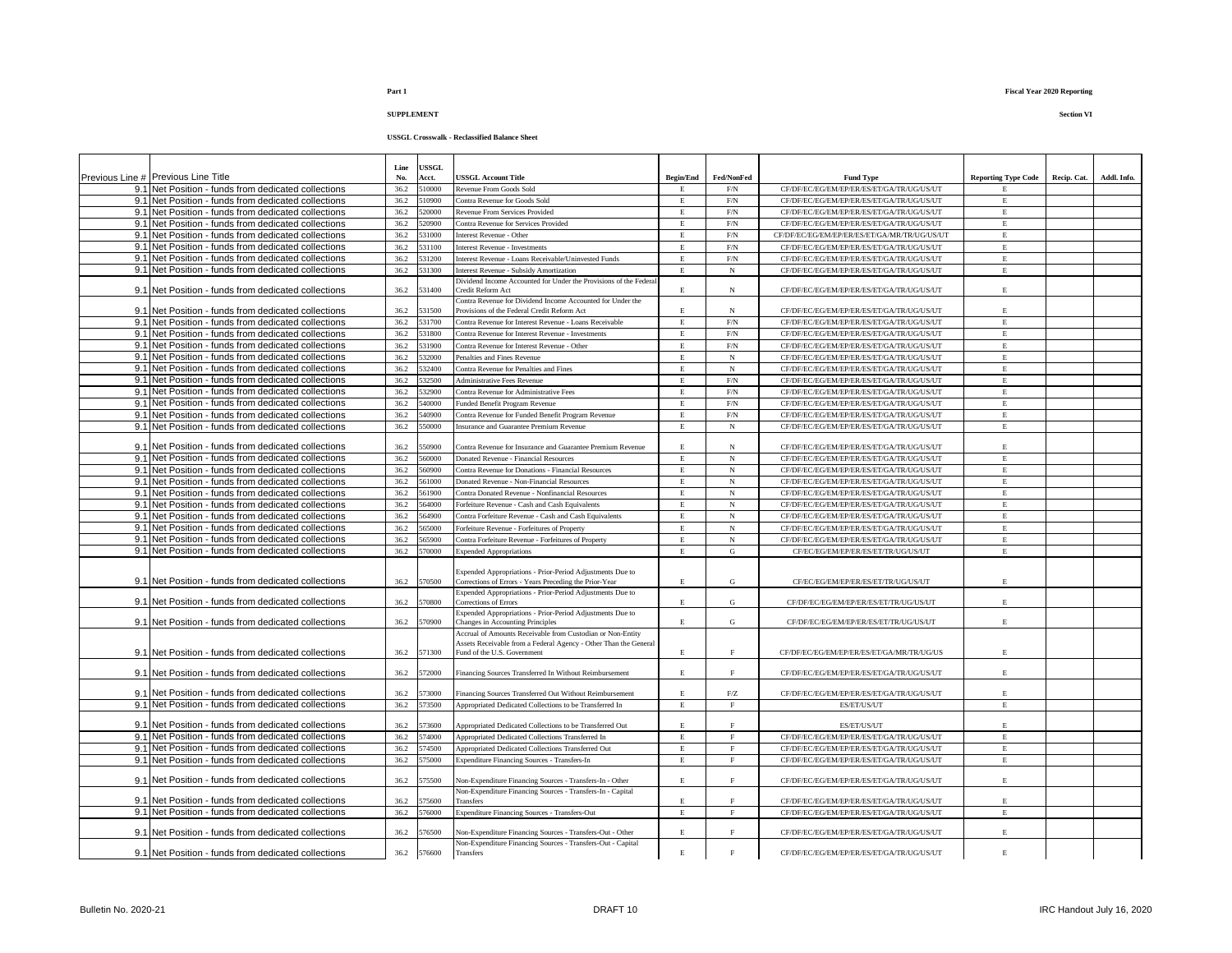|                                                                                                            | Line         | USSGL            |                                                                                                                            |                  |                     |                                                    |                            |             |                |
|------------------------------------------------------------------------------------------------------------|--------------|------------------|----------------------------------------------------------------------------------------------------------------------------|------------------|---------------------|----------------------------------------------------|----------------------------|-------------|----------------|
| Previous Line # Previous Line Title                                                                        | No.          | Acct.            | <b>JSSGL Account Title</b>                                                                                                 | <b>Begin/End</b> | Fed/NonFed          | <b>Fund Type</b>                                   | <b>Reporting Type Code</b> | Recip. Cat. | Addl. Info.    |
| 9.1 Net Position - funds from dedicated collections                                                        | 36.2         | 577500           | Non-Budgetary Financing Sources Transferred In                                                                             | E.               | $_{\rm F}$          | CF/DF/EC/EG/EM/EP/ER/ES/ET/GA/MR/TR/UG/US/UT       | E.                         |             |                |
| 9.1 Net Position - funds from dedicated collections                                                        | 36.2         | 577600           | <b>Jon-Budgetary Financing Sources Transferred Out</b>                                                                     | $\mathbf E$      | F                   | CF/DF/EC/EG/EM/EP/ER/ES/ET/GA/TR/UG/US/UT          | $\mathbf E$                |             |                |
| 9.1 Net Position - funds from dedicated collections                                                        | 36.2         | 78000            | mputed Financing Sources                                                                                                   | $\mathbf E$      | $_{\rm F}$          | CF/DF/EC/EG/EM/EP/ER/ES/ET/GA/TR/UG/US/UT          | $\mathbf E$                |             |                |
| 9.1 Net Position - funds from dedicated collections                                                        | 36.2         | 79000            | Other Financing Sources                                                                                                    | $\mathbf E$      | z                   | CF/DF/EC/EG/EM/EP/ER/ES/ET/GA/MR/TR/UG/US/UT       | $\mathbf E$                |             |                |
| 9.1 Net Position - funds from dedicated collections                                                        | 36.2         | 79100            | Adjustment to Financing Sources - Credit Reform                                                                            | $\mathbf E$      | $\mathbf F$         | CF/DF/EC/EG/EM/EP/ER/ES/ET/GA/TR/UG/US/UT          | $\mathbf E$                |             |                |
|                                                                                                            |              |                  |                                                                                                                            |                  |                     |                                                    |                            |             |                |
| 9.1 Net Position - funds from dedicated collections                                                        | 36.2         | 579200           | Financing Sources To Be Transferred Out - Contingent Liability                                                             | E                | $_{\rm F}$          | CF/DF/EC/EG/EM/EP/ER/ES/ET/GA/TR/UG/US/UT          | $\mathbf E$                |             |                |
| 9.1 Net Position - funds from dedicated collections                                                        | 36.2         | 579500           | Seigniorage                                                                                                                | E.               | N                   | CF/DF/EC/EG/EM/EP/ER/ES/ET/GA/TR/UG/US/UT          | $\mathbf E$                |             |                |
| 9.1 Net Position - funds from dedicated collections                                                        | 36.2         | 580000           | Tax Revenue Collected - Not Otherwise Classified                                                                           | E                | $\mathrm{G/N}$      | CF/DF/EC/EG/EM/EP/ER/ES/ET/GA/TR/UG/US/UT          | $\mathbf E$                |             |                |
| 9.1 Net Position - funds from dedicated collections                                                        | 36.2         | 580100           | Tax Revenue Collected - Individual                                                                                         | E                | $\mbox{G/N}$        | CF/DF/EC/EG/EM/EP/ER/ES/ET/GA/TR/UG/US/UT          | $\mathbf E$                |             |                |
| 9.1 Net Position - funds from dedicated collections                                                        | 36.2         | 80200            | <b>Tax Revenue Collected - Corporate</b>                                                                                   | $\mathbf E$      | $\mbox{G/N}$        | CF/DF/EC/EG/EM/EP/ER/ES/ET/GA/TR/UG/US/UT          | $\mathbf E$                |             |                |
| 9.1 Net Position - funds from dedicated collections                                                        | 36.2         | 80300            | Tax Revenue Collected - Unemployment                                                                                       | $\mathbf E$      | G/N                 | CF/DF/EC/EG/EM/EP/ER/ES/ET/GA/TR/UG/US/UT          | $\mathbf E$                |             |                |
| 9.1 Net Position - funds from dedicated collections                                                        | 36.2         | 580400           | <b>Tax Revenue Collected - Excise</b>                                                                                      | E                | $\mbox{G/N}$        | CF/DF/EC/EG/EM/EP/ER/ES/ET/GA/TR/UG/US/UT          | E                          |             |                |
| 9.1 Net Position - funds from dedicated collections                                                        | 36.2         | 580500           | Tax Revenue Collected - Estate and Gift                                                                                    | E                | $\mathrm{G/N}$      | CF/DF/EC/EG/EM/EP/ER/ES/ET/GA/TR/UG/US/UT          | $\mathbf E$                |             |                |
| 9.1 Net Position - funds from dedicated collections                                                        | 36.2         | 80600            | Tax Revenue Collected - Customs                                                                                            | $\mathbf E$      | $\mathrm{G/N}$      | CF/DF/EC/EG/EM/EP/ER/ES/ET/GA/TR/UG/US/UT          | $\mathbf E$                |             |                |
| 9.1 Net Position - funds from dedicated collections                                                        | 36.2         | 82000            | Tax Revenue Accrual Adjustment - Not Otherwise Classified                                                                  | E                | $\mathrm{G/N}$      | CF/DF/EC/EG/EM/EP/ER/ES/ET/GA/TR/UG/US/UT          | $\mathbf E$                |             |                |
| 9.1 Net Position - funds from dedicated collections                                                        | 36.2         | 582100           | Tax Revenue Accrual Adjustment - Individual                                                                                | $\mathbf E$      | G/N                 | CF/DF/EC/EG/EM/EP/ER/ES/ET/GA/TR/UG/US/UT          | $\mathbf E$                |             |                |
| 9.1 Net Position - funds from dedicated collections                                                        | 36.2         | 582200           | Tax Revenue Accrual Adjustment - Corporate                                                                                 | E.               | G/N                 | CF/DF/EC/EG/EM/EP/ER/ES/ET/GA/TR/UG/US/UT          | $\mathbf E$                |             |                |
| 9.1 Net Position - funds from dedicated collections                                                        | 36.2         | 82300            | 'ax Revenue Accrual Adjustment - Unemployment                                                                              | E                | $\mathrm{G/N}$      | CF/DF/EC/EG/EM/EP/ER/ES/ET/GA/TR/UG/US/UT          | $\mathbf E$                |             |                |
| 9.1 Net Position - funds from dedicated collections                                                        | 36.2         | 82400            | Tax Revenue Accrual Adjustment - Excise                                                                                    | Е                | G/N                 | CF/DF/EC/EG/EM/EP/ER/ES/ET/GA/TR/UG/US/UT          | Е                          |             |                |
| 9.1 Net Position - funds from dedicated collections                                                        | 36.2         | 582500           | Tax Revenue Accrual Adjustment - Estate and Gift                                                                           | $\mathbf E$      | $\mathrm{G/N}$      | CF/DF/EC/EG/EM/EP/ER/ES/ET/GA/TR/UG/US/UT          | $\mathbf E$                |             |                |
| 9.1 Net Position - funds from dedicated collections                                                        | 36.2         | 582600           | Tax Revenue Accrual Adjustment - Customs                                                                                   | E                | G/N                 | CF/DF/EC/EG/EM/EP/ER/ES/ET/GA/TR/UG/US/UT          | $\mathbf E$                |             |                |
| 9.1 Net Position - funds from dedicated collections                                                        | 36.2         | 83000            | Contra Revenue for Taxes - Not Otherwise Classified                                                                        | E                | $\mathrm{G/N}$      | CF/DF/EC/EG/EM/EP/ER/ES/ET/GA/TR/UG/US/UT          | $\mathbf E$                |             |                |
| 9.1 Net Position - funds from dedicated collections                                                        | 36.2         | 83100            | Contra Revenue for Taxes - Individual                                                                                      | E.               | $\mathrm{G/N}$      | CF/DF/EC/EG/EM/EP/ER/ES/ET/GA/TR/UG/US/UT          | $\mathbf E$                |             |                |
| 9.1 Net Position - funds from dedicated collections                                                        | 36.2         | 83200            | <b>Contra Revenue for Taxes - Corporate</b>                                                                                | E                | G/N                 | CF/DF/EC/EG/EM/EP/ER/ES/ET/GA/TR/UG/US/UT          | $\mathbf E$                |             |                |
| 9.1 Net Position - funds from dedicated collections                                                        | 36.2         | 583300           | Contra Revenue for Taxes - Unemployment                                                                                    | $\mathbf E$      | $\mathrm{G/N}$      | CF/DF/EC/EG/EM/EP/ER/ES/ET/GA/TR/UG/US/UT          | $\mathbf E$                |             |                |
| 9.1 Net Position - funds from dedicated collections                                                        | 36.2         | 583400           | Contra Revenue for Taxes - Excise                                                                                          | E                | $\mbox{G/N}$        | CF/DF/EC/EG/EM/EP/ER/ES/ET/GA/TR/UG/US/UT          | E                          |             |                |
| 9.1 Net Position - funds from dedicated collections                                                        | 36.2         | 583500           | Contra Revenue for Taxes - Estate and Gift                                                                                 | $\mathbf E$      | $\mathrm{G/N}$      | CF/DF/EC/EG/EM/EP/ER/ES/ET/GA/TR/UG/US/UT          | $\mathbf E$                |             |                |
| 9.1 Net Position - funds from dedicated collections                                                        | 36.2         | 583600           | Contra Revenue for Taxes - Customs                                                                                         | $\mathbf E$      | $\mathrm{G/N}$      | CF/DF/EC/EG/EM/EP/ER/ES/ET/GA/TR/UG/US/UT          | $\mathbf E$                |             |                |
| 9.1 Net Position - funds from dedicated collections                                                        | 36.2         | 589000           | Tax Revenue Refunds - Not Otherwise Classified                                                                             | $\mathbf E$      | $\mathrm{G/N}$      | CF/DF/EC/EG/EM/EP/ER/ES/ET/GA/TR/UG/US/UT          | $\mathbf E$                |             |                |
| 9.1 Net Position - funds from dedicated collections                                                        | 36.2         | 589100           | <b>Tax Revenue Refunds - Individual</b>                                                                                    | E                | $\mbox{G/N}$        | CF/DF/EC/EG/EM/EP/ER/ES/ET/GA/TR/UG/US/UT          | $\mathbf E$                |             |                |
| 9.1 Net Position - funds from dedicated collections                                                        | 36.2         | 589200           | <b>Tax Revenue Refunds - Corporate</b>                                                                                     | $\mathbf E$      | $\mathrm{G/N}$      | CF/DF/EC/EG/EM/EP/ER/ES/ET/GA/TR/UG/US/UT          | $\mathbf E$                |             |                |
| 9.1 Net Position - funds from dedicated collections                                                        | 36.2         | 589300           | Tax Revenue Refunds - Unemployment                                                                                         | E                | $\mathrm{G/N}$      | CF/DF/EC/EG/EM/EP/ER/ES/ET/GA/TR/UG/US/UT          | $\mathbf E$                |             |                |
| 9.1 Net Position - funds from dedicated collections                                                        | 36.2         | 89400            | <b>Tax Revenue Refunds - Excise</b>                                                                                        | $\mathbf E$      | $\mathrm{G/N}$      | CF/DF/EC/EG/EM/EP/ER/ES/ET/GA/TR/UG/US/UT          | $\mathbf E$                |             |                |
| 9.1 Net Position - funds from dedicated collections                                                        | 36.2         | 589500           | Tax Revenue Refunds - Estate and Gift                                                                                      | E                | $\mathrm{G/N}$      | CF/DF/EC/EG/EM/EP/ER/ES/ET/GA/TR/UG/US/UT          | $\mathbf E$                |             |                |
| 9.1 Net Position - funds from dedicated collections                                                        | 36.2         | 89600            | Tax Revenue Refunds - Customs                                                                                              | E.               | $\mathrm{G/N}$      | CF/DF/EC/EG/EM/EP/ER/ES/ET/GA/TR/UG/US/UT          | $\mathbf E$                |             |                |
| 9.1 Net Position - funds from dedicated collections                                                        | 36.2         | 90000            | Other Revenue                                                                                                              | E                | F/N/Z               | CF/DF/EC/EG/EM/EP/ER/ES/ET/GA/MR/TR/UG/US/UT       | $\mathbf E$                |             | $\mathfrak{D}$ |
| 9.1 Net Position - funds from dedicated collections                                                        | 36.2         | 90900            | <b>Contra Revenue for Other Revenue</b>                                                                                    | E                | F/N/Z               | CF/DF/EC/EG/EM/EP/ER/ES/ET/GA/TR/UG/US/UT          | E                          |             | $\overline{2}$ |
| 9.1 Net Position - funds from dedicated collections                                                        | 36.2         | 591900           | Revenue and Other Financing Sources - Cancellations                                                                        | E                | G                   | EC/EG/EM/EP/ER/ES/ET/TR/US/UT                      | $\mathbf E$                |             |                |
|                                                                                                            |              |                  | Valuation Change in Investments - Exchange Stabilization Fund                                                              |                  |                     |                                                    |                            |             |                |
| 9.1 Net Position - funds from dedicated collections                                                        | 36.2         | 592100           | ESF)                                                                                                                       | E                | N                   | $\rm ER$                                           | $\mathbf E$                |             |                |
|                                                                                                            |              |                  | Valuation Change in Investments for Federal Government                                                                     |                  |                     |                                                    |                            |             |                |
| 9.1 Net Position - funds from dedicated collections                                                        | 36.2         | 592200           | <b>Sponsored Enterprise</b>                                                                                                | E.               | N                   | UG                                                 | $\mathbf E$                |             |                |
|                                                                                                            |              |                  |                                                                                                                            |                  |                     |                                                    |                            |             |                |
| 9.1 Net Position - funds from dedicated collections<br>9.1 Net Position - funds from dedicated collections | 36.2<br>36.2 | 592300<br>599000 | Valuation Change in Investments - Beneficial Interest in Trust<br>Collections for Others - Statement of Custodial Activity | E<br>E           | $_{\rm N}$<br>F/G/N | UG<br>CF/DF/EC/EG/EM/EP/ER/ES/ET/GA/MR/TR/UG/US/UT | $\mathbf E$<br>$\mathbf E$ |             |                |
|                                                                                                            |              |                  |                                                                                                                            |                  |                     |                                                    |                            |             |                |
| 9.1 Net Position - funds from dedicated collections                                                        | 36.2         | 599100           | Accrued Collections for Others - Statement of Custodial Activity                                                           | E.               | $F/G/N$             | CF/DF/EC/EG/EM/EP/ER/ES/ET/GA/TR/UG/US/UT          | $\mathbf E$                |             |                |
|                                                                                                            |              |                  | Offset to Non-Entity Collections - Statement of Changes in Net                                                             |                  |                     |                                                    |                            |             |                |
| 9.1 Net Position - funds from dedicated collections                                                        | 36.2         | 599300           | Position                                                                                                                   | $\mathbf E$      | ${\rm F/G}$         | CF/DF/EC/EG/EM/EP/ER/ES/ET/GA/TR/UG/US/UT          | $\mathbf E$                |             |                |
|                                                                                                            |              |                  | Offset to Non-Entity Accrued Collections - Statement of Changes in                                                         |                  |                     |                                                    | $\mathbf E$                |             |                |
| 9.1 Net Position - funds from dedicated collections                                                        | 36.2         | 599400           | <b>Net Position</b>                                                                                                        | E                | F/G                 | CF/DF/EC/EG/EM/EP/ER/ES/ET/GA/TR/UG/US/UT          |                            |             |                |
| 9.1 Net Position - funds from dedicated collections                                                        | 36.2         | 599700           | Financing Sources Transferred In From Custodial Statement<br>Collections                                                   | E                | F                   | CF/DF/EC/EG/EM/EP/ER/ES/ET/GA/TR/UG/US/UT          | $\mathbf E$                |             |                |
|                                                                                                            |              |                  |                                                                                                                            |                  |                     |                                                    |                            |             |                |
|                                                                                                            |              |                  | Custodial Collections Transferred Out to a Treasury Account                                                                |                  |                     |                                                    |                            |             |                |
| 9.1 Net Position - funds from dedicated collections                                                        | 36.2         | 599800           | Symbol Other Than the General Fund of the U.S. Government                                                                  | $\mathbf E$      | $\rm F$             | CF/DF/EC/EG/EM/EP/ER/ES/ET/GA/TR/UG/US/UT          | $\mathbf E$                |             |                |
| 9.1 Net Position - funds from dedicated collections                                                        | 36.2         | 510000           | Operating Expenses/Program Costs                                                                                           | E                | $\rm{F/N}$          | CF/DF/EC/EG/EM/EP/ER/ES/ET/GA/TR/UG/US/UT          | $\mathbf E$                |             |                |
| 9.1 Net Position - funds from dedicated collections                                                        | 36.2         | 515000           | <b>Expensed Asset</b>                                                                                                      | E                |                     | CF/DF/EC/EG/EM/EP/ER/ES/ET/GA/TR/UG/US/UT          | $\mathbf E$                |             |                |
| 9.1 Net Position - funds from dedicated collections                                                        | 36.2         | 619000           | Contra Bad Debt Expense - Incurred for Others                                                                              | $\mathbf E$      | $\rm{F/N}$          | CF/DF/EC/EG/EM/EP/ER/ES/ET/GA/TR/UG/US/UT          | $\mathbf E$                |             |                |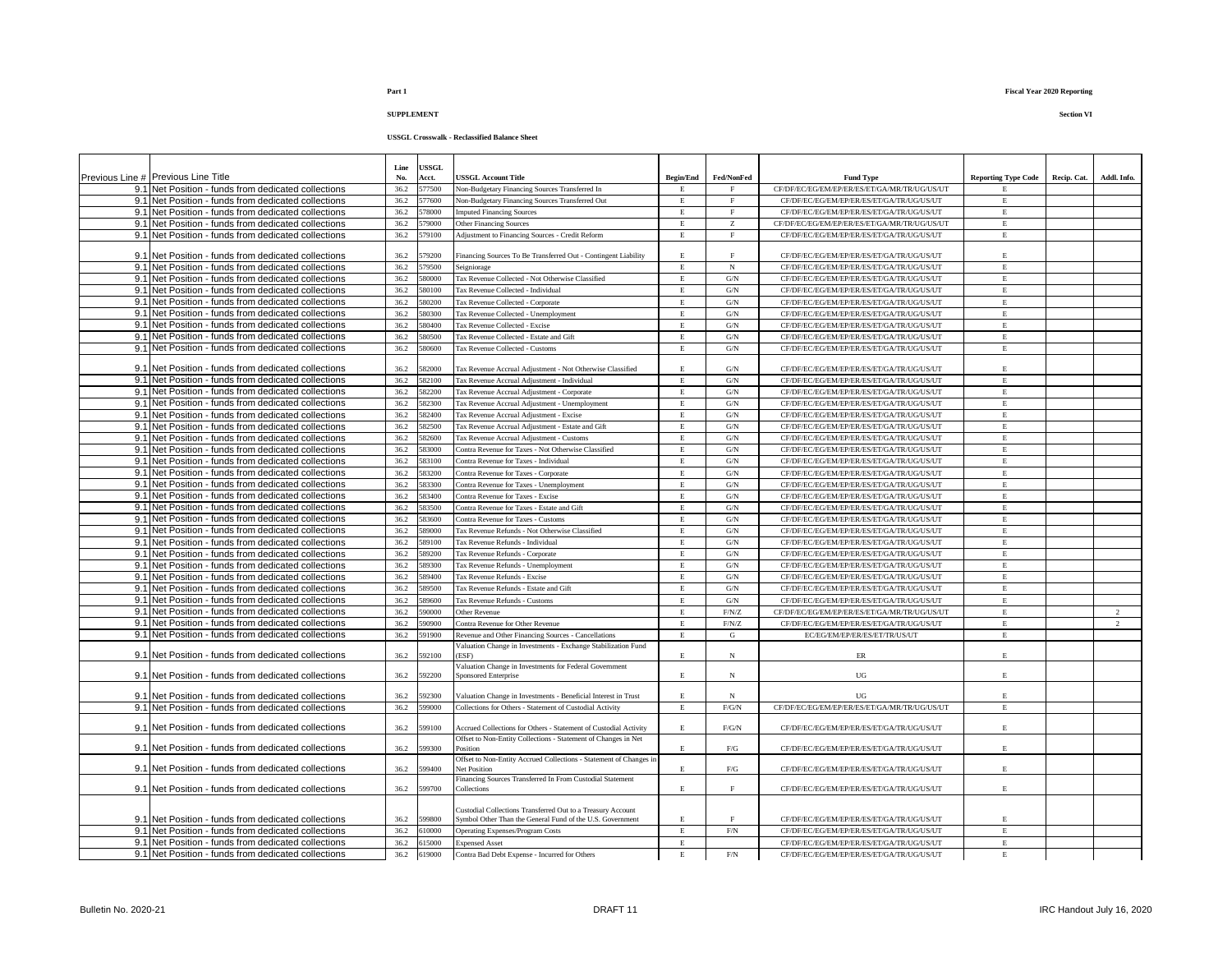| Previous Line # Previous Line Title                 | Line<br>No. | USSGL<br>Acct.   | <b>USSGL Account Title</b>                                                                 | <b>Begin/End</b> | Fed/NonFed                | <b>Fund Type</b>                             | <b>Reporting Type Code</b> | Recip. Cat. | Addl. Info. |
|-----------------------------------------------------|-------------|------------------|--------------------------------------------------------------------------------------------|------------------|---------------------------|----------------------------------------------|----------------------------|-------------|-------------|
| 9.1 Net Position - funds from dedicated collections | 36.2        | 619900           | Adjustment to Subsidy Expense                                                              | E                | N                         | CF/DF/EC/EG/EM/EP/ER/ES/ET/GA/TR/UG/US/UT    | E                          |             |             |
|                                                     |             |                  | Interest Expenses on Borrowing From the Bureau of the Fiscal                               |                  |                           |                                              |                            |             |             |
| 9.1 Net Position - funds from dedicated collections | 36.2        | 31000            | Service and/or the Federal Financing Bank                                                  | E                | $\mathbf{F}% _{0}$        | CF/DF/EC/EG/EM/EP/ER/ES/ET/GA/TR/UG/US/UT    | $\mathbf E$                |             |             |
| 9.1 Net Position - funds from dedicated collections | 36.2        | 632000           | Interest Expenses on Securities                                                            | $\mathbf E$      | $\rm{F/N}$                | CF/DF/EC/EG/EM/EP/ER/ES/ET/GA/TR/UG/US/UT    | $\,$ E                     |             |             |
| 9.1 Net Position - funds from dedicated collections | 36.2        | 633000           | Other Interest Expenses                                                                    | $\mathbf E$      | $\rm{F/N}$                | CF/DF/EC/EG/EM/EP/ER/ES/ET/GA/TR/UG/US/UT    | E                          |             |             |
| 9.1 Net Position - funds from dedicated collections | 36.2        | 633800           | <b>Remuneration Interest</b>                                                               | $\mathbf E$      | $\rm{F/N}$                | $\rm EP$                                     | E                          |             |             |
|                                                     |             |                  |                                                                                            |                  |                           |                                              |                            |             |             |
| 9.1 Net Position - funds from dedicated collections | 36.2        | 634000           | Interest Expense Accrued on the Liability for Loan Guarantees                              | $\mathbf E$      | $_{\rm N}$                | CF/DF/EC/EG/EM/EP/ER/ES/ET/GA/TR/UG/US/UT    | E                          |             |             |
| 9.1 Net Position - funds from dedicated collections | 36.2        | 640000<br>650000 | <b>Benefit Expense</b>                                                                     | $\mathbf E$      | F/N/Z                     | CF/DF/EC/EG/EM/EP/ER/ES/ET/GA/TR/UG/US/UT    | $\,$ E<br>$\mathbf{E}$     |             |             |
| 9.1 Net Position - funds from dedicated collections | 36.2        |                  | Cost of Goods Sold                                                                         | $\mathbf E$      | $\rm{F/N}$                | CF/DF/EC/EG/EM/EP/ER/ES/ET/GA/TR/UG/US/UT    |                            |             |             |
| 9.1 Net Position - funds from dedicated collections | 36.2        | 660000           | <b>Applied Overhead</b>                                                                    | $\mathbf E$      | $_{\rm N}$                | CF/DF/EC/EG/EM/EP/ER/ES/ET/GA/TR/UG/US/UT    | $\mathbf E$<br>$\mathbf E$ |             |             |
| 9.1 Net Position - funds from dedicated collections | 36.2        | 661000           | <b>Cost Capitalization Offset</b>                                                          | $\mathbf E$      | $_{\rm N}$                | CF/DF/EC/EG/EM/EP/ER/ES/ET/GA/TR/UG/US/UT    |                            |             |             |
| 9.1 Net Position - funds from dedicated collections | 36.2        | 671000           | Depreciation, Amortization, and Depletion                                                  | $\mathbf E$      | $_{\rm N}$                | CF/DF/EC/EG/EM/EP/ER/ES/ET/GA/TR/UG/US/UT    | $\,$ E                     |             |             |
| 9.1 Net Position - funds from dedicated collections | 36.2        | 572000           | <b>Bad Debt Expense</b>                                                                    | $\mathbf E$      | $\rm{F/N}$                | CF/DF/EC/EG/EM/EP/ER/ES/ET/GA/TR/UG/US/UT    | $\,$ E                     |             |             |
| 9.1 Net Position - funds from dedicated collections | 36.2        | 673000           | <b>Imputed Costs</b>                                                                       | $\mathbf E$      | $\rm F$                   | CF/DF/EC/EG/EM/EP/ER/ES/ET/GA/TR/UG/US/UT    | $\mathbf E$                |             |             |
| 9.1 Net Position - funds from dedicated collections | 36.2        | 79000            | Other Expenses Not Requiring Budgetary Resources                                           | $\mathbf E$      | $\ensuremath{\text{F/N}}$ | CF/DF/EC/EG/EM/EP/ER/ES/ET/GA/TR/UG/US/UT    | $\mathbf E$                |             |             |
| 9.1 Net Position - funds from dedicated collections | 36.2        | 679500           | Contra Expense-Non-Fiduciary Deposit Fund Intra-governmental<br><b>Administrative Fees</b> | $\mathbf E$      | $_{\rm N}$                | DF                                           | E                          |             |             |
| 9.1 Net Position - funds from dedicated collections | 36.2        | 680000           | <b>Future Funded Expenses</b>                                                              | $\mathbf E$      | $\rm F/N/Z$               | CF/DF/EC/EG/EM/EP/ER/ES/ET/GA/TR/UG/US/UT    | E                          |             |             |
|                                                     |             |                  |                                                                                            |                  |                           |                                              |                            |             |             |
|                                                     |             |                  | Employer Contributions to Employee Benefit Programs Not                                    |                  |                           |                                              |                            |             |             |
| 9.1 Net Position - funds from dedicated collections | 36.2        | 685000           | Requiring Current-Year Budget Authority (Unobligated)                                      | E                | F                         | CF/DF/EC/EG/EM/EP/ER/ES/ET/GA/TR/UG/US/UT    | E                          |             |             |
| 9.1 Net Position - funds from dedicated collections | 36.2        | 690000           | <b>Non-Production Costs</b>                                                                | E                | $\rm F/N/Z$               | CF/DF/EC/EG/EM/EP/ER/ES/ET/GA/TR/UG/US/UT    | E                          |             |             |
| 9.1 Net Position - funds from dedicated collections | 36.2        | 711000           | Gains on Disposition of Assets - Other                                                     | E                | N                         | CF/DF/EC/EG/EM/EP/ER/ES/ET/GA/TR/UG/US/UT    | E                          |             |             |
| 9.1 Net Position - funds from dedicated collections | 36.2        | 711100           | Gains on Disposition of Investments                                                        | $\mathbf E$      | $\rm{F/N}$                | CF/DF/EC/EG/EM/EP/ER/ES/ET/GA/TR/UG/US/UT    | $\,$ E                     |             |             |
| 9.1 Net Position - funds from dedicated collections | 36.2        | 711200           | Gains on Disposition of Borrowings                                                         | $\mathbf E$      | $\mathbf{F}$              | CF/DF/EC/EG/EM/EP/ER/ES/ET/GA/TR/UG/US/UT    | E                          |             |             |
|                                                     |             |                  |                                                                                            |                  |                           |                                              |                            |             |             |
| 9.1 Net Position - funds from dedicated collections | 36.2        | 717100           | Gains on Changes in Long-Term Assumptions - From Experience                                | E                | $_{\rm N}$                | CF/DF/EC/EG/EM/EP/ER/ES/ET/GA/TR/UG/US/UT    | E.                         |             |             |
|                                                     |             |                  |                                                                                            |                  |                           |                                              |                            |             |             |
| 9.1 Net Position - funds from dedicated collections | 36.2        | 717200           | Losses on Changes in Long-Term Assumptions - From Experience                               | $\mathbf E$      | $_{\rm N}$                | CF/DF/EC/EG/EM/EP/ER/ES/ET/GA/TR/UG/US/UT    | $\,$ E                     |             |             |
| 9.1 Net Position - funds from dedicated collections | 36.2        | 718000           | <b>Unrealized Gains</b>                                                                    | $\mathbf E$      | F/N                       | CF/DF/EC/EG/EM/EP/ER/ES/ET/GA/MR/TR/UG/US/UT | E                          |             |             |
| 9.1 Net Position - funds from dedicated collections | 36.2        | 718100           | Unrealized Gain - Exchange Stabilization Fund (ESF)                                        | $\mathbf E$      | $_{\rm N}$                | EP                                           | $\mathbf E$                |             |             |
| 9.1 Net Position - funds from dedicated collections | 36.2        | 719000           | Other Gains                                                                                | $\mathbf E$      | $\rm F/N$                 | CF/DF/EC/EG/EM/EP/ER/ES/ET/GA/TR/UG/US/UT    | E                          |             |             |
| 9.1 Net Position - funds from dedicated collections | 36.2        | 19100            | Gains for Exchange Stabilization Fund (ESF) Accrued Interest and<br>Charges                | E.               | $_{\rm N}$                | FP                                           | $\mathbf E$                |             |             |
| 9.1 Net Position - funds from dedicated collections | 36.2        | 721000           | osses on Disposition of Assets - Other                                                     | $\mathbf E$      | $_{\rm N}$                | CF/DF/EC/EG/EM/EP/ER/ES/ET/GA/TR/UG/US/UT    | $\mathbf E$                |             |             |
| 9.1 Net Position - funds from dedicated collections | 36.2        | 721100           | Losses on Disposition of Investments                                                       | $\mathbf E$      | F/N                       | CF/DF/EC/EG/EM/EP/ER/ES/ET/GA/TR/UG/US/UT    | $\mathbf E$                |             |             |
| 9.1 Net Position - funds from dedicated collections | 36.2        | 721200           | Losses on Disposition of Borrowings                                                        | $\mathbf E$      | $\mathbf F$               | CF/DF/EC/EG/EM/EP/ER/ES/ET/GA/TR/UG/US/UT    | $\mathbf E$                |             |             |
| 9.1 Net Position - funds from dedicated collections | 36.2        | 727100           | Gains on Changes in Long-Term Assumptions                                                  | $\mathbf E$      | $_{\rm N}$                | CF/DF/EC/EG/EM/EP/ER/ES/ET/GA/TR/UG/US/UT    | $\mathbf E$                |             |             |
| 9.1 Net Position - funds from dedicated collections | 36.2        | 727200           | Losses on Changes in Long-Term Assumptions                                                 | $\mathbf E$      | $_{\rm N}$                | CF/DF/EC/EG/EM/EP/ER/ES/ET/GA/TR/UG/US/UT    | E                          |             |             |
| 9.1 Net Position - funds from dedicated collections | 36.2        | 28000            | <b>Jnrealized Losses</b>                                                                   | E                | $\rm{F/N}$                | CF/DF/EC/EG/EM/EP/ER/ES/ET/GA/MR/TR/UG/US/UT | E                          |             |             |
| 9.1 Net Position - funds from dedicated collections | 36.2        | 728100           | Jnrealized Losses - Exchange Stabilization Fund (ESF)                                      | E                | N                         | <b>FP</b>                                    | E                          |             |             |
| 9.1 Net Position - funds from dedicated collections | 36.2        | 729000           | <b>Other Losses</b>                                                                        | E                | $\rm F/N$                 | CF/DF/EC/EG/EM/EP/ER/ES/ET/GA/TR/UG/US/UT    | E                          |             |             |
|                                                     |             |                  | Losses for Exchange Stabilization Fund (ESF) Accrued Interest and                          |                  |                           |                                              |                            |             |             |
| 9.1 Net Position - funds from dedicated collections | 36.2        | 29100            | Charges                                                                                    | $\mathbf E$      | $_{\rm N}$                | EP                                           | $\mathbf E$                |             |             |
| 9.1 Net Position - funds from dedicated collections | 36.2        | 729200           | Other Losses From Impairment of Assets                                                     | $\mathbf E$      | $_{\rm N}$                | CF/DF/EC/EG/EM/EP/ER/ES/ET/GA/TR/UG/US/UT    | $\,$ E                     |             |             |
| 9.1 Net Position - funds from dedicated collections | 36.2        | 730000           | Extraordinary Items                                                                        | E                | $_{\rm N}$                | CF/DF/EC/EG/EM/EP/ER/ES/ET/GA/TR/UG/US/UT    | $\,$ E                     |             |             |
| 9.1 Net Position - funds from dedicated collections | 36.2        | 740000           | Prior-Period Adjustments Due to Corrections of Errors                                      | $\mathbf E$      | ${\rm N} / {\rm Z}$       | CF/DF/EC/EG/EM/EP/ER/ES/ET/GA/TR/UG/US/UT    | $\mathbf E$                |             |             |
|                                                     |             |                  |                                                                                            |                  |                           |                                              |                            |             |             |
| 9.1 Net Position - funds from dedicated collections | 36.2        | 740100           | Prior-Period Adjustments Due to Changes in Accounting Principles                           | $\mathbf E$      | ${\rm N} / {\rm Z}$       | CF/DF/EC/EG/EM/EP/ER/ES/ET/GA/TR/UG/US/UT    | E                          |             |             |
|                                                     |             |                  | Prior-Period Adjustments Due to Corrections of Errors -Years                               |                  |                           |                                              |                            |             |             |
| 9.1 Net Position - funds from dedicated collections | 36.2        | 740500           | Preceding the Prior-Year                                                                   | E                | N/Z                       | CF/DF/EC/EG/EM/EP/ER/ES/ET/GA/TR/UG/US/UT    | $\mathbf E$                |             |             |
| 9.1 Net Position - funds from dedicated collections | 36.2        | 750000           | Distribution of Income - Dividend                                                          | E                | N/Z                       | CF/DF/EC/EG/EM/EP/ER/ES/ET/GA/TR/UG/US/UT    | E                          |             |             |
| 9.1 Net Position - funds from dedicated collections | 36.2        | 760000           | Changes in Actuarial Liability                                                             | $\mathbf E$      | $_{\rm N}$                | CF/DF/EC/EG/EM/EP/ER/ES/ET/GA/TR/UG/US/UT    | $\,$ E                     |             |             |
| 9.1 Net Position - funds from dedicated collections | 36.2        | 880100           | Offset for Purchases of Assets                                                             | $\mathbf E$      | $\mathbf{F}$              | CF/DF/EC/EG/EM/EP/ER/ES/ET/GA/TR/UG/US/UT    | E                          |             |             |
| 9.1 Net Position - funds from dedicated collections | 36.2        | 880200           | Purchases of Property, Plant, and Equipment                                                | $\mathbf E$      | F                         | CF/DF/EC/EG/EM/EP/ER/ES/ET/GA/TR/UG/US/UT    | E                          |             |             |
| 9.1 Net Position - funds from dedicated collections | 36.2        | 880300           | Purchases of Inventory and Related Property                                                | $\mathbf E$      | $\rm F$                   | CF/DF/EC/EG/EM/EP/ER/ES/ET/GA/TR/UG/US/UT    | $\mathbf E$                |             |             |
| 9.1 Net Position - funds from dedicated collections | 36.2        | 880400           | Purchases of Assets - Other                                                                | $\mathbf E$      | $\mathbf{F}$              | CF/DF/EC/EG/EM/EP/ER/ES/ET/GA/TR/UG/US/UT    | $\,$ E                     |             |             |
|                                                     |             |                  |                                                                                            |                  |                           |                                              |                            |             |             |
|                                                     |             |                  | Total net position - Funds other than those from Dedicated Collections                     |                  |                           |                                              |                            |             |             |
|                                                     | 37          |                  | (Combined or Consolidated)                                                                 |                  |                           |                                              |                            |             |             |

# **Part 1 Fiscal Year 2020 Reporting**

**SUPPLEMENT Section VI**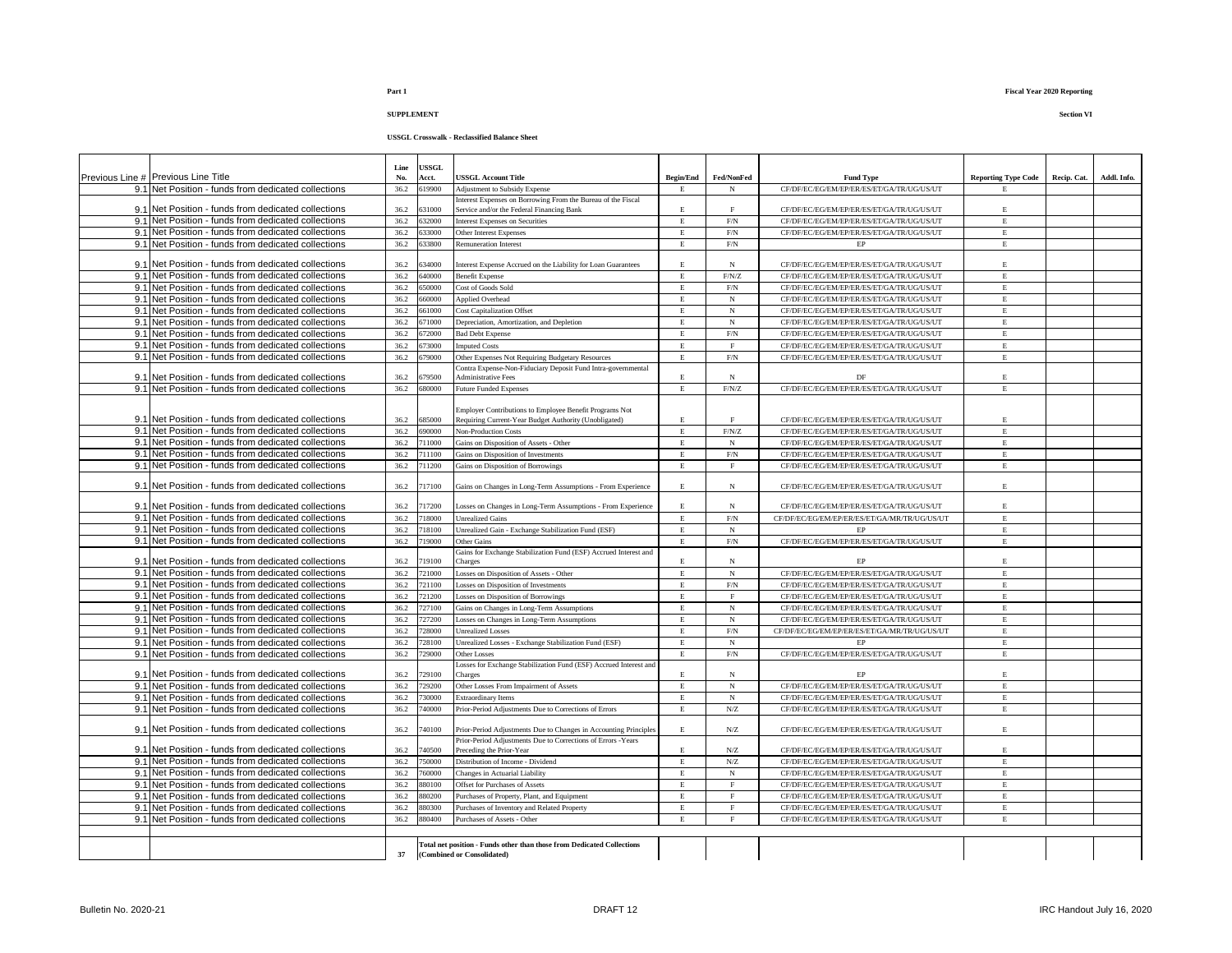**USSGL Crosswalk - Reclassified Balance Sheet**

| Previous Line # Previous Line Title                                     | Line<br>No. | <b>USSGL</b><br>Acct. | <b>JSSGL Account Title</b>                                                                      | <b>Begin/End</b> | Fed/NonFed         | <b>Fund Type</b>                             | <b>Reporting Type Code</b> | Recip. Cat. | Addl. Info. |
|-------------------------------------------------------------------------|-------------|-----------------------|-------------------------------------------------------------------------------------------------|------------------|--------------------|----------------------------------------------|----------------------------|-------------|-------------|
|                                                                         |             |                       | Unexpended appropriations - Funds other than those from Dedicated                               |                  |                    |                                              |                            |             |             |
| Net Position - funds other than those from dedicated                    | 37.1        | <b>Collections</b>    |                                                                                                 |                  |                    |                                              |                            |             |             |
| 9.2 collections                                                         | 37.1        | 309000                | Unexpended Appropriations While Awaiting a Warrant                                              | E                | G                  | CF/DF/EC/EG/EM/EP/ER/ES/ET/GA/MR/TR/UG/US/UT | U                          |             |             |
| Net Position - funds other than those from dedicated<br>9.2 collections | 37.1        | 309010                | Appropriations Outstanding - Warrants to be Issued                                              | $\mathbf E$      | $_{\rm F}$         | GA                                           | U                          |             |             |
| Net Position - funds other than those from dedicated<br>9.2 collections | 37.1        | 310000                | Unexpended Appropriations - Cumulative                                                          | $\mathbf B$      |                    | EC/EG/EM/EP/ER/ES/ET/TR                      | $\mathbf U$                |             |             |
| Net Position - funds other than those from dedicated                    |             |                       |                                                                                                 |                  |                    |                                              |                            |             |             |
| 9.2 collections                                                         | 37.1        | 310100                | Jnexpended Appropriations - Appropriations Received                                             | E                | G                  | EC/EG/EM/EP/ER/ES/ET/TR                      | U                          |             |             |
| Net Position - funds other than those from dedicated<br>9.2 collections | 37.1        | 310200                | Unexpended Appropriations - Transfers-In                                                        | $\mathbf E$      | $\rm F$            | EC/EG/EM/EP/ER/ES/ET/TR                      | ${\bf U}$                  |             |             |
| Net Position - funds other than those from dedicated<br>9.2 collections | 37.1        | 310300                | Unexpended Appropriations - Transfers-Out                                                       | E.               | F                  | EC/EG/EM/EP/ER/ES/ET/TR                      | U                          |             |             |
| Net Position - funds other than those from dedicated                    |             |                       | Jnexpended Appropriations - Prior-Period Adjustments Due to                                     |                  |                    |                                              |                            |             |             |
| 9.2 collections                                                         | 37.1        | 310500                | Corrections of Errors - Years Preceding the Prior-Year                                          | E                | ${\rm G}$          | EC/EG/EM/EP/ER/ES/ET/TR                      | U                          |             |             |
| Net Position - funds other than those from dedicated<br>9.2 collections | 37.1        | 310600                | Unexpended Appropriations - Adjustments                                                         | $\mathbf E$      | G                  | EC/EG/EM/EP/ER/ES/ET/TR                      | U                          |             |             |
| Net Position - funds other than those from dedicated                    |             |                       |                                                                                                 |                  |                    |                                              |                            |             |             |
| 9.2 collections                                                         | 37.1        | 310700                | Unexpended Appropriations - Used                                                                | E                | G                  | EC/EG/EM/EP/ER/ES/ET/TR                      | U                          |             |             |
| Net Position - funds other than those from dedicated<br>9.2 collections | 37.1        | 310800                | Unexpended Appropriations - Prior-Period Adjustments Due to<br>Corrections of Errors            | E                | G                  | EC/EG/EM/EP/ER/ES/ET/TR                      | U                          |             |             |
| Net Position - funds other than those from dedicated<br>9.2 collections | 37.1        | 310900                | Unexpended Appropriations - Prior-Period Adjustments Due to<br>Changes in Accounting Principles | E                | G                  | EC/EG/EM/EP/ER/ES/ET/TR                      | ${\bf U}$                  |             |             |
| Net Position - funds other than those from dedicated<br>9.2 collections | 37.1        | 320000                | Appropriations Outstanding - Cumulative                                                         | $\, {\bf B}$     |                    | GA                                           | U                          |             |             |
| Net Position - funds other than those from dedicated                    |             |                       |                                                                                                 |                  |                    |                                              |                            |             |             |
| 9.2 collections<br>Net Position - funds other than those from dedicated | 37.1        | 320100                | Appropriations Outstanding - Warrants Issued                                                    | $\mathbf E$      | $\rm F$            | GA                                           | U                          |             |             |
| 9.2 collections                                                         | 37.1        | 320110                | Appropriations Outstanding - Transfers                                                          | $\mathbf E$      | $\rm F$            | $_{\mathrm{GA}}$                             | U                          |             |             |
| Net Position - funds other than those from dedicated<br>9.2 collections | 37.1        | 320600                | Appropriations Outstanding - Adjustments                                                        | $\mathbf E$      | $\rm F$            | $_{\mathrm{GA}}$                             | ${\bf U}$                  |             |             |
| Net Position - funds other than those from dedicated                    |             |                       |                                                                                                 |                  |                    |                                              |                            |             |             |
| 9.2 collections                                                         | 37.1        | 320700                | Appropriations Outstanding - Used                                                               | $\mathbf{E}$     | $\mathbf{F}% _{0}$ | GA                                           | $\mathbf{U}$               |             |             |
| Net Position - funds other than those from dedicated<br>9.2 collections | 37.1        | 320800                | Appropriations Outstanding - Prior-Period Adjustments                                           | E                | F                  | GA                                           | U                          |             |             |
|                                                                         |             |                       |                                                                                                 |                  |                    |                                              |                            |             |             |
|                                                                         | 37.2        | <b>Collections</b>    | Cumulative results of operations - Funds other than those from Dedicated                        |                  |                    |                                              |                            |             |             |
| Net Position - funds other than those from dedicated<br>9.2 collections | 37.2        | 331000                | <b>Cumulative Results of Operations</b>                                                         | $\mathbf B$      |                    | CF/DF/EC/EG/EM/EP/ER/ES/ET/GA/TR/UG/US/UT    | U                          |             |             |
| Net Position - funds other than those from dedicated                    |             |                       |                                                                                                 |                  |                    |                                              |                            |             |             |
| 9.2 collections                                                         | 37.2        | 510000                | Revenue From Goods Sold                                                                         | E.               | $\rm F/N$          | CF/DF/EC/EG/EM/EP/ER/ES/ET/GA/TR/UG/US/UT    | U                          |             |             |
| Net Position - funds other than those from dedicated<br>9.2 collections | 37.2        | 510900                | Contra Revenue for Goods Sold                                                                   | E                | F/N                | CF/DF/EC/EG/EM/EP/ER/ES/ET/GA/TR/UG/US/UT    | ${\bf U}$                  |             |             |
| Net Position - funds other than those from dedicated                    |             |                       |                                                                                                 |                  |                    |                                              |                            |             |             |
| 9.2 collections<br>Net Position - funds other than those from dedicated | 37.2        | 520000                | Revenue From Services Provided                                                                  | E.               | $\rm F/N$          | CF/DF/EC/EG/EM/EP/ER/ES/ET/GA/TR/UG/US/UT    | U                          |             |             |
| 9.2 collections                                                         | 37.2        | 520900                | Contra Revenue for Services Provided                                                            | E                | F/N                | CF/DF/EC/EG/EM/EP/ER/ES/ET/GA/TR/UG/US/UT    | U                          |             |             |
| Net Position - funds other than those from dedicated<br>9.2 collections | 37.2        | 531000                | Interest Revenue - Other                                                                        | $\mathbf E$      | $\rm F/N$          | CF/DF/EC/EG/EM/EP/ER/ES/ET/GA/MR/TR/UG/US/UT | U                          |             |             |
| Net Position - funds other than those from dedicated                    |             |                       |                                                                                                 |                  |                    |                                              |                            |             |             |
| 9.2 collections<br>Net Position - funds other than those from dedicated | 37.2        | 531100                | Interest Revenue - Investments                                                                  | $\mathbf E$      | $\rm F/N$          | CF/DF/EC/EG/EM/EP/ER/ES/ET/GA/TR/UG/US/UT    | U                          |             |             |
| 9.2 collections                                                         | 37.2        | 531200                | Interest Revenue - Loans Receivable/Uninvested Funds                                            | $\mathbf E$      | $\rm{F/N}$         | CF/DF/EC/EG/EM/EP/ER/ES/ET/GA/TR/UG/US/UT    | ${\bf U}$                  |             |             |
| Net Position - funds other than those from dedicated<br>9.2 collections |             | 37.2 531300           | <b>Interest Revenue - Subsidy Amortization</b>                                                  | $\mathbf E$      | N                  | CF/DF/EC/EG/EM/EP/ER/ES/ET/GA/TR/UG/US/UT    | U                          |             |             |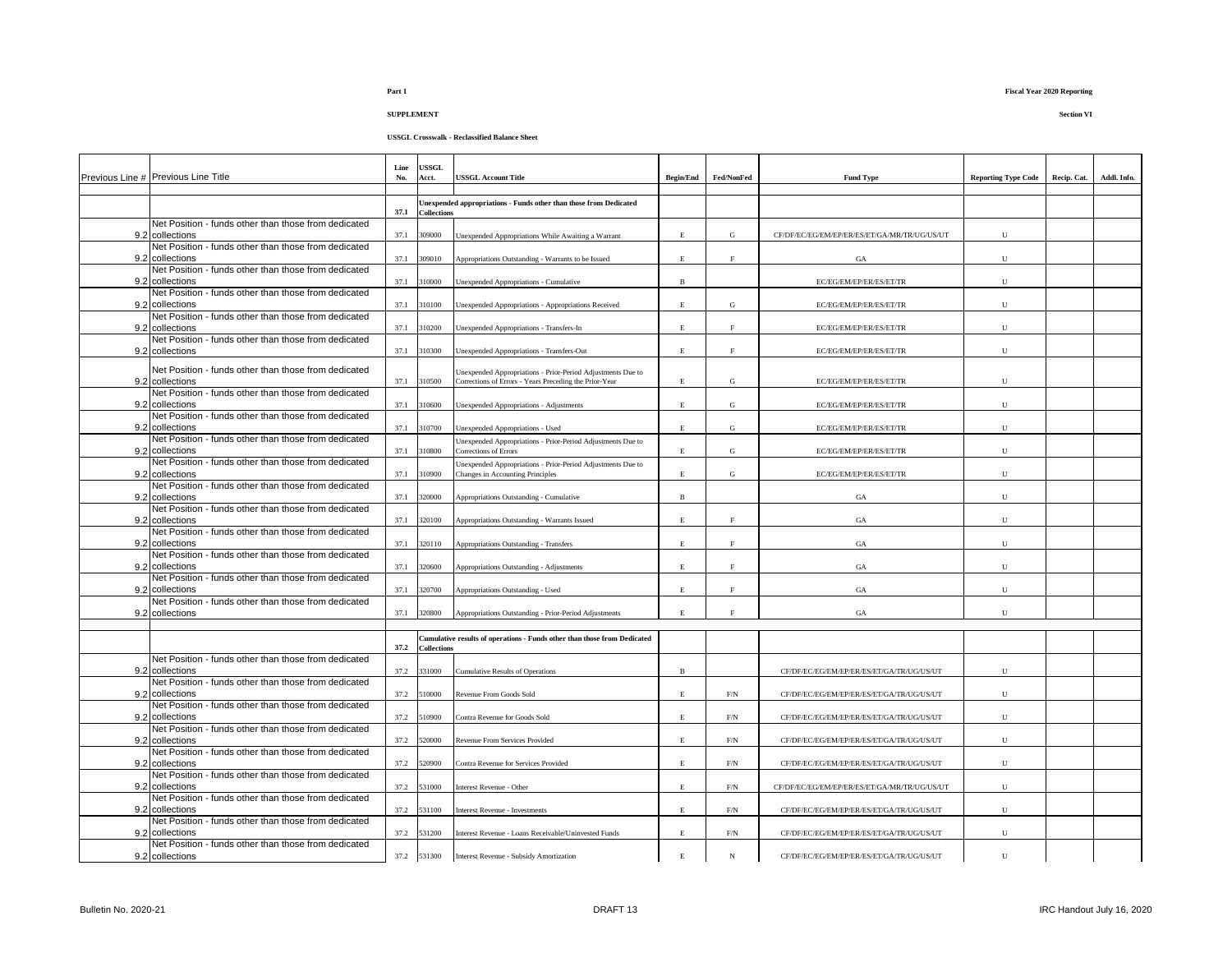| Previous Line # Previous Line Title                                     | Line<br>No. | <b>JSSGL</b><br>Acct. | <b>USSGL Account Title</b>                                                                                | <b>Begin/End</b> | Fed/NonFed  | <b>Fund Type</b>                          | <b>Reporting Type Code</b> | Recip. Cat. | Addl. Info. |
|-------------------------------------------------------------------------|-------------|-----------------------|-----------------------------------------------------------------------------------------------------------|------------------|-------------|-------------------------------------------|----------------------------|-------------|-------------|
| Net Position - funds other than those from dedicated                    |             |                       | Dividend Income Accounted for Under the Provisions of the Federal                                         |                  |             |                                           |                            |             |             |
| 9.2 collections                                                         | 37.2        | 531400                | Credit Reform Act                                                                                         | E.               | $\mathbf N$ | CF/DF/EC/EG/EM/EP/ER/ES/ET/GA/TR/UG/US/UT | U                          |             |             |
| Net Position - funds other than those from dedicated<br>9.2 collections | 37.2        | 531500                | Contra Revenue for Dividend Income Accounted for Under the<br>Provisions of the Federal Credit Reform Act | E                | $_{\rm N}$  | CF/DF/EC/EG/EM/EP/ER/ES/ET/GA/TR/UG/US/UT | U                          |             |             |
| Net Position - funds other than those from dedicated                    |             |                       |                                                                                                           |                  |             |                                           |                            |             |             |
| 9.2 collections                                                         | 37.2        | 531700                | Contra Revenue for Interest Revenue - Loans Receivable                                                    | E                | F/N         | CF/DF/EC/EG/EM/EP/ER/ES/ET/GA/TR/UG/US/UT | U                          |             |             |
| Net Position - funds other than those from dedicated<br>9.2 collections | 37.2        | 531800                | Contra Revenue for Interest Revenue - Investments                                                         | E                | F/N         | CF/DF/EC/EG/EM/EP/ER/ES/ET/GA/TR/UG/US/UT | $\mathbf{U}$               |             |             |
| Net Position - funds other than those from dedicated<br>9.2 collections | 37.2        | 531900                | Contra Revenue for Interest Revenue - Other                                                               | E.               | F/N         | CF/DF/EC/EG/EM/EP/ER/ES/ET/GA/TR/UG/US/UT | U                          |             |             |
| Net Position - funds other than those from dedicated                    |             |                       |                                                                                                           |                  |             |                                           |                            |             |             |
| 9.2 collections<br>Net Position - funds other than those from dedicated | 37.2        | 532000                | Penalties and Fines Revenue                                                                               | E                | N           | CF/DF/EC/EG/EM/EP/ER/ES/ET/GA/TR/UG/US/UT | U                          |             |             |
| 9.2 collections                                                         | 37.2        | 532400                | Contra Revenue for Penalties and Fines                                                                    | E                | N           | CF/DF/EC/EG/EM/EP/ER/ES/ET/GA/TR/UG/US/UT | ${\bf U}$                  |             |             |
| Net Position - funds other than those from dedicated                    |             |                       |                                                                                                           |                  |             |                                           |                            |             |             |
| 9.2 collections                                                         | 37.2        | 532500                | <b>Administrative Fees Revenue</b>                                                                        | $\mathbf E$      | $\rm F/N$   | CF/DF/EC/EG/EM/EP/ER/ES/ET/GA/TR/UG/US/UT | U                          |             |             |
| Net Position - funds other than those from dedicated                    |             |                       |                                                                                                           |                  |             |                                           |                            |             |             |
| 9.2 collections                                                         | 37.2        | 532900                | Contra Revenue for Administrative Fees                                                                    | $\mathbf E$      | $\rm F/N$   | CF/DF/EC/EG/EM/EP/ER/ES/ET/GA/TR/UG/US/UT | U                          |             |             |
| Net Position - funds other than those from dedicated<br>9.2 collections | 37.2        | 540000                | Funded Benefit Program Revenue                                                                            | E                | F/N         | CF/DF/EC/EG/EM/EP/ER/ES/ET/GA/TR/UG/US/UT | U                          |             |             |
| Net Position - funds other than those from dedicated                    |             |                       |                                                                                                           |                  |             |                                           |                            |             |             |
| 9.2 collections<br>Net Position - funds other than those from dedicated | 37.2        | 540500                | Unfunded FECA Benefit Revenue                                                                             | Е                | F/N         | EG                                        | ${\bf U}$                  |             |             |
| 9.2 collections                                                         | 37.2        | 540600                | Contra Revenue for Unfunded FECA Benefit Revenue                                                          | E.               | F/N         | EG                                        | U                          |             |             |
| Net Position - funds other than those from dedicated                    |             |                       |                                                                                                           |                  |             |                                           |                            |             |             |
| 9.2 collections                                                         | 37.2        | 640900                | Contra Revenue for Funded Benefit Program Revenue                                                         | E                | F/N         | CF/DF/EC/EG/EM/EP/ER/ES/ET/GA/TR/UG/US/UT | U                          |             |             |
| Net Position - funds other than those from dedicated                    |             |                       |                                                                                                           |                  |             |                                           |                            |             |             |
| 9.2 collections                                                         | 37.2        | 550000                | Insurance and Guarantee Premium Revenue                                                                   | E                | N           | CF/DF/EC/EG/EM/EP/ER/ES/ET/GA/TR/UG/US/UT | U                          |             |             |
| Net Position - funds other than those from dedicated<br>9.2 collections |             |                       |                                                                                                           |                  |             |                                           |                            |             |             |
| Net Position - funds other than those from dedicated                    | 37.2        | 50900                 | Contra Revenue for Insurance and Guarantee Premium Revenue                                                | E                | N           | CF/DF/EC/EG/EM/EP/ER/ES/ET/GA/TR/UG/US/UT | ${\bf U}$                  |             |             |
| 9.2 collections                                                         | 37.2        | 560000                | Donated Revenue - Financial Resources                                                                     | $\mathbf E$      | $_{\rm N}$  | CF/DF/EC/EG/EM/EP/ER/ES/ET/GA/TR/UG/US/UT | $\mathbf{U}$               |             |             |
| Net Position - funds other than those from dedicated                    |             |                       |                                                                                                           |                  |             |                                           |                            |             |             |
| 9.2 collections                                                         | 37.2        | 60900                 | Contra Revenue for Donations - Financial Resources                                                        | E                | N           | CF/DF/EC/EG/EM/EP/ER/ES/ET/GA/TR/UG/US/UT | U                          |             |             |
| Net Position - funds other than those from dedicated                    |             |                       |                                                                                                           |                  |             |                                           |                            |             |             |
| 9.2 collections<br>Net Position - funds other than those from dedicated | 37.2        | 561000                | Donated Revenue - Non-Financial Resources                                                                 | E                | $_{\rm N}$  | CF/DF/EC/EG/EM/EP/ER/ES/ET/GA/TR/UG/US/UT | U                          |             |             |
| 9.2 collections                                                         | 37.2        | 561900                | Contra Donated Revenue - Nonfinancial Resources                                                           | E                | $_{\rm N}$  | CF/DF/EC/EG/EM/EP/ER/ES/ET/GA/TR/UG/US/UT | U                          |             |             |
| Net Position - funds other than those from dedicated                    |             |                       |                                                                                                           |                  |             |                                           |                            |             |             |
| 9.2 collections                                                         | 37.2        | 564000                | Forfeiture Revenue - Cash and Cash Equivalents                                                            | $\mathbf E$      | $_{\rm N}$  | CF/DF/EC/EG/EM/EP/ER/ES/ET/GA/TR/UG/US/UT | U                          |             |             |
| Net Position - funds other than those from dedicated                    |             |                       |                                                                                                           |                  |             |                                           |                            |             |             |
| 9.2 collections                                                         | 37.2        | 564900                | Contra Forfeiture Revenue - Cash and Cash Equivalents                                                     | E                | N           | CF/DF/EC/EG/EM/EP/ER/ES/ET/GA/TR/UG/US/UT | U                          |             |             |
| Net Position - funds other than those from dedicated<br>9.2 collections | 37.2        | 65000                 | Forfeiture Revenue - Forfeitures of Property                                                              | E                | N           | CF/DF/EC/EG/EM/EP/ER/ES/ET/GA/TR/UG/US/UT | U                          |             |             |
| Net Position - funds other than those from dedicated                    |             |                       |                                                                                                           |                  |             |                                           |                            |             |             |
| 9.2 collections                                                         | 37.2        | 565900                | Contra Forfeiture Revenue - Forfeitures of Property                                                       | $\mathbf E$      | $_{\rm N}$  | CF/DF/EC/EG/EM/EP/ER/ES/ET/GA/TR/UG/US/UT | ${\bf U}$                  |             |             |
| Net Position - funds other than those from dedicated                    |             |                       |                                                                                                           |                  |             |                                           |                            |             |             |
| 9.2 collections                                                         | 37.2        | 570000                | <b>Expended Appropriations</b>                                                                            | E                | G           | CF/EC/EG/EM/EP/ER/ES/ET/TR/UG/US/UT       | $\mathbf{U}$               |             |             |
| Net Position - funds other than those from dedicated                    |             |                       |                                                                                                           |                  |             |                                           |                            |             |             |
| 9.2 collections                                                         | 37.2        | 570005                | Appropriations - Expended                                                                                 | E                | F           | $_{\mathrm{GA}}$                          | U                          |             |             |
| Net Position - funds other than those from dedicated                    |             |                       | Expended Appropriations - Prior-Period Adjustments Due to                                                 |                  |             |                                           |                            |             |             |
| 9.2 collections                                                         | 37.2        | 570500                | Corrections of Errors - Years Preceding the Prior-Year                                                    | E                | G           | CF/EC/EG/EM/EP/ER/ES/ET/TR/UG/US/UT       | U                          |             |             |
| Net Position - funds other than those from dedicated                    |             |                       | Expended Appropriations - Prior-Period Adjustments Due to                                                 |                  |             |                                           |                            |             |             |
| 9.2 collections<br>Net Position - funds other than those from dedicated | 37.2        | 570800                | Corrections of Errors                                                                                     | E                | G           | CF/DF/EC/EG/EM/EP/ER/ES/ET/TR/UG/US/UT    | U                          |             |             |
| 9.2 collections                                                         | 37.2        | 570810                | Appropriations - Expended - Prior-Period Adjustments                                                      | $\mathbf E$      | F           | GA                                        | ${\bf U}$                  |             |             |
| Net Position - funds other than those from dedicated                    |             |                       | Expended Appropriations - Prior-Period Adjustments Due to                                                 |                  |             |                                           |                            |             |             |
| 9.2 collections                                                         | 37.2        | 570900                | Changes in Accounting Principles                                                                          | E                | G           | CF/DF/EC/EG/EM/EP/ER/ES/ET/TR/UG/US/UT    | U                          |             |             |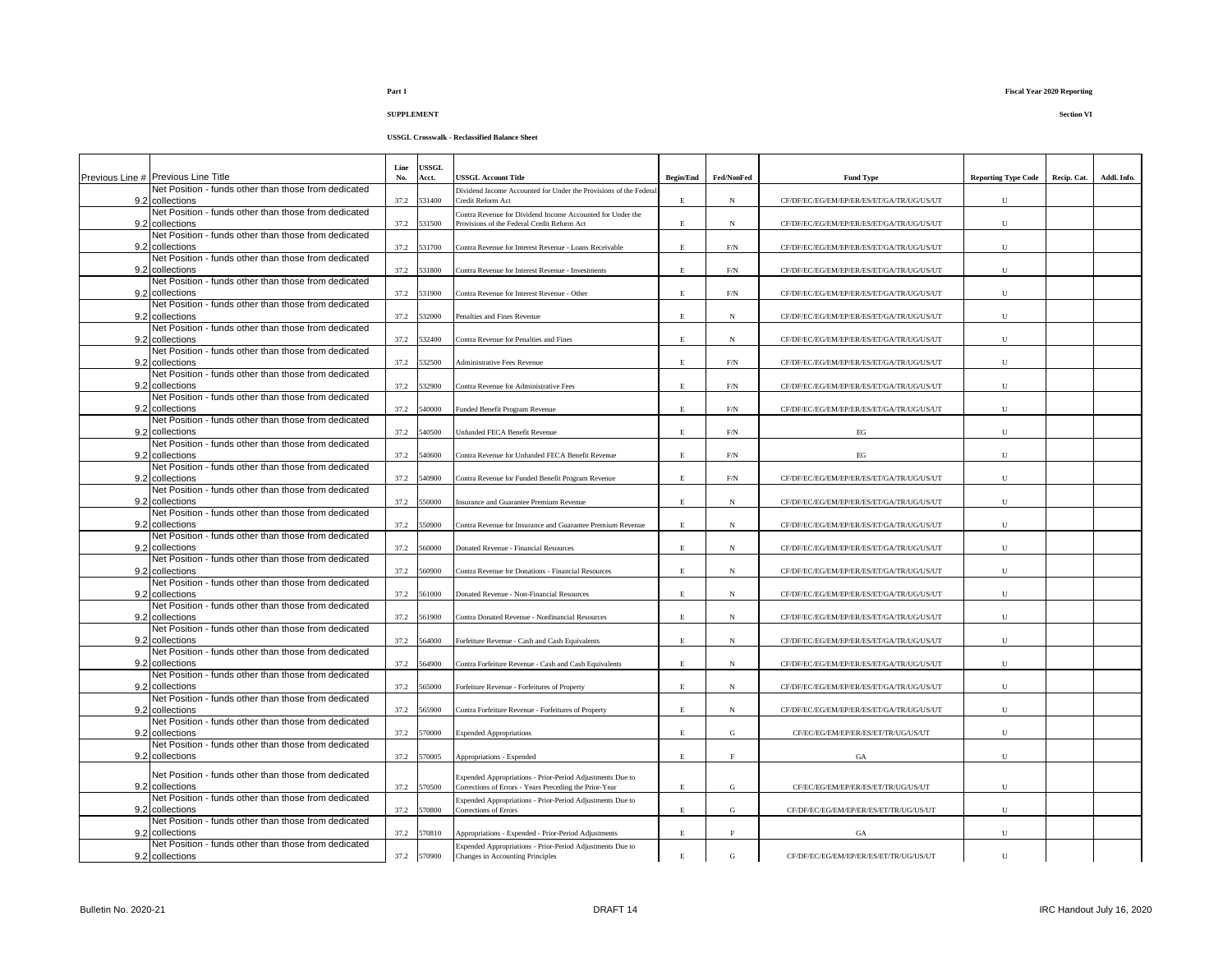| Previous Line # Previous Line Title                                     | Line<br>No. | <b>ISSGL</b><br>Acct. | <b>USSGL Account Title</b>                                                                                                     | <b>Begin/End</b> | Fed/NonFed                                            | <b>Fund Type</b>                             | <b>Reporting Type Code</b> | Recip. Cat. | Addl. Info. |
|-------------------------------------------------------------------------|-------------|-----------------------|--------------------------------------------------------------------------------------------------------------------------------|------------------|-------------------------------------------------------|----------------------------------------------|----------------------------|-------------|-------------|
| Net Position - funds other than those from dedicated                    |             |                       | Transfer in of Agency Unavailable Custodial and Non-Entity                                                                     |                  |                                                       |                                              |                            |             |             |
| 9.2 collections                                                         | 37.2        | 71000                 | Collections                                                                                                                    | E                | F                                                     | $_{\mathrm{GA}}$                             | U                          |             |             |
| Net Position - funds other than those from dedicated                    |             |                       | Accrual of Agency Amount To Be Collected - Custodial and Non-                                                                  |                  |                                                       |                                              |                            |             |             |
| 9.2 collections                                                         | 37.2        | 571200                | Entity - General Fund of the U.S. Government                                                                                   | E.               | E                                                     | $_{\mathrm{GA}}$                             | U                          |             |             |
| Net Position - funds other than those from dedicated                    |             |                       | Accrual of Amounts Receivable from Custodian or Non-Entity<br>Assets Receivable from a Federal Agency - Other Than the General |                  |                                                       |                                              |                            |             |             |
| 9.2 collections                                                         | 37.2        | 571300                | Fund of the U.S. Government                                                                                                    | Ē.               | E                                                     | CF/DF/EC/EG/EM/EP/ER/ES/ET/GA/MR/TR/UG/US    | U                          |             |             |
| Net Position - funds other than those from dedicated                    |             |                       |                                                                                                                                |                  |                                                       |                                              |                            |             |             |
| 9.2 collections                                                         | 37.2        | 572000                | Financing Sources Transferred In Without Reimbursement                                                                         | E.               | F.                                                    | CF/DF/EC/EG/EM/EP/ER/ES/ET/GA/TR/UG/US/UT    | U                          |             |             |
| Net Position - funds other than those from dedicated                    |             |                       |                                                                                                                                |                  |                                                       |                                              |                            |             |             |
| 9.2 collections                                                         | 37.2        | 573000                | Financing Sources Transferred Out Without Reimbursement                                                                        | E.               | F/Z                                                   | CF/DF/EC/EG/EM/EP/ER/ES/ET/GA/TR/UG/US/UT    | U                          |             |             |
| Net Position - funds other than those from dedicated<br>9.2 collections | 37.2        | 573500                | Appropriated Dedicated Collections to be Transferred In                                                                        | E                | E                                                     | ES/ET/US/UT                                  | $\mathbf U$                |             |             |
| Net Position - funds other than those from dedicated                    |             |                       |                                                                                                                                |                  |                                                       |                                              |                            |             |             |
| 9.2 collections                                                         | 37.2        | 573600                | Appropriated Dedicated Collections to be Transferred Out                                                                       | E                | F.                                                    | ES/ET/US/UT                                  | U                          |             |             |
| Net Position - funds other than those from dedicated                    |             |                       |                                                                                                                                |                  |                                                       |                                              |                            |             |             |
| 9.2 collections                                                         | 37.2        | 574000                | Appropriated Dedicated Collections Transferred In                                                                              | E.               | F                                                     | CF/DF/EC/EG/EM/EP/ER/ES/ET/GA/TR/UG/US/UT    | U                          |             |             |
| Net Position - funds other than those from dedicated                    |             |                       |                                                                                                                                |                  |                                                       |                                              |                            |             |             |
| 9.2 collections                                                         | 37.2        | 574500                | Appropriated Dedicated Collections Transferred Out                                                                             | E                | F                                                     | CF/DF/EC/EG/EM/EP/ER/ES/ET/GA/TR/UG/US/UT    | U                          |             |             |
| Net Position - funds other than those from dedicated<br>9.2 collections | 37.2        | 575000                | Expenditure Financing Sources - Transfers-In                                                                                   | E                | F                                                     | CF/DF/EC/EG/EM/EP/ER/ES/ET/GA/TR/UG/US/UT    | U                          |             |             |
| Net Position - funds other than those from dedicated                    |             |                       |                                                                                                                                |                  |                                                       |                                              |                            |             |             |
| 9.2 collections                                                         | 37.2        | 75500                 | Non-Expenditure Financing Sources - Transfers-In - Other                                                                       | E                | F                                                     | CF/DF/EC/EG/EM/EP/ER/ES/ET/GA/TR/UG/US/UT    | ${\bf U}$                  |             |             |
| Net Position - funds other than those from dedicated                    |             |                       | Non-Expenditure Financing Sources - Transfers-In - Capital                                                                     |                  |                                                       |                                              |                            |             |             |
| 9.2 collections                                                         | 37.2        | 575600                | <b>Transfers</b>                                                                                                               | E.               | F.                                                    | CF/DF/EC/EG/EM/EP/ER/ES/ET/GA/TR/UG/US/UT    | U                          |             |             |
| Net Position - funds other than those from dedicated                    |             |                       |                                                                                                                                |                  |                                                       |                                              |                            |             |             |
| 9.2 collections<br>Net Position - funds other than those from dedicated | 37.2        | 576000                | Expenditure Financing Sources - Transfers-Out                                                                                  | E                | F.                                                    | CF/DF/EC/EG/EM/EP/ER/ES/ET/GA/TR/UG/US/UT    | U                          |             |             |
| 9.2 collections                                                         | 37.2        | 576500                | Non-Expenditure Financing Sources - Transfers-Out - Other                                                                      | $\mathbf E$      | F                                                     | CF/DF/EC/EG/EM/EP/ER/ES/ET/GA/TR/UG/US/UT    | U                          |             |             |
| Net Position - funds other than those from dedicated                    |             |                       | Non-Expenditure Financing Sources - Transfers-Out - Capital                                                                    |                  |                                                       |                                              |                            |             |             |
| 9.2 collections                                                         | 37.2        | 76600                 | Transfers                                                                                                                      | E.               | F                                                     | CF/DF/EC/EG/EM/EP/ER/ES/ET/GA/TR/UG/US/UT    | U                          |             |             |
| Net Position - funds other than those from dedicated                    |             |                       |                                                                                                                                |                  |                                                       |                                              |                            |             |             |
| 9.2 collections                                                         | 37.2        | 77500                 | Non-Budgetary Financing Sources Transferred In                                                                                 | E                | F                                                     | CF/DF/EC/EG/EM/EP/ER/ES/ET/GA/MR/TR/UG/US/UT | U                          |             |             |
| Net Position - funds other than those from dedicated                    |             |                       |                                                                                                                                |                  |                                                       |                                              |                            |             |             |
| 9.2 collections<br>Net Position - funds other than those from dedicated | 37.2        | 577600                | Non-Budgetary Financing Sources Transferred Out                                                                                | E                | F                                                     | CF/DF/EC/EG/EM/EP/ER/ES/ET/GA/TR/UG/US/UT    | U                          |             |             |
| 9.2 collections                                                         | 37.2        | 578000                | mputed Financing Sources                                                                                                       | $\mathbf E$      | F                                                     | CF/DF/EC/EG/EM/EP/ER/ES/ET/GA/TR/UG/US/UT    | ${\bf U}$                  |             |             |
| Net Position - funds other than those from dedicated                    |             |                       |                                                                                                                                |                  |                                                       |                                              |                            |             |             |
| 9.2 collections                                                         | 37.2        | 579000                | <b>Other Financing Sources</b>                                                                                                 | E                | $\mathbf{Z}% ^{T}=\mathbf{Z}^{T}\times\mathbf{Z}^{T}$ | CF/DF/EC/EG/EM/EP/ER/ES/ET/GA/MR/TR/UG/US/UT | ${\bf U}$                  |             |             |
| Net Position - funds other than those from dedicated                    |             |                       | Other Non-Budgetary Financing Sources for Debt                                                                                 |                  |                                                       |                                              |                            |             |             |
| 9.2 collections                                                         | 37.2        | 579001                | Accruals/Amortization                                                                                                          | E                | G                                                     | $_{\rm EG}$                                  | U                          |             |             |
| Net Position - funds other than those from dedicated                    |             |                       |                                                                                                                                |                  |                                                       |                                              |                            |             |             |
| 9.2 collections<br>Net Position - funds other than those from dedicated | 37.2        | 579010                | Other General Fund Financing Sources                                                                                           | E                | ${\rm F}/{\rm Z}$                                     | GA                                           | U                          |             |             |
| 9.2 collections                                                         | 37.2        | 579100                | Adjustment to Financing Sources - Credit Reform                                                                                | E.               | F                                                     | CF/DF/EC/EG/EM/EP/ER/ES/ET/GA/TR/UG/US/UT    | U                          |             |             |
| Net Position - funds other than those from dedicated                    |             |                       |                                                                                                                                |                  |                                                       |                                              |                            |             |             |
| 9.2 collections                                                         | 37.2        | 579200                | Financing Sources To Be Transferred Out - Contingent Liability                                                                 | Е                | F                                                     | CF/DF/EC/EG/EM/EP/ER/ES/ET/GA/TR/UG/US/UT    | U                          |             |             |
| Net Position - funds other than those from dedicated                    |             |                       |                                                                                                                                |                  |                                                       |                                              |                            |             |             |
| 9.2 collections                                                         | 37.2        | 579500                | Seigniorage                                                                                                                    | E                | N                                                     | CF/DF/EC/EG/EM/EP/ER/ES/ET/GA/TR/UG/US/UT    | U                          |             |             |
| Net Position - funds other than those from dedicated                    |             |                       |                                                                                                                                |                  |                                                       |                                              |                            |             |             |
| 9.2 collections<br>Net Position - funds other than those from dedicated | 37.2        | 580000                | Tax Revenue Collected - Not Otherwise Classified                                                                               | E                | $\mathrm{G/N}$                                        | CF/DF/EC/EG/EM/EP/ER/ES/ET/GA/TR/UG/US/UT    | U                          |             |             |
| 9.2 collections                                                         | 37.2        | 580100                | Tax Revenue Collected - Individual                                                                                             | E                | $\mathrm{G/N}$                                        | CF/DF/EC/EG/EM/EP/ER/ES/ET/GA/TR/UG/US/UT    | ${\bf U}$                  |             |             |
| Net Position - funds other than those from dedicated                    |             |                       |                                                                                                                                |                  |                                                       |                                              |                            |             |             |
| 9.2 collections                                                         | 37.2        | 580200                | Tax Revenue Collected - Corporate                                                                                              | $\mathbf E$      | $\mathrm{G/N}$                                        | CF/DF/EC/EG/EM/EP/ER/ES/ET/GA/TR/UG/US/UT    | ${\bf U}$                  |             |             |
| Net Position - funds other than those from dedicated                    |             |                       |                                                                                                                                |                  |                                                       |                                              |                            |             |             |
| 9.2 collections                                                         | 37.2        | 580300                | Tax Revenue Collected - Unemployment                                                                                           | E                | G/N                                                   | CF/DF/EC/EG/EM/EP/ER/ES/ET/GA/TR/UG/US/UT    | U                          |             |             |
| Net Position - funds other than those from dedicated                    |             |                       |                                                                                                                                |                  |                                                       |                                              | U                          |             |             |
| 9.2 collections                                                         | 37.2        | 580400                | Tax Revenue Collected - Excise                                                                                                 | E                | G/N                                                   | CF/DF/EC/EG/EM/EP/ER/ES/ET/GA/TR/UG/US/UT    |                            |             |             |

**SUPPLEMENT Section VI**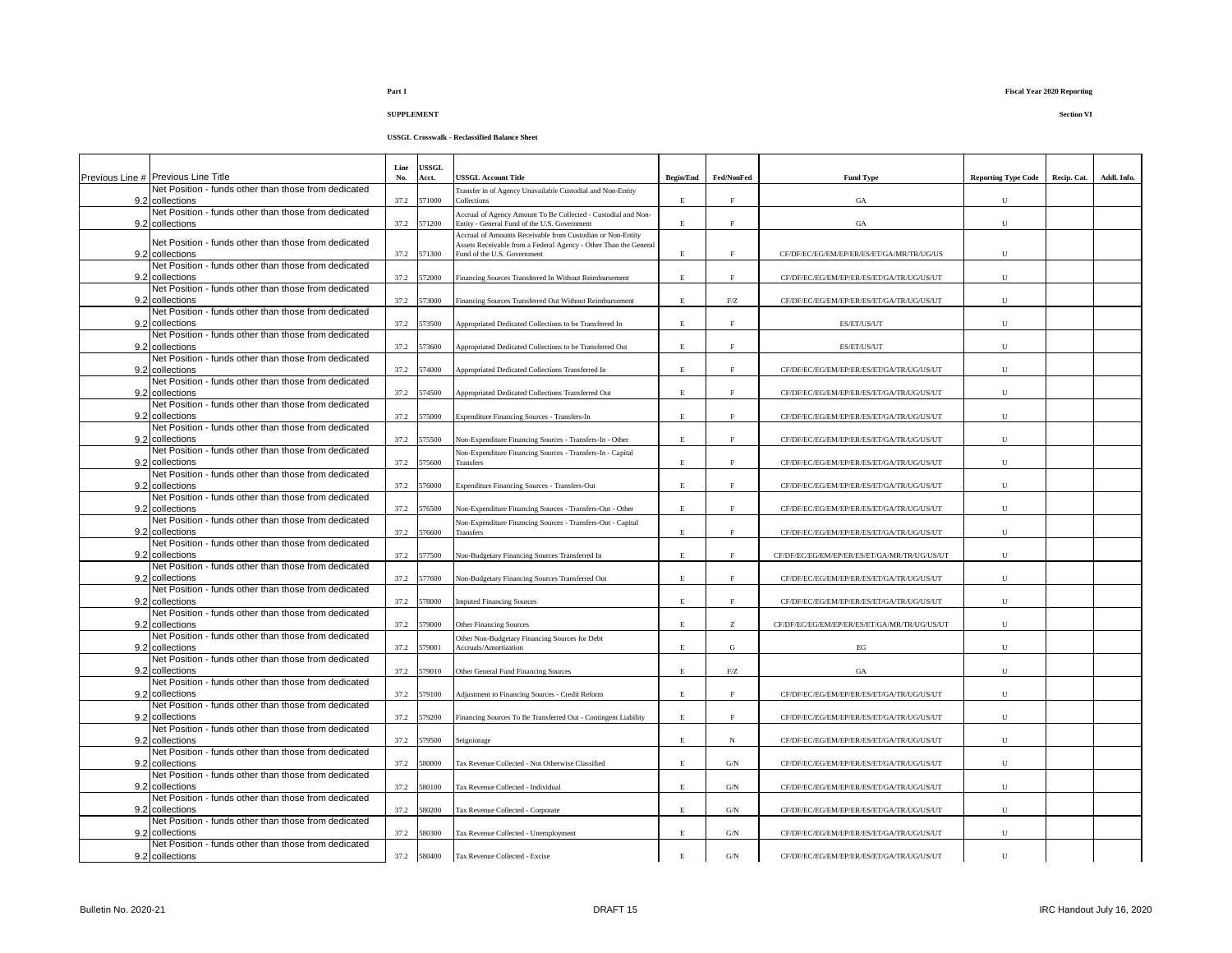**SUPPLEMENT Section VI**

|     |                                                                         | Line | <b>JSSGL</b> |                                                                        |                  |                |                                              |                            |             |             |
|-----|-------------------------------------------------------------------------|------|--------------|------------------------------------------------------------------------|------------------|----------------|----------------------------------------------|----------------------------|-------------|-------------|
|     | Previous Line # Previous Line Title                                     | No.  | Acct.        | USSGL Account Title                                                    | <b>Begin/End</b> | Fed/NonFed     | <b>Fund Type</b>                             | <b>Reporting Type Code</b> | Recip. Cat. | Addl. Info. |
|     | Net Position - funds other than those from dedicated                    |      |              |                                                                        |                  |                |                                              |                            |             |             |
| 9.2 | collections<br>Net Position - funds other than those from dedicated     | 37.2 | 580500       | Tax Revenue Collected - Estate and Gift                                | $\,$ E           | $\mathrm{G/N}$ | CF/DF/EC/EG/EM/EP/ER/ES/ET/GA/TR/UG/US/UT    | ${\bf U}$                  |             |             |
| 9.2 | collections                                                             | 37.2 | 580600       | <b>Tax Revenue Collected - Customs</b>                                 | $\,$ E           | $\mathrm{G/N}$ | CF/DF/EC/EG/EM/EP/ER/ES/ET/GA/TR/UG/US/UT    | ${\bf U}$                  |             |             |
|     | Net Position - funds other than those from dedicated                    |      |              |                                                                        |                  |                |                                              |                            |             |             |
|     | 9.2 collections                                                         | 37.2 | 582000       | Tax Revenue Accrual Adjustment - Not Otherwise Classified              | $\,$ E           | G/N            | CF/DF/EC/EG/EM/EP/ER/ES/ET/GA/TR/UG/US/UT    | $\mathbf U$                |             |             |
|     | Net Position - funds other than those from dedicated                    | 37.2 | 582100       | Tax Revenue Accrual Adjustment - Individual                            | E                | $\mathrm{G/N}$ | CF/DF/EC/EG/EM/EP/ER/ES/ET/GA/TR/UG/US/UT    | U                          |             |             |
|     | 9.2 collections<br>Net Position - funds other than those from dedicated |      |              |                                                                        |                  |                |                                              |                            |             |             |
|     | 9.2 collections                                                         | 37.2 | 582200       | Tax Revenue Accrual Adjustment - Corporate                             | E.               | G/N            | CF/DF/EC/EG/EM/EP/ER/ES/ET/GA/TR/UG/US/UT    | U                          |             |             |
|     | Net Position - funds other than those from dedicated                    |      |              |                                                                        |                  |                |                                              |                            |             |             |
|     | 9.2 collections                                                         | 37.2 | 582300       | Tax Revenue Accrual Adjustment - Unemployment                          | E                | G/N            | CF/DF/EC/EG/EM/EP/ER/ES/ET/GA/TR/UG/US/UT    | U                          |             |             |
|     | Net Position - funds other than those from dedicated<br>9.2 collections |      | 37.2 582400  | Tax Revenue Accrual Adjustment - Excise                                | E                | G/N            | CF/DF/EC/EG/EM/EP/ER/ES/ET/GA/TR/UG/US/UT    | ${\bf U}$                  |             |             |
|     | Net Position - funds other than those from dedicated                    |      |              |                                                                        |                  |                |                                              |                            |             |             |
|     | 9.2 collections                                                         |      | 37.2 582500  | Tax Revenue Accrual Adjustment - Estate and Gift                       | E                | G/N            | CF/DF/EC/EG/EM/EP/ER/ES/ET/GA/TR/UG/US/UT    | $\mathbf U$                |             |             |
|     | Net Position - funds other than those from dedicated                    |      |              |                                                                        |                  |                |                                              |                            |             |             |
|     | 9.2 collections<br>Net Position - funds other than those from dedicated |      | 37.2 582600  | Tax Revenue Accrual Adjustment - Customs                               | E                | $\mathrm{G/N}$ | CF/DF/EC/EG/EM/EP/ER/ES/ET/GA/TR/UG/US/UT    | $\mathbf{U}$               |             |             |
|     | 9.2 collections                                                         | 37.2 | 583000       | Contra Revenue for Taxes - Not Otherwise Classified                    | $\mathbf E$      | G/N            | CF/DF/EC/EG/EM/EP/ER/ES/ET/GA/TR/UG/US/UT    | $\mathbf{U}$               |             |             |
|     | Net Position - funds other than those from dedicated                    |      |              |                                                                        |                  |                |                                              |                            |             |             |
| 9.2 | collections                                                             | 37.2 | 583100       | Contra Revenue for Taxes - Individual                                  | E                | $\mathrm{G/N}$ | CF/DF/EC/EG/EM/EP/ER/ES/ET/GA/TR/UG/US/UT    | $\mathbf U$                |             |             |
| 9.2 | Net Position - funds other than those from dedicated<br>collections     | 37.2 | 583200       | Contra Revenue for Taxes - Corporate                                   | E.               | $\mathrm{G/N}$ | CF/DF/EC/EG/EM/EP/ER/ES/ET/GA/TR/UG/US/UT    | $\mathbf{U}$               |             |             |
|     | Net Position - funds other than those from dedicated                    |      |              |                                                                        |                  |                |                                              |                            |             |             |
| 9.2 | collections                                                             | 37.2 | 583300       | Contra Revenue for Taxes - Unemployment                                | $\,$ E           | $\mathrm{G/N}$ | CF/DF/EC/EG/EM/EP/ER/ES/ET/GA/TR/UG/US/UT    | ${\bf U}$                  |             |             |
|     | Net Position - funds other than those from dedicated                    |      |              |                                                                        |                  |                |                                              |                            |             |             |
|     | 9.2 collections                                                         |      | 37.2 583400  | Contra Revenue for Taxes - Excise                                      | $\,$ E           | $\mathrm{G/N}$ | CF/DF/EC/EG/EM/EP/ER/ES/ET/GA/TR/UG/US/UT    | U                          |             |             |
|     | Net Position - funds other than those from dedicated<br>9.2 collections | 37.2 | 583500       | Contra Revenue for Taxes - Estate and Gift                             | E                | G/N            | CF/DF/EC/EG/EM/EP/ER/ES/ET/GA/TR/UG/US/UT    | $\mathbf{U}$               |             |             |
|     | Net Position - funds other than those from dedicated                    |      |              |                                                                        |                  |                |                                              |                            |             |             |
|     | 9.2 collections                                                         | 37.2 | 583600       | Contra Revenue for Taxes - Customs                                     | E.               | G/N            | CF/DF/EC/EG/EM/EP/ER/ES/ET/GA/TR/UG/US/UT    | U                          |             |             |
|     | Net Position - funds other than those from dedicated                    |      |              |                                                                        | E.               |                |                                              | U                          |             |             |
|     | 9.2 collections<br>Net Position - funds other than those from dedicated |      | 37.2 589000  | Tax Revenue Refunds - Not Otherwise Classified                         |                  | $\mathrm{G/N}$ | CF/DF/EC/EG/EM/EP/ER/ES/ET/GA/TR/UG/US/UT    |                            |             |             |
|     | 9.2 collections                                                         | 37.2 | 589100       | <b>Tax Revenue Refunds - Individual</b>                                | E                | G/N            | CF/DF/EC/EG/EM/EP/ER/ES/ET/GA/TR/UG/US/UT    | ${\bf U}$                  |             |             |
|     | Net Position - funds other than those from dedicated                    |      |              |                                                                        |                  |                |                                              |                            |             |             |
|     | 9.2 collections                                                         | 37.2 | 589200       | <b>Tax Revenue Refunds - Corporate</b>                                 | $\,$ E           | $\mathrm{G/N}$ | CF/DF/EC/EG/EM/EP/ER/ES/ET/GA/TR/UG/US/UT    | ${\bf U}$                  |             |             |
|     | Net Position - funds other than those from dedicated<br>9.2 collections |      | 37.2 589300  | Tax Revenue Refunds - Unemployment                                     | E                | $\mathrm{G/N}$ | CF/DF/EC/EG/EM/EP/ER/ES/ET/GA/TR/UG/US/UT    | $\mathbf{U}$               |             |             |
|     | Net Position - funds other than those from dedicated                    |      |              |                                                                        |                  |                |                                              |                            |             |             |
|     | 9.2 collections                                                         | 37.2 | 589400       | <b>Tax Revenue Refunds - Excise</b>                                    | E.               | G/N            | CF/DF/EC/EG/EM/EP/ER/ES/ET/GA/TR/UG/US/UT    | $\mathbf{U}$               |             |             |
|     | Net Position - funds other than those from dedicated                    |      |              |                                                                        |                  |                |                                              |                            |             |             |
| 9.2 | collections<br>Net Position - funds other than those from dedicated     | 37.2 | 589500       | Tax Revenue Refunds - Estate and Gift                                  | E.               | G/N            | CF/DF/EC/EG/EM/EP/ER/ES/ET/GA/TR/UG/US/UT    | $\mathbf{U}$               |             |             |
|     | 9.2 collections                                                         | 37.2 | 589600       | Tax Revenue Refunds - Customs                                          | $\,$ E           | $\mathrm{G/N}$ | CF/DF/EC/EG/EM/EP/ER/ES/ET/GA/TR/UG/US/UT    | ${\bf U}$                  |             |             |
|     | Net Position - funds other than those from dedicated                    |      |              |                                                                        |                  |                |                                              |                            |             |             |
| 9.2 | collections                                                             | 37.2 | 590000       | Other Revenue                                                          | $\,$ E           | F/N/Z          | CF/DF/EC/EG/EM/EP/ER/ES/ET/GA/MR/TR/UG/US/UT | $\mathbf U$                |             |             |
|     | Net Position - funds other than those from dedicated<br>9.2 collections |      | 37.2 590900  | Contra Revenue for Other Revenue                                       | $\,$ E           | F/N/Z          | CF/DF/EC/EG/EM/EP/ER/ES/ET/GA/TR/UG/US/UT    | U                          |             |             |
|     | Net Position - funds other than those from dedicated                    |      |              |                                                                        |                  |                |                                              |                            |             |             |
|     | 9.2 collections                                                         |      | 37.2 591900  | Revenue and Other Financing Sources - Cancellations                    | $\,$ E           | G              | EC/EG/EM/EP/ER/ES/ET/TR/US/UT                | U                          |             |             |
|     | Net Position - funds other than those from dedicated                    |      |              | Cancellations of Revenue and Other Financing Sources - The             |                  |                |                                              |                            |             |             |
|     | 9.2 collections<br>Net Position - funds other than those from dedicated | 37.2 | 591910       | General Fund of the U.S. Government                                    | E.               | $\rm F$        | GA                                           | ${\bf U}$                  |             |             |
|     | 9.2 collections                                                         |      | 37.2 592100  | Valuation Change in Investments - Exchange Stabilization Fund<br>(ESF) | $\mathbf E$      | $_{\rm N}$     | $\rm ER$                                     | U                          |             |             |
|     | Net Position - funds other than those from dedicated                    |      |              | Valuation Change in Investments for Federal Government                 |                  |                |                                              |                            |             |             |
|     | 9.2 collections                                                         |      | 37.2 592200  | Sponsored Enterprise                                                   | $\,$ E           | N              | UG                                           | $\mathbf{U}$               |             |             |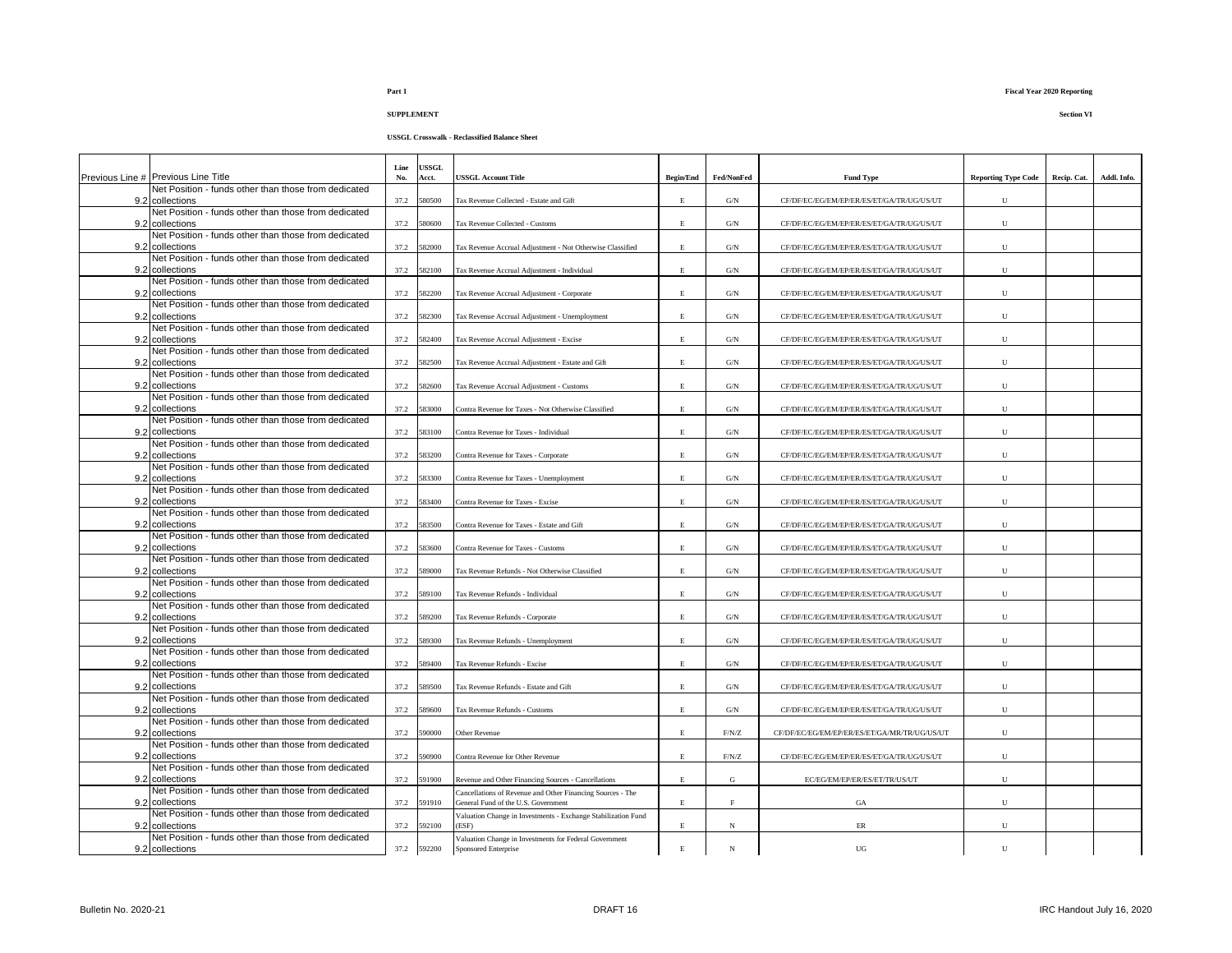**USSGL Crosswalk - Reclassified Balance Sheet**

|                                                                         | Line | USSGL       |                                                                                                           |                  |             |                                              |                            |             |             |
|-------------------------------------------------------------------------|------|-------------|-----------------------------------------------------------------------------------------------------------|------------------|-------------|----------------------------------------------|----------------------------|-------------|-------------|
| Previous Line # Previous Line Title                                     | No.  | Acct.       | <b>USSGL Account Title</b>                                                                                | <b>Begin/End</b> | Fed/NonFed  | <b>Fund Type</b>                             | <b>Reporting Type Code</b> | Recip. Cat. | Addl. Info. |
| Net Position - funds other than those from dedicated<br>9.2 collections | 37.2 | 592300      | Valuation Change in Investments - Beneficial Interest in Trust                                            | E.               | $_{\rm N}$  | UG                                           | U                          |             |             |
| Net Position - funds other than those from dedicated                    |      |             |                                                                                                           |                  |             |                                              |                            |             |             |
| 9.2 collections                                                         | 37.2 | 599000      | Collections for Others - Statement of Custodial Activity                                                  | E.               | F/G/N       | CF/DF/EC/EG/EM/EP/ER/ES/ET/GA/MR/TR/UG/US/UT | U                          |             |             |
| Net Position - funds other than those from dedicated                    |      |             |                                                                                                           |                  |             |                                              |                            |             |             |
| 9.2 collections                                                         | 37.2 | 599100      | Accrued Collections for Others - Statement of Custodial Activity                                          | E                | F/G/N       | CF/DF/EC/EG/EM/EP/ER/ES/ET/GA/TR/UG/US/UT    | U                          |             |             |
| Net Position - funds other than those from dedicated<br>9.2 collections | 37.2 | 599300      | Offset to Non-Entity Collections - Statement of Changes in Net<br>Position                                | E.               | ${\rm F/G}$ | CF/DF/EC/EG/EM/EP/ER/ES/ET/GA/TR/UG/US/UT    | U                          |             |             |
| Net Position - funds other than those from dedicated                    |      |             | Offset to Non-Entity Accrued Collections - Statement of Changes in                                        |                  |             |                                              |                            |             |             |
| 9.2 collections                                                         | 37.2 | 599400      | Net Position                                                                                              | E                | ${\rm F/G}$ | CF/DF/EC/EG/EM/EP/ER/ES/ET/GA/TR/UG/US/UT    | U                          |             |             |
| Net Position - funds other than those from dedicated                    |      |             | Financing Sources Transferred In From Custodial Statement                                                 |                  |             |                                              |                            |             |             |
| 9.2 collections                                                         | 37.2 | 599700      | Collections                                                                                               | E                | $\mathbf F$ | CF/DF/EC/EG/EM/EP/ER/ES/ET/GA/TR/UG/US/UT    | U                          |             |             |
| Net Position - funds other than those from dedicated                    |      |             | Custodial Collections Transferred Out to a Treasury Account                                               |                  |             |                                              |                            |             |             |
| 9.2 collections                                                         | 37.2 | 599800      | Symbol Other Than the General Fund of the U.S. Government                                                 | E                | $\rm F$     | CF/DF/EC/EG/EM/EP/ER/ES/ET/GA/TR/UG/US/UT    | U                          |             |             |
| Net Position - funds other than those from dedicated                    |      |             |                                                                                                           |                  |             |                                              |                            |             |             |
| 9.2 collections<br>Net Position - funds other than those from dedicated | 37.2 | 610000      | <b>Operating Expenses/Program Costs</b>                                                                   | E                | F/N         | CF/DF/EC/EG/EM/EP/ER/ES/ET/GA/TR/UG/US/UT    | $\mathbf U$                |             |             |
| 9.2 collections                                                         | 37.2 | 515000      | <b>Expensed Asset</b>                                                                                     | E                |             | CF/DF/EC/EG/EM/EP/ER/ES/ET/GA/TR/UG/US/UT    | U                          |             |             |
| Net Position - funds other than those from dedicated                    |      |             |                                                                                                           |                  |             |                                              |                            |             |             |
| 9.2 collections                                                         | 37.2 | 619000      | Contra Bad Debt Expense - Incurred for Others                                                             | E                | F/N         | CF/DF/EC/EG/EM/EP/ER/ES/ET/GA/TR/UG/US/UT    | U                          |             |             |
| Net Position - funds other than those from dedicated                    |      | 619900      |                                                                                                           | E.               |             |                                              |                            |             |             |
| 9.2 collections<br>Net Position - funds other than those from dedicated | 37.2 |             | Adjustment to Subsidy Expense                                                                             |                  | $_{\rm N}$  | CF/DF/EC/EG/EM/EP/ER/ES/ET/GA/TR/UG/US/UT    | $\mathbf U$                |             |             |
| 9.2 collections                                                         | 37.2 | 631000      | Interest Expenses on Borrowing From the Bureau of the Fiscal<br>Service and/or the Federal Financing Bank | E                | $\mathbf F$ | CF/DF/EC/EG/EM/EP/ER/ES/ET/GA/TR/UG/US/UT    | ${\bf U}$                  |             |             |
| Net Position - funds other than those from dedicated                    |      |             |                                                                                                           |                  |             |                                              |                            |             |             |
| 9.2 collections                                                         | 37.2 | 632000      | <b>Interest Expenses on Securities</b>                                                                    | E                | $\rm{F/N}$  | CF/DF/EC/EG/EM/EP/ER/ES/ET/GA/TR/UG/US/UT    | ${\bf U}$                  |             |             |
| Net Position - funds other than those from dedicated<br>9.2 collections | 37.2 | 633000      | <b>Other Interest Expenses</b>                                                                            | E                | $\rm{F/N}$  | CF/DF/EC/EG/EM/EP/ER/ES/ET/GA/TR/UG/US/UT    | U                          |             |             |
| Net Position - funds other than those from dedicated                    |      |             |                                                                                                           |                  |             |                                              |                            |             |             |
| 9.2 collections                                                         | 37.2 | 634000      | Interest Expense Accrued on the Liability for Loan Guarantees                                             | E.               | $_{\rm N}$  | CF/DF/EC/EG/EM/EP/ER/ES/ET/GA/TR/UG/US/UT    | U                          |             |             |
| Net Position - funds other than those from dedicated                    |      |             |                                                                                                           |                  |             |                                              |                            |             |             |
| 9.2 collections                                                         | 37.2 | 640000      | <b>Benefit Expense</b>                                                                                    | E.               | F/N/Z       | CF/DF/EC/EG/EM/EP/ER/ES/ET/GA/TR/UG/US/UT    | U                          |             |             |
| Net Position - funds other than those from dedicated<br>9.2 collections | 37.2 | 650000      | Cost of Goods Sold                                                                                        | E.               | $\rm{F/N}$  | CF/DF/EC/EG/EM/EP/ER/ES/ET/GA/TR/UG/US/UT    | U                          |             |             |
| Net Position - funds other than those from dedicated                    |      |             |                                                                                                           |                  |             |                                              |                            |             |             |
| 9.2 collections                                                         | 37.2 | 660000      | Applied Overhead                                                                                          | E                | N           | CF/DF/EC/EG/EM/EP/ER/ES/ET/GA/TR/UG/US/UT    | U                          |             |             |
| Net Position - funds other than those from dedicated                    |      |             |                                                                                                           |                  |             |                                              |                            |             |             |
| 9.2 collections<br>Net Position - funds other than those from dedicated | 37.2 | 661000      | <b>Cost Capitalization Offset</b>                                                                         | E.               | $_{\rm N}$  | CF/DF/EC/EG/EM/EP/ER/ES/ET/GA/TR/UG/US/UT    | U                          |             |             |
| 9.2 collections                                                         | 37.2 | 671000      | Depreciation, Amortization, and Depletion                                                                 | E                | N           | CF/DF/EC/EG/EM/EP/ER/ES/ET/GA/TR/UG/US/UT    | U                          |             |             |
| Net Position - funds other than those from dedicated                    |      |             |                                                                                                           |                  |             |                                              |                            |             |             |
| 9.2 collections                                                         | 37.2 | 672000      | <b>Bad Debt Expense</b>                                                                                   | E.               | $\rm F/N$   | CF/DF/EC/EG/EM/EP/ER/ES/ET/GA/TR/UG/US/UT    | U                          |             |             |
| Net Position - funds other than those from dedicated                    |      |             |                                                                                                           |                  |             |                                              |                            |             |             |
| 9.2 collections<br>Net Position - funds other than those from dedicated | 37.2 | 673000      | <b>Imputed Costs</b>                                                                                      | E                | F           | CF/DF/EC/EG/EM/EP/ER/ES/ET/GA/TR/UG/US/UT    | U                          |             |             |
| 9.2 collections                                                         | 37.2 | 679000      | Other Expenses Not Requiring Budgetary Resources                                                          | E                | F/N         | CF/DF/EC/EG/EM/EP/ER/ES/ET/GA/TR/UG/US/UT    | U                          |             |             |
| Net Position - funds other than those from dedicated                    |      |             | Contra Expense-Non-Fiduciary Deposit Fund Intra-governmental                                              |                  |             |                                              |                            |             |             |
| 9.2 collections                                                         | 37.2 | 679500      | <b>Administrative Fees</b>                                                                                | E                | N           | DF                                           | U                          |             |             |
| Net Position - funds other than those from dedicated<br>9.2 collections | 37.2 | 680000      | <b>Future Funded Expenses</b>                                                                             | E                | F/N/Z       | CF/DF/EC/EG/EM/EP/ER/ES/ET/GA/TR/UG/US/UT    | U                          |             |             |
|                                                                         |      |             |                                                                                                           |                  |             |                                              |                            |             |             |
| Net Position - funds other than those from dedicated                    |      |             | Employer Contributions to Employee Benefit Programs Not                                                   |                  |             |                                              |                            |             |             |
| 9.2 collections<br>Net Position - funds other than those from dedicated | 37.2 | 685000      | Requiring Current-Year Budget Authority (Unobligated)                                                     | E                | F           | CF/DF/EC/EG/EM/EP/ER/ES/ET/GA/TR/UG/US/UT    | U                          |             |             |
| 9.2 collections                                                         | 37.2 | 690000      | Non-Production Costs                                                                                      | E                | F/N/Z       | CF/DF/EC/EG/EM/EP/ER/ES/ET/GA/TR/UG/US/UT    | ${\bf U}$                  |             |             |
| Net Position - funds other than those from dedicated                    |      |             |                                                                                                           |                  |             |                                              |                            |             |             |
| 9.2 collections                                                         |      | 37.2 711000 | Gains on Disposition of Assets - Other                                                                    | E.               | $_{\rm N}$  | CF/DF/EC/EG/EM/EP/ER/ES/ET/GA/TR/UG/US/UT    | $\mathbf{U}$               |             |             |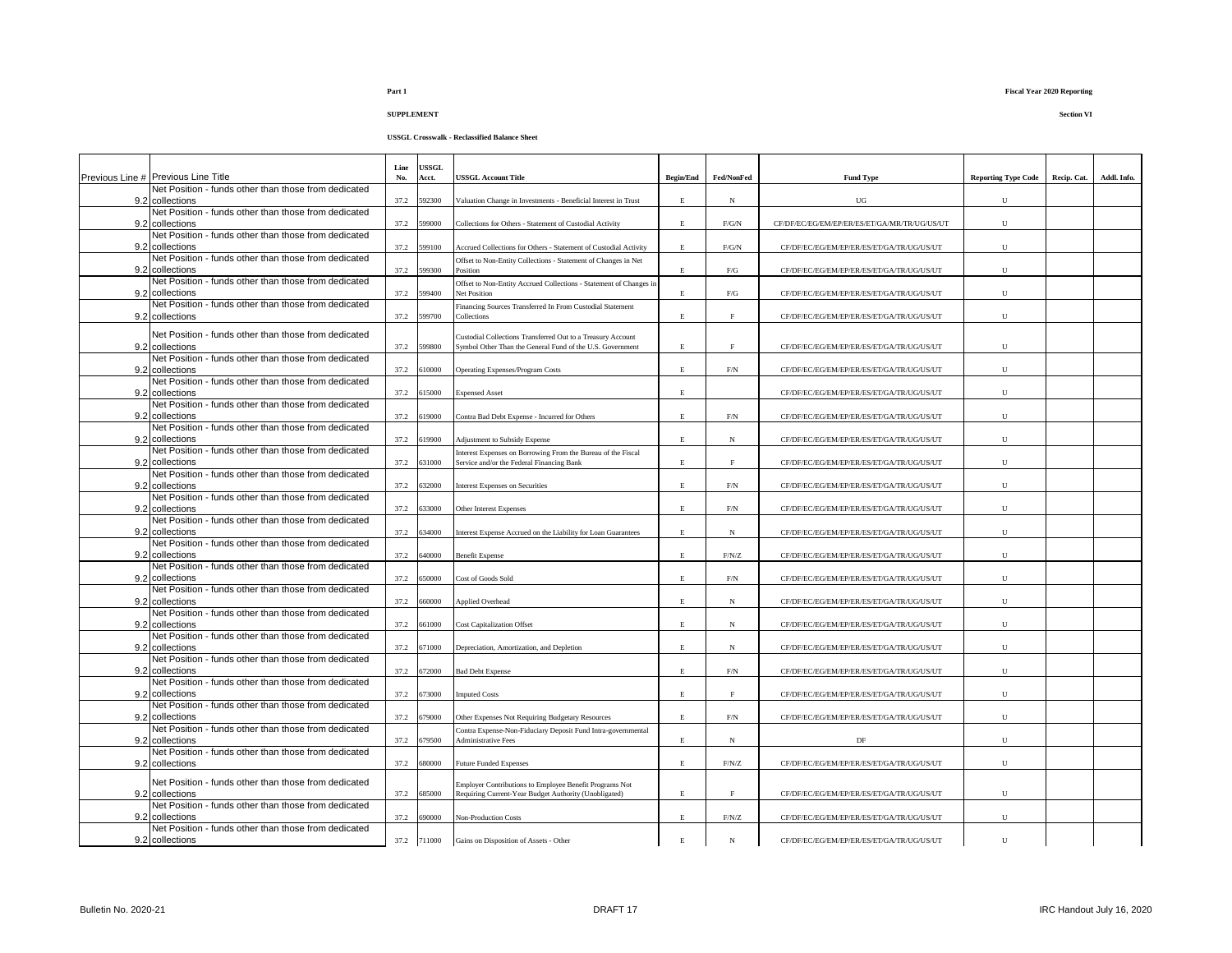| - 31 |  |  |
|------|--|--|
|      |  |  |

**SUPPLEMENT Section VI**

| Previous Line # Previous Line Title                                     | Line<br>No. | <b>USSGL</b><br>Acct.     | USSGL Account Title                                                                                                              | <b>Begin/End</b> | Fed/NonFed  | <b>Fund Type</b>                             | <b>Reporting Type Code</b> | Recip. Cat. | Addl. Info. |
|-------------------------------------------------------------------------|-------------|---------------------------|----------------------------------------------------------------------------------------------------------------------------------|------------------|-------------|----------------------------------------------|----------------------------|-------------|-------------|
| Net Position - funds other than those from dedicated<br>9.2 collections | 37.2        | 711100                    | Gains on Disposition of Investments                                                                                              | E                | F/N         | CF/DF/EC/EG/EM/EP/ER/ES/ET/GA/TR/UG/US/UT    | U                          |             |             |
| Net Position - funds other than those from dedicated<br>9.2 collections | 37.2        | 711200                    | Gains on Disposition of Borrowings                                                                                               | $\mathbf E$      | F           | CF/DF/EC/EG/EM/EP/ER/ES/ET/GA/TR/UG/US/UT    | U                          |             |             |
| Net Position - funds other than those from dedicated<br>9.2 collections | 37.2        | 717100                    | Gains on Changes in Long-Term Assumptions - From Experience                                                                      | E                | N           | CF/DF/EC/EG/EM/EP/ER/ES/ET/GA/TR/UG/US/UT    | U                          |             |             |
| Net Position - funds other than those from dedicated<br>9.2 collections | 37.2        | 717200                    | Losses on Changes in Long-Term Assumptions - From Experience                                                                     | E                | N           | CF/DF/EC/EG/EM/EP/ER/ES/ET/GA/TR/UG/US/UT    | ${\bf U}$                  |             |             |
| Net Position - funds other than those from dedicated<br>9.2 collections |             | 718000                    |                                                                                                                                  |                  |             |                                              | $\mathbf{U}$               |             |             |
| Net Position - funds other than those from dedicated                    | 37.2        |                           | <b>Unrealized Gains</b>                                                                                                          | $\mathbf E$      | F/N         | CF/DF/EC/EG/EM/EP/ER/ES/ET/GA/MR/TR/UG/US/UT |                            |             |             |
| 9.2 collections<br>Net Position - funds other than those from dedicated | 37.2        | 719000                    | Other Gains                                                                                                                      | $\mathbf E$      | $\rm{F/N}$  | CF/DF/EC/EG/EM/EP/ER/ES/ET/GA/TR/UG/US/UT    | U                          |             |             |
| 9.2 collections<br>Net Position - funds other than those from dedicated | 37.2        | 719090                    | Gains on International Monetary Fund Assets                                                                                      | E                |             | EG                                           | U                          |             |             |
| 9.2 collections                                                         | 37.2        | 721000                    | Losses on Disposition of Assets - Other                                                                                          | E                | N           | CF/DF/EC/EG/EM/EP/ER/ES/ET/GA/TR/UG/US/UT    | U                          |             |             |
| Net Position - funds other than those from dedicated<br>9.2 collections | 37.2        | 721100                    | Losses on Disposition of Investments                                                                                             | E                | $\rm{F/N}$  | CF/DF/EC/EG/EM/EP/ER/ES/ET/GA/TR/UG/US/UT    | U                          |             |             |
| Net Position - funds other than those from dedicated<br>9.2 collections | 37.2        | 721200                    | Losses on Disposition of Borrowings                                                                                              | E                | $_{\rm F}$  | CF/DF/EC/EG/EM/EP/ER/ES/ET/GA/TR/UG/US/UT    | U                          |             |             |
| Net Position - funds other than those from dedicated<br>9.2 collections | 37.2        | 727100                    | Gains on Changes in Long-Term Assumptions                                                                                        | $\mathbf{E}$     | $_{\rm N}$  | CF/DF/EC/EG/EM/EP/ER/ES/ET/GA/TR/UG/US/UT    | U                          |             |             |
| Net Position - funds other than those from dedicated<br>9.2 collections | 37.2        | 727200                    | Losses on Changes in Long-Term Assumptions                                                                                       | E                | $_{\rm N}$  | CF/DF/EC/EG/EM/EP/ER/ES/ET/GA/TR/UG/US/UT    | U                          |             |             |
| Net Position - funds other than those from dedicated<br>9.2 collections | 37.2        | 728000                    | <b>Unrealized Losses</b>                                                                                                         | E                | F/N         | CF/DF/EC/EG/EM/EP/ER/ES/ET/GA/MR/TR/UG/US/UT | U                          |             |             |
| Net Position - funds other than those from dedicated<br>9.2 collections | 37.2        | 729000                    | Other Losses                                                                                                                     | $\mathbf E$      | $\rm F/N$   | CF/DF/EC/EG/EM/EP/ER/ES/ET/GA/TR/UG/US/UT    | U                          |             |             |
| Net Position - funds other than those from dedicated<br>9.2 collections | 37.2        | 729090                    | Losses on International Monetary Fund Assets                                                                                     | E                |             | EG                                           | U                          |             |             |
| Net Position - funds other than those from dedicated<br>9.2 collections | 37.2        | 729200                    | Other Losses From Impairment of Assets                                                                                           | E                | $_{\rm N}$  | CF/DF/EC/EG/EM/EP/ER/ES/ET/GA/TR/UG/US/UT    | U                          |             |             |
| Net Position - funds other than those from dedicated<br>9.2 collections | 37.2        | 730000                    | <b>Extraordinary Items</b>                                                                                                       | E                | $_{\rm N}$  | CF/DF/EC/EG/EM/EP/ER/ES/ET/GA/TR/UG/US/UT    | $\mathbf{U}$               |             |             |
| Net Position - funds other than those from dedicated                    | 37.2        | 740000                    | Prior-Period Adiustments Due to Corrections of Errors                                                                            | E                | N/Z         |                                              | U                          |             |             |
| 9.2 collections<br>Net Position - funds other than those from dedicated |             |                           |                                                                                                                                  |                  |             | CF/DF/EC/EG/EM/EP/ER/ES/ET/GA/TR/UG/US/UT    |                            |             |             |
| 9.2 collections<br>Net Position - funds other than those from dedicated | 37.2        | 740100                    | Prior-Period Adjustments Due to Changes in Accounting Principles<br>Prior-Period Adjustments Due to Corrections of Errors -Years | E                | N/Z         | CF/DF/EC/EG/EM/EP/ER/ES/ET/GA/TR/UG/US/UT    | U                          |             |             |
| 9.2 collections<br>Net Position - funds other than those from dedicated | 37.2        | 740500                    | Preceding the Prior-Year                                                                                                         | $\mathbf E$      | N/Z         | CF/DF/EC/EG/EM/EP/ER/ES/ET/GA/TR/UG/US/UT    | U                          |             |             |
| 9.2 collections                                                         | 37.2        | 750000                    | Distribution of Income - Dividend                                                                                                | E                | N/Z         | CF/DF/EC/EG/EM/EP/ER/ES/ET/GA/TR/UG/US/UT    | U                          |             |             |
| Net Position - funds other than those from dedicated<br>9.2 collections | 37.2        | 760000                    | Changes in Actuarial Liability                                                                                                   | $\mathbf E$      | $_{\rm N}$  | CF/DF/EC/EG/EM/EP/ER/ES/ET/GA/TR/UG/US/UT    | U                          |             |             |
| Net Position - funds other than those from dedicated<br>9.2 collections | 37.2        | 771000                    | Trust Fund Warrant Journal Vouchers Issued Net of Adjustments                                                                    | $\mathbf E$      | $\rm F$     | $_{\mathrm{GA}}$                             | ${\bf U}$                  |             |             |
| Net Position - funds other than those from dedicated<br>9.2 collections | 37.2        | 880100                    | Offset for Purchases of Assets                                                                                                   | $\mathbf E$      | $\mathbf F$ | CF/DF/EC/EG/EM/EP/ER/ES/ET/GA/TR/UG/US/UT    | ${\bf U}$                  |             |             |
| Net Position - funds other than those from dedicated<br>9.2 collections | 37.2        | 880200                    | Purchases of Property, Plant, and Equipment                                                                                      | E                | F           | CF/DF/EC/EG/EM/EP/ER/ES/ET/GA/TR/UG/US/UT    | U                          |             |             |
| Net Position - funds other than those from dedicated<br>9.2 collections | 37.2        | 880300                    | Purchases of Inventory and Related Property                                                                                      | $\mathbf E$      | $\mathbf F$ | CF/DF/EC/EG/EM/EP/ER/ES/ET/GA/TR/UG/US/UT    | ${\bf U}$                  |             |             |
| Net Position - funds other than those from dedicated<br>9.2 collections | 37.2        | 880400                    | Purchases of Assets - Other                                                                                                      | $\mathbf E$      | $\mathbf F$ | CF/DF/EC/EG/EM/EP/ER/ES/ET/GA/TR/UG/US/UT    | ${\bf U}$                  |             |             |
|                                                                         |             |                           |                                                                                                                                  |                  |             |                                              |                            |             |             |
| 10 Total net position                                                   | 38          | <b>Total net position</b> |                                                                                                                                  |                  |             |                                              |                            |             |             |
|                                                                         |             |                           | This line is calculated. Equals the sum of lines 36 and 37.                                                                      |                  |             |                                              |                            |             |             |
|                                                                         |             |                           |                                                                                                                                  |                  |             |                                              |                            |             |             |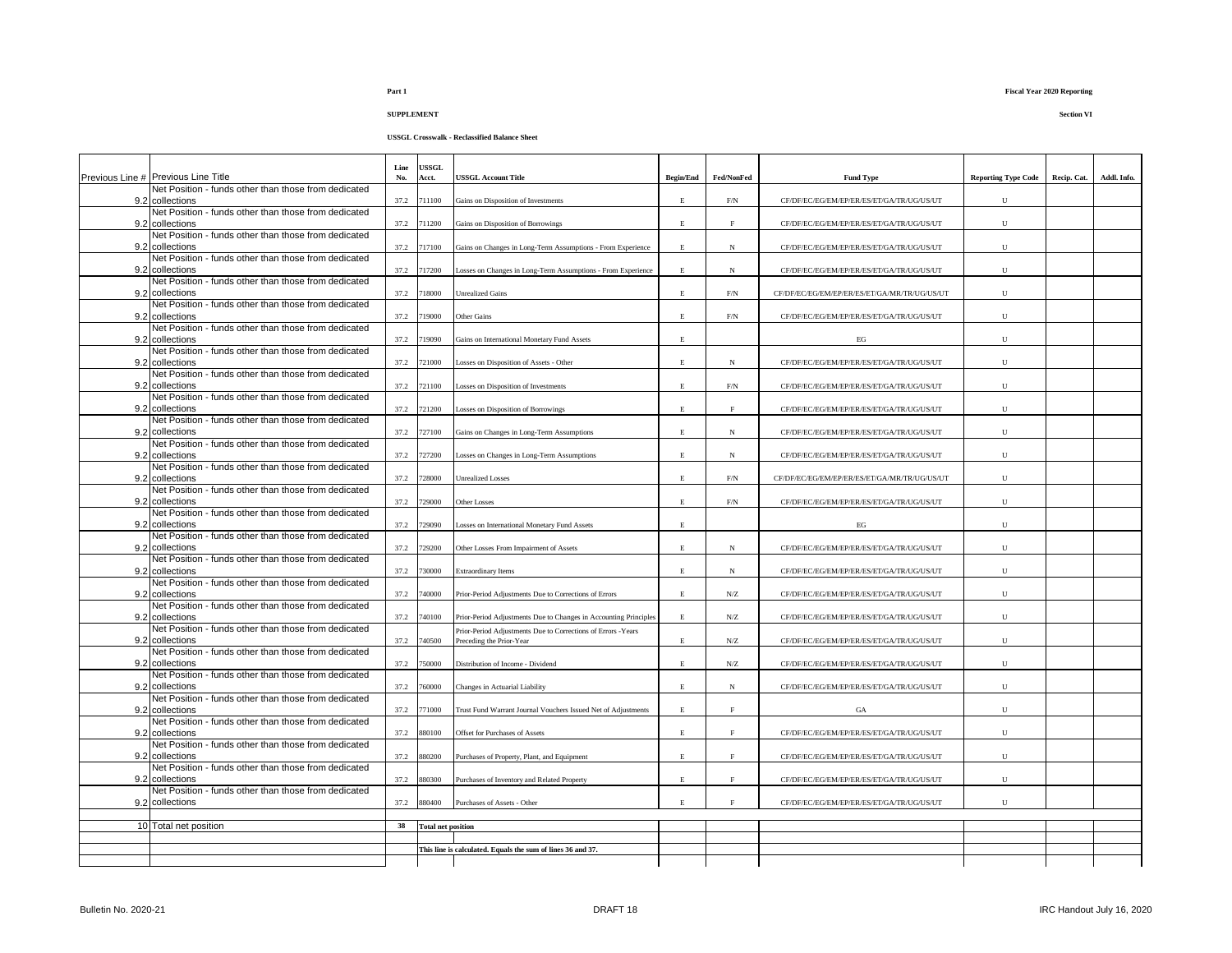| Previous Line # Previous Line Title   | Line<br>No. | <b>USSGL</b><br>Acct. | <b>USSGL Account Title</b>                                  | Begin/End Fed/NonFed | <b>Fund Type</b> | Reporting Type Code Recip. Cat. | Addl. Info. |
|---------------------------------------|-------------|-----------------------|-------------------------------------------------------------|----------------------|------------------|---------------------------------|-------------|
| 11 Total liabilities and net position | 39          |                       | Total liabilities and net position                          |                      |                  |                                 |             |
|                                       |             |                       |                                                             |                      |                  |                                 |             |
|                                       |             |                       | This line is calculated. Equals the sum of lines 34 and 38. |                      |                  |                                 |             |
|                                       |             |                       |                                                             |                      |                  |                                 |             |

# **SUPPLEMENT Section VI**